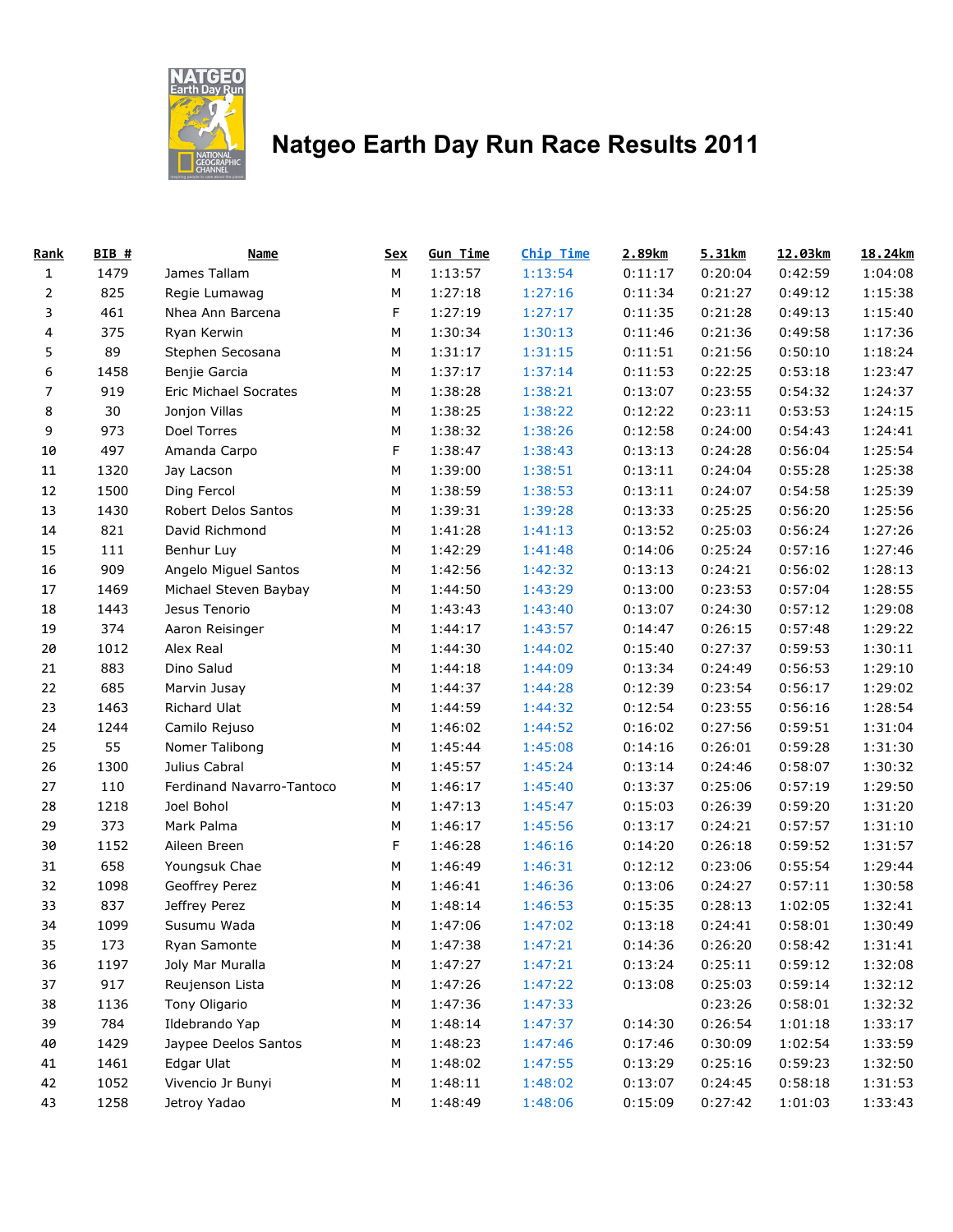| <u>Rank</u> | $BIB$ # | <b>Name</b>             | <b>Sex</b> | <b>Gun Time</b> | <b>Chip Time</b> | 2.89km  | 5.31km  | 12.03km | 18.24km |
|-------------|---------|-------------------------|------------|-----------------|------------------|---------|---------|---------|---------|
| 44          | 144     | Rain Azores             | М          | 1:48:21         | 1:48:13          | 0:14:01 | 0:26:01 | 1:00:27 | 1:33:27 |
| 45          | 1424    | Gilbert Arrieta         | М          | 1:49:15         | 1:48:29          | 0:15:01 | 0:27:27 | 1:01:28 | 1:34:02 |
| 46          | 211     | Michael Penuliar        | М          | 1:48:46         | 1:48:35          | 0:13:57 | 0:25:28 | 0:59:05 | 1:31:57 |
| 47          | 860     | Ricardo Jr Pataawaran   | М          | 1:48:43         | 1:48:35          | 0:14:20 | 0:26:23 | 0:59:56 | 1:33:25 |
| 48          | 636     | Noel Anastacio          | ${\sf M}$  | 1:48:55         | 1:48:35          | 0:14:59 | 0:27:21 | 1:00:56 | 1:34:14 |
| 49          | 37      | Renato Jr Genil         | М          | 1:48:49         | 1:48:41          | 0:14:47 | 0:26:42 | 1:00:34 | 1:34:17 |
| 50          | 1167    | Jon Las Bruce           | ${\sf M}$  | 1:48:58         | 1:48:53          | 0:14:03 | 0:26:15 | 1:01:19 | 1:33:51 |
| 51          | 600     | Angelo Padua            | M          | 1:49:01         | 1:48:53          | 0:13:17 | 0:25:38 | 0:59:54 | 1:33:27 |
| 52          | 69      | Jason Caguiat           | М          | 1:49:34         | 1:48:59          | 0:15:13 | 0:27:51 | 1:02:30 | 1:35:14 |
| 53          | 1472    | Angelbert Solas         | М          | 1:49:09         | 1:49:04          | 0:14:11 | 0:26:14 | 0:59:52 | 1:34:24 |
| 54          | 652     | Georged Landayan        | ${\sf M}$  | 1:49:13         | 1:49:04          | 0:13:00 | 0:24:43 | 1:00:32 | 1:34:26 |
| 55          | 1294    | Gerry Castrillo         | М          | 1:49:24         | 1:49:14          | 0:15:36 | 0:28:28 | 1:04:11 | 1:36:18 |
| 56          | 133     | Noel Sabijon            | М          | 1:49:23         | 1:49:19          | 0:13:16 | 0:25:09 | 0:59:04 | 1:33:08 |
| 57          | 742     | Kiko Castro             | М          | 1:49:49         | 1:49:26          | 0:15:37 | 0:28:22 | 1:02:52 | 1:35:17 |
| 58          | 743     | Eric Pan                | М          | 1:49:49         | 1:49:26          | 0:15:36 | 0:28:23 | 1:02:52 | 1:35:17 |
| 59          | 150     | Sevee Sybico            | F          | 1:49:43         | 1:49:34          | 0:14:05 | 0:26:20 | 1:01:16 | 1:34:26 |
| 60          | 1182    | Aldrin Pallera          | M          | 1:49:48         | 1:49:35          | 0:14:17 | 0:26:59 | 1:01:10 | 1:34:04 |
| 61          | 1299    | Noel Andal              | ${\sf M}$  | 1:49:58         | 1:49:47          | 0:15:35 | 0:28:19 | 1:02:44 | 1:35:31 |
| 62          | 963     | Edwin Ching             | М          | 1:50:21         | 1:50:15          | 0:14:38 | 0:27:09 | 1:02:08 | 1:35:53 |
| 63          | 882     | Edwin Ocampo            | ${\sf M}$  | 1:50:57         | 1:50:17          | 0:15:24 | 0:27:43 | 1:01:29 | 1:34:36 |
| 64          | 1074    | Roberto Carino          | М          | 1:50:25         | 1:50:21          | 0:12:27 | 0:24:14 | 0:58:55 | 1:34:03 |
| 65          | 1350    | Raul Patrick Concepcion | ${\sf M}$  | 1:51:28         | 1:50:26          | 0:16:06 | 0:29:04 | 1:04:10 | 1:36:19 |
| 66          | 887     | Calixto Iii De Leon     | М          | 1:51:39         | 1:50:28          | 0:16:34 | 0:28:41 | 1:02:11 | 1:35:40 |
| 67          | 19      | Christopher Abesamis    | М          | 1:51:04         | 1:50:29          | 0:15:36 | 0:28:06 | 1:02:38 | 1:35:53 |
| 68          | 463     | Jernard Capati          | M          | 1:50:44         | 1:50:32          | 0:15:51 | 0:28:55 | 1:03:54 | 1:36:14 |
| 69          | 1122    | Roderick Payaoan        | ${\sf M}$  | 1:50:51         | 1:50:43          | 0:14:06 | 0:26:13 | 1:00:38 | 1:35:13 |
| 70          | 875     | Christian Pabatao       | М          | 1:50:48         | 1:50:45          | 0:14:04 | 0:26:33 | 1:01:17 | 1:35:22 |
| 71          | 323     | Efren Abong             | М          | 1:51:17         | 1:50:53          | 0:15:26 | 0:27:56 | 1:02:47 | 1:35:46 |
|             | 704     | Jan Imperio             |            | 1:51:29         | 1:51:12          | 0:14:56 | 0:26:42 |         | 1:34:10 |
| 72          |         |                         | М          | 1:51:30         |                  | 0:15:04 | 0:27:49 | 1:01:32 |         |
| 73          | 785     | Allan Alves             | М<br>F     | 1:51:40         | 1:51:16          |         |         | 1:02:25 | 1:36:18 |
| 74          | 1153    | Meshelle Villanueva     |            |                 | 1:51:28          | 0:14:23 | 0:26:48 | 1:02:26 | 1:36:44 |
| 75          | 881     | Ricardo Jonson          | М          | 1:52:41         | 1:51:35          | 0:16:37 | 0:29:01 | 1:03:31 | 1:36:26 |
| 76          | 635     | Larry Montano           | М          | 1:52:28         | 1:51:42          | 0:14:59 | 0:27:26 | 1:02:26 | 1:36:40 |
| 77          | 1499    | Benjie Busalpa          | M          | 1:52:09         | 1:51:55          | 0:13:49 | 0:25:41 | 0:59:49 | 1:35:11 |
| 78          | 371     | Jakob Bruhl             | ${\sf M}$  | 1:52:17         | 1:51:56          | 0:14:45 | 0:26:47 | 1:00:33 | 1:36:13 |
| 79          | 638     | Rory Retes              | М          | 1:52:26         | 1:52:11          | 0:14:17 | 0:26:15 | 0:59:57 | 1:35:03 |
| 80          | 1356    | Adel Rojas              | М          | 1:52:29         | 1:52:12          | 0:13:28 | 0:25:40 | 1:00:46 | 1:35:43 |
| 81          | 1342    | Jael Wenceslao          | М          | 1:52:49         | 1:52:13          | 0:16:26 | 0:29:47 | 1:06:27 | 1:38:59 |
| 82          | 206     | Joseph Del Prado        | М          | 1:52:27         | 1:52:22          | 0:13:37 | 0:26:11 | 1:01:50 | 1:36:48 |
| 83          | 719     | Aldean Philip Lim       | М          | 1:53:12         | 1:52:37          | 0:16:51 | 0:29:33 | 1:04:04 | 1:36:55 |
| 84          | 1168    | Jerome Mejia            | М          | 1:52:54         | 1:52:40          | 0:14:14 | 0:26:39 | 1:01:58 | 1:36:43 |
| 85          | 10      | Julius Christian Sin    | М          | 1:53:09         | 1:52:41          | 0:15:39 | 0:28:36 | 1:04:21 | 1:37:50 |
| 86          | 427     | Olivia Rosita Dimaano   | F          | 1:52:50         | 1:52:45          | 0:14:38 | 0:27:28 | 1:03:15 | 1:37:20 |
| 87          | 826     | <b>Dhic Penuliar</b>    | М          | 1:53:04         | 1:52:47          | 0:14:51 | 0:27:44 | 1:03:19 | 1:37:30 |
| 88          | 77      | Kathryn Carag           | F          | 1:53:16         | 1:52:50          | 0:15:49 | 0:28:51 | 1:04:47 | 1:38:00 |
| 89          | 287     | Albert Bartilad         | М          | 1:53:15         | 1:52:50          | 0:15:24 | 0:28:08 | 1:02:52 | 1:37:06 |
| 90          | 115     | Carlos Go               | М          | 1:53:45         | 1:53:07          | 0:14:07 | 0:27:00 | 1:02:14 | 1:37:22 |
| 91          | 310     | Ricky Tungkul           | М          | 1:53:51         | 1:53:07          | 0:15:26 | 0:27:52 | 1:03:22 | 1:36:57 |
| 92          | 707     | Rommel Coquilla         | М          | 1:53:34         | 1:53:14          | 0:15:03 | 0:27:38 | 1:03:04 | 1:37:37 |
| 93          | 1032    | Al Quilala              | М          | 1:53:50         | 1:53:14          | 0:15:09 | 0:27:47 | 1:03:05 | 1:37:49 |
| 94          | 449     | Jeffrey Milhorn         | М          | 1:53:37         | 1:53:19          | 0:13:30 | 0:24:35 | 0:57:18 | 1:34:11 |
| 95          | 810     | Charlie Lopez           | М          | 1:53:31         | 1:53:20          | 0:14:38 | 0:26:20 | 1:00:57 | 1:35:47 |
| 96          | 776     | Errol Osea              | М          | 1:53:28         | 1:53:21          | 0:13:19 | 0:24:57 | 0:59:19 | 1:36:29 |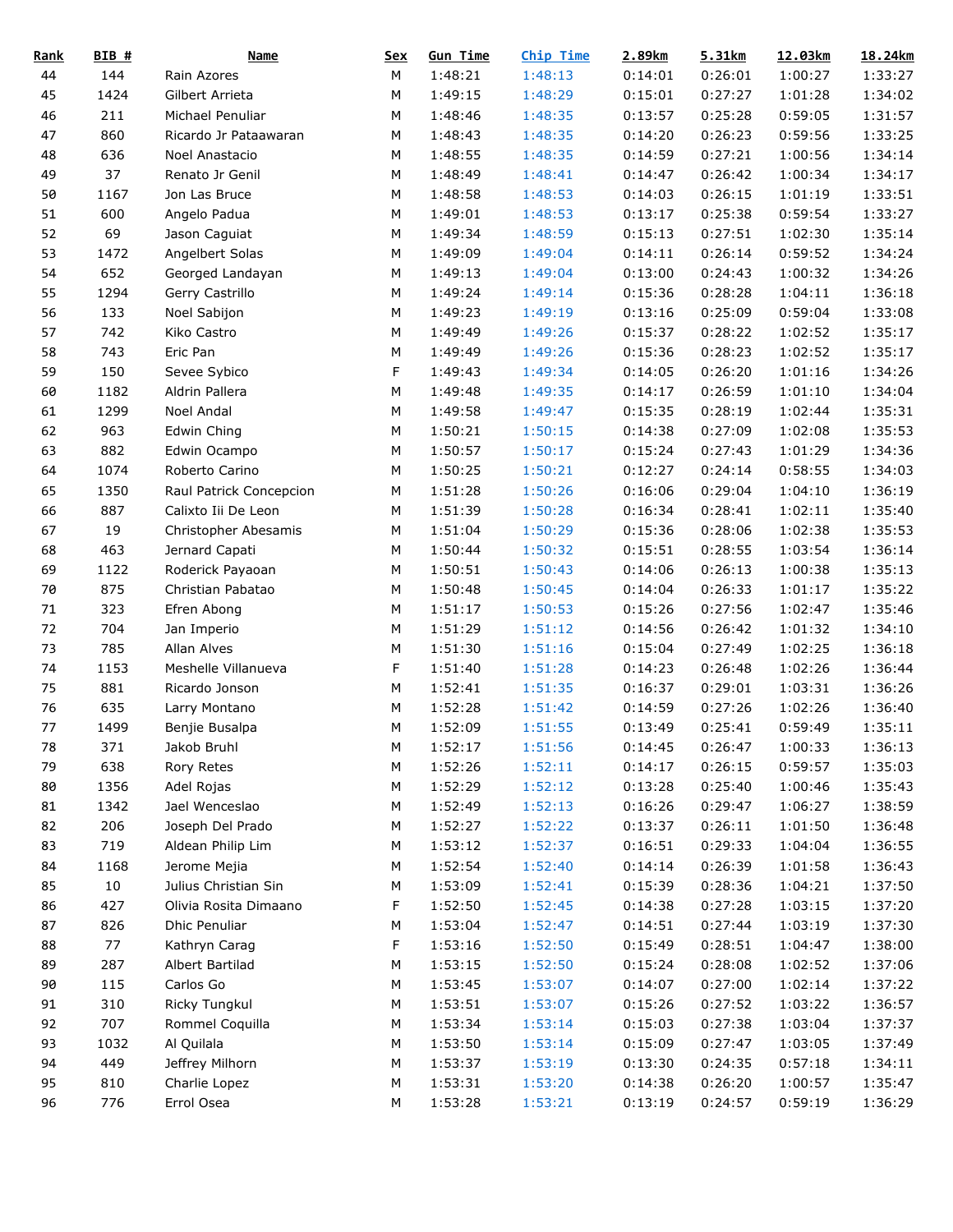| <b>Rank</b> | $BIB$ #    | <b>Name</b>           | <b>Sex</b> | <b>Gun Time</b> | <b>Chip Time</b>   | 2.89km             | 5.31km  | 12.03km | 18.24km |
|-------------|------------|-----------------------|------------|-----------------|--------------------|--------------------|---------|---------|---------|
| 97          | 954        | Fritz Andre Espinosa  | М          | 1:53:57         | 1:53:25            | 0:14:48            | 0:27:28 | 1:02:03 | 1:37:28 |
| 98          | 87         | Alexander Martin      | М          | 1:53:54         | 1:53:30            | 0:16:36            | 0:29:45 | 1:04:52 | 1:38:42 |
| 99          | 1339       | Matthew Bompat        | M          | 1:53:41         | 1:53:34            | 0:13:25            | 0:25:26 | 1:00:52 | 1:36:26 |
| 100         | 868        | Legaspi Felix Iii     | M          | 1:54:11         | 1:53:39            | 0:14:27            | 0:26:59 | 1:02:46 | 1:37:10 |
| 101         | 29         | Paulo Villarta        | M          | 1:54:07         | 1:53:48            | 0:15:17            | 0:28:06 | 1:04:39 | 1:38:57 |
| 102         | 372        | Staci Reidinger       | F          | 1:53:55         | 1:53:49            | 0:13:09            | 0:25:22 | 1:01:41 | 1:37:30 |
| 103         | 433        | Kevin Corbin          | M          | 1:54:28         | 1:53:54            | 0:16:15            | 0:29:16 | 1:06:31 | 1:39:58 |
| 104         | 1196       | Willie Ampo           | М          | 1:55:15         | 1:53:54            | 0:17:35            | 0:30:37 | 1:06:22 | 1:39:09 |
| 105         | 842        | Leopoldo Jr Santos    | М          | 1:55:25         | 1:54:03            | 0:16:47            | 0:30:17 | 1:06:24 | 1:39:34 |
| 106         | 1169       | Joric Gonzales        | М          | 1:54:18         | 1:54:05            | 0:14:45            | 0:27:12 | 1:01:46 | 1:37:58 |
| 107         | 1175       | Anthony Costales      | ${\sf M}$  | 1:54:19         | 1:54:08            | 0:15:04            | 0:28:05 | 1:04:09 | 1:38:32 |
| 108         | 316        | Robert Yu             | M          | 1:54:33         | 1:54:14            | 0:15:25            | 0:28:16 | 1:04:43 | 1:39:08 |
| 109         | 1035       | Guillermo Gaoat       | М          | 1:54:47         | 1:54:19            | 0:15:09            | 0:27:39 | 1:01:28 | 1:37:54 |
| 110         | 1445       | Henry Laron           | М          | 1:54:29         | 1:54:23            | 0:15:41            | 0:28:58 | 1:04:11 | 1:38:57 |
| 111         | 1351       | Joseph Almarez        | M          | 1:54:54         | 1:54:30            | 0:14:01            | 0:26:51 | 1:02:11 | 1:38:35 |
| 112         | 501        | Jason Mcfarland       | M          | 1:54:47         | 1:54:32            | 0:15:33            | 0:28:31 | 1:04:46 | 1:39:29 |
| 113         | 509        | Ernie Ramos           | M          | 1:55:11         | 1:54:55            | 0:15:18            | 0:27:33 | 1:03:30 | 1:38:38 |
| 114         | 1447       | Gerardo De Pedro      | М          | 1:55:15         | 1:54:58            | 0:14:14            | 0:26:57 | 1:03:12 | 1:39:20 |
| 115         | 406        | Santonin Yu           | М          | 1:55:08         | 1:55:00            | 0:14:54            | 0:28:06 | 1:04:47 | 1:39:02 |
| 116         | 1374       | Cris Cone             | F          | 1:55:17         | 1:55:05            | 0:15:41            | 0:28:46 | 1:04:52 | 1:39:26 |
| 117         | 700        | Jeffrey Ledesma       | M          | 1:56:01         | 1:55:06            | 0:15:12            | 0:27:45 | 1:03:47 | 1:39:16 |
| 118         | 1459       | Alfredo Magluyan Jr   | М          | 1:55:29         | 1:55:08            | 0:16:44            | 0:29:23 | 1:05:14 | 1:40:01 |
| 119         | 811        | Irwyn Yparraguirre    | М          | 1:55:18         | 1:55:12            | 0:13:35            | 0:25:18 | 1:01:06 | 1:37:51 |
| 120         | 996        | Alvin Adriano         | M          | 1:55:46         | 1:55:20            | 0:16:12            | 0:29:35 | 1:08:32 | 1:41:04 |
| 121         | 1076       | Dominic Sabado        | М          | 1:55:36         | 1:55:23            | 0:13:49            | 0:26:19 | 1:03:04 | 1:39:01 |
| 122         | 1042       | June Sunga            | М          | 1:55:47         | 1:55:24            | 0:16:35            | 0:29:15 | 1:04:53 | 1:39:52 |
| 123         | 695        | Meneleo Ramos         | М          | 1:55:59         | 1:55:37            | 0:16:02            | 0:28:52 | 1:04:13 | 1:39:10 |
| 124         | 727        | Eduardo De Guzman     | М          | 1:55:40         | 1:55:37            | 0:14:58            | 0:28:03 | 1:04:49 | 1:40:11 |
|             |            |                       | M          | 1:56:49         |                    |                    | 0:27:17 |         | 1:38:54 |
| 125         | 910<br>832 | Gene Ferdinand Santos | M          | 1:56:53         | 1:55:49            | 0:14:37<br>0:15:38 | 0:28:26 | 1:03:11 | 1:40:10 |
| 126         |            | Meng-Ho Wu            |            |                 | 1:55:49            |                    |         | 1:05:00 |         |
| 127         | 1431       | Virgilio Austria      | М          | 1:56:12         | 1:55:51            | 0:16:49            | 0:29:57 | 1:05:26 | 1:40:03 |
| 128         | 340        | Mark Bagunu           | M          | 1:56:09         | 1:55:54            | 0:14:27            | 0:26:44 | 1:02:24 | 1:37:16 |
| 129         | 1139       | Raymond Ventura       | M          | 1:56:00         | 1:55:54<br>1:56:07 | 0:16:21            | 0:29:06 | 1:05:52 | 1:40:38 |
| 130         | 121        | Soriano Yu            | M          | 1:56:27         |                    | 0:17:06            | 0:30:45 | 1:08:32 | 1:41:44 |
| 131         | 1135       | Luis Pastor           | ${\sf M}$  | 1:56:56         | 1:56:11            | 0:18:07            | 0:31:09 | 1:06:28 | 1:41:13 |
| 132         | 26         | Mark Anthony Que      | M          | 1:57:43         | 1:56:21            | 0:15:38            | 0:28:39 | 1:03:55 | 1:40:17 |
| 133         | 888        | Jose Carlos Hortleza  | M          | 1:56:52         | 1:56:47            | 0:14:17            | 0:27:29 | 1:03:53 | 1:40:42 |
| 134         | 920        | Tomas Miguel Miranda  | M          | 1:57:27         | 1:57:04            | 0:17:49            | 0:31:07 | 1:07:37 | 1:41:51 |
| 135         | 671        | Leo Celles            | М          | 1:57:16         | 1:57:11            | 0:13:13            | 0:24:34 | 0:57:54 | 1:36:00 |
| 136         | 13         | Jorell Paringit       | М          | 1:57:38         | 1:57:12            | 0:14:22            | 0:26:46 | 1:03:09 | 1:41:17 |
| 137         | 345        | June Tentativa        | М          | 1:57:47         | 1:57:14            | 0:15:00            | 0:27:31 | 1:02:37 | 1:38:38 |
| 138         | 602        | Adrian Arcaya         | М          | 1:57:51         | 1:57:25            | 0:14:42            | 0:27:41 | 1:04:39 | 1:41:01 |
| 139         | 987        | Jonathan Manas        | M          | 1:58:46         | 1:57:28            | 0:18:17            | 0:32:15 | 1:08:30 | 1:42:30 |
| 140         | 396        | Raphael Reyes         | M          | 1:58:25         | 1:57:31            | 0:13:55            | 0:26:01 | 1:03:29 | 1:39:08 |
| 141         | 174        | Joseph Salting        | M          | 1:57:50         | 1:57:32            | 0:17:22            | 0:31:05 | 1:07:55 | 1:42:48 |
| 142         | 266        | Ian Red               | М          | 1:58:36         | 1:57:38            | 0:17:20            | 0:31:01 | 1:07:45 | 1:42:47 |
| 143         | 1272       | Chito Vegim           | М          | 1:58:11         | 1:57:48            | 0:15:59            | 0:29:11 | 1:06:15 | 1:41:53 |
| 144         | 1059       | Randal Zandro Remoto  | M          | 1:58:28         | 1:57:54            | 0:15:59            | 0:29:13 | 1:06:18 | 1:41:24 |
| 145         | 329        | Venu Kotamraju        | M          | 1:58:21         | 1:58:02            | 0:14:26            | 0:26:41 | 1:01:30 | 1:39:05 |
| 146         | 355        | Ruben Pascual         | М          | 1:58:15         | 1:58:06            | 0:15:33            | 0:28:33 | 1:05:06 | 1:41:21 |
| 147         | 118        | Joseph Tuazon         | М          | 1:59:02         | 1:58:11            | 0:16:03            | 0:29:31 | 1:07:18 | 1:42:59 |
| 148         | 1140       | Ann Magat             | F          | 1:58:19         | 1:58:14            | 0:16:11            | 0:29:23 | 1:06:30 | 1:42:42 |
| 149         | 1301       | Wilson Sumpio         | М          | 1:58:50         | 1:58:14            | 0:16:58            | 0:30:42 | 1:08:43 | 1:43:50 |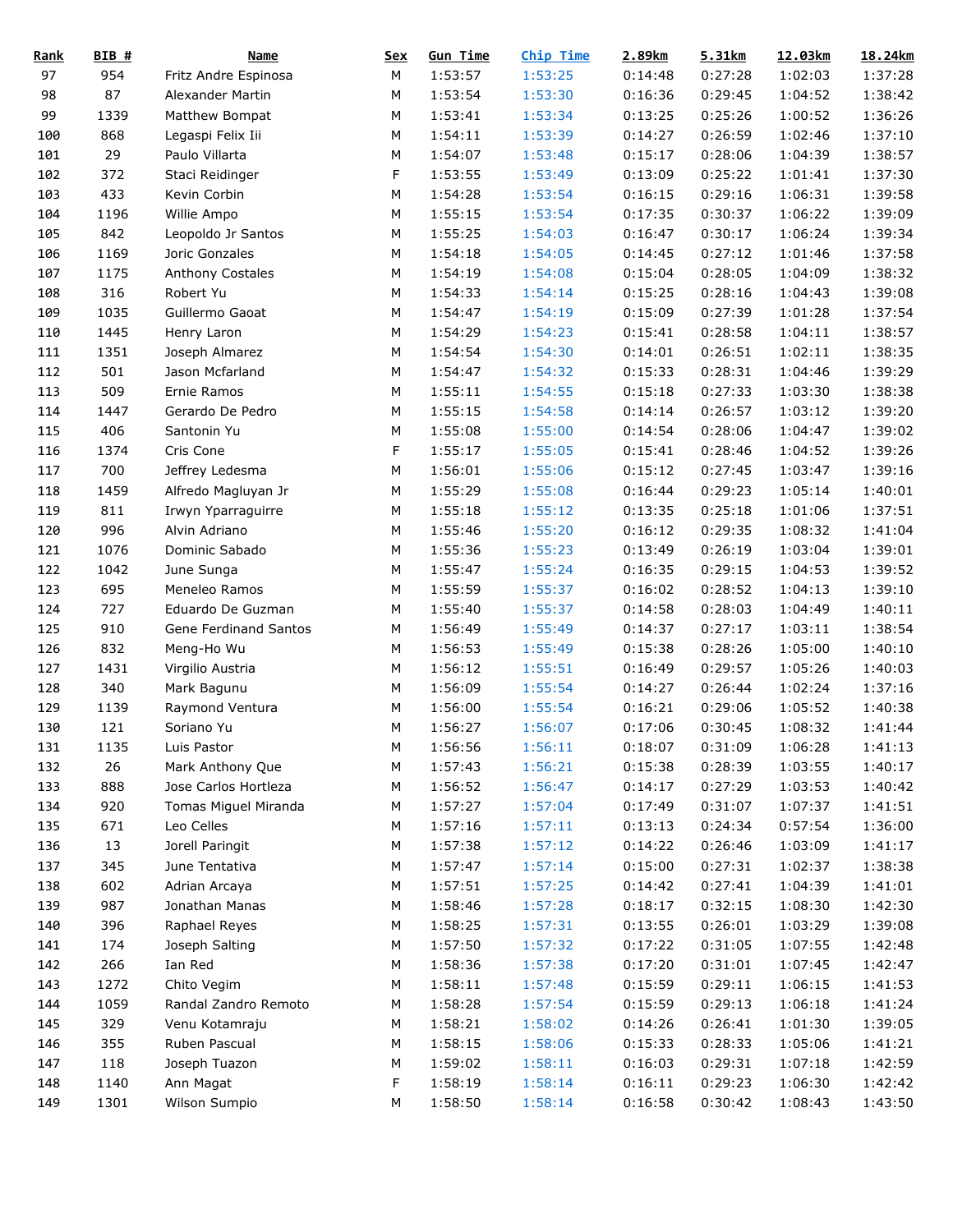| <b>Rank</b> | BIB # | <b>Name</b>            | <u>Sex</u> | <b>Gun Time</b> | Chip Time | 2.89km  | 5.31km  | 12.03km | 18.24km |
|-------------|-------|------------------------|------------|-----------------|-----------|---------|---------|---------|---------|
| 150         | 68    | Rey Cervera            | М          | 1:58:41         | 1:58:15   | 0:15:55 | 0:29:08 | 1:06:16 | 1:41:48 |
| 151         | 1352  | Robert Tante           | М          | 1:58:57         | 1:58:18   | 0:15:11 | 0:27:56 | 1:03:29 | 1:38:37 |
| 152         | 956   | Resty Aquino           | M          | 1:58:49         | 1:58:20   | 0:15:50 | 0:29:04 | 1:04:42 | 1:41:40 |
| 153         | 381   | Dennis Villanueva      | M          | 1:59:25         | 1:58:26   | 0:19:25 | 0:32:53 | 1:08:04 | 1:43:20 |
| 154         | 496   | Archie Reaño           | M          | 1:59:20         | 1:58:30   | 0:18:38 | 0:32:31 | 1:09:51 | 1:43:37 |
| 155         | 729   | Emily Lu               | F          | 1:58:46         | 1:58:42   | 0:14:50 | 0:28:06 | 1:04:58 | 1:41:57 |
| 156         | 157   | Herman Esling          | M          | 1:59:07         | 1:58:47   | 0:14:52 | 0:28:07 | 1:05:36 | 1:42:06 |
| 157         | 363   | Franklin Ace Panuncio  | M          | 1:59:12         | 1:58:50   | 0:14:30 | 0:27:36 | 1:05:06 | 1:41:59 |
| 158         | 698   | Mark Anthony Bagnes    | М          | 1:59:11         | 1:58:51   | 0:16:24 | 0:29:37 | 1:06:33 | 1:43:10 |
| 159         | 226   | Jess Villaruel         | М          | 1:59:05         | 1:58:51   | 0:13:59 | 0:26:37 | 1:03:06 | 1:40:31 |
| 160         | 33    | Johann Marquez         | М          | 2:00:10         | 1:58:55   | 0:19:34 | 0:33:17 | 1:10:14 | 1:43:43 |
| 161         | 822   | Enrico Salvador        | M          | 1:59:35         | 1:58:57   | 0:17:00 | 0:30:09 | 1:06:56 | 1:42:40 |
| 162         | 61    | Victor Geronimo Calo   | М          | 1:59:51         | 1:59:01   | 0:15:57 | 0:28:28 | 1:04:24 | 1:42:00 |
| 163         | 871   | Jarvis Dela Cruz       | М          | 1:59:21         | 1:59:08   | 0:16:23 | 0:29:41 | 1:06:46 | 1:41:49 |
| 164         | 392   | Sigfredo Mata          | M          | 2:20:28         | 1:59:09   | 0:14:00 | 0:26:45 | 1:02:29 | 1:40:12 |
| 165         | 395   | <b>Israel Cervo</b>    | M          | 1:59:23         | 1:59:10   | 0:16:05 | 0:29:12 | 1:06:57 | 1:42:36 |
| 166         | 82    | Junjun Vicente         | M          | 1:59:16         | 1:59:12   | 0:15:08 | 0:28:18 | 1:05:42 | 1:42:51 |
| 167         | 687   | Noel Romasanta         | М          | 1:59:37         | 1:59:14   | 0:15:03 | 0:27:36 | 1:02:12 | 1:37:02 |
| 168         | 1115  | Ariel Suello           | М          | 1:59:46         | 1:59:22   | 0:16:39 | 0:30:04 | 1:07:37 | 1:43:12 |
| 169         | 1371  | Ralston Niño Shappit   | М          | 1:59:30         | 1:59:23   | 0:14:24 | 0:26:25 | 1:03:03 | 1:41:56 |
| 170         | 1399  | Richard Rotor          | M          | 1:59:59         | 1:59:23   | 0:15:44 | 0:29:00 | 1:06:13 | 1:42:44 |
| 171         | 210   | Lee Echeverri          | M          | 2:00:32         | 1:59:34   | 0:17:36 | 0:31:57 | 1:10:03 | 1:44:48 |
| 172         | 1072  | Manuel Fernan          | М          | 2:00:05         | 1:59:41   | 0:17:21 | 0:30:48 | 1:08:18 | 1:44:01 |
| 173         | 1259  | Alex Reyes             | M          | 2:00:31         | 1:59:53   | 0:17:29 | 0:31:59 | 1:10:19 | 1:45:09 |
| 174         | 1081  | Nelvin Driz            | M          | 2:00:17         | 2:00:09   | 0:13:54 | 0:26:50 | 1:05:42 | 1:42:28 |
|             | 689   |                        | M          |                 |           |         |         |         |         |
| 175         |       | Michael Ibanez         |            | 2:00:24         | 2:00:19   | 0:14:33 | 0:27:25 | 1:03:58 | 1:41:37 |
| 176         | 944   | Alexander Tubar        | М          | 2:00:42         | 2:00:21   | 0:16:48 | 0:29:56 | 1:08:03 | 1:44:29 |
| 177         | 1256  | <b>Benedict Muriel</b> | M          | 2:00:37         | 2:00:22   | 0:15:01 | 0:28:22 | 1:05:23 | 1:43:02 |
| 178         | 14    | <b>Emmanuel Santos</b> | M          | 2:01:20         | 2:00:29   | 0:15:38 | 0:28:53 | 1:06:26 | 1:43:58 |
| 179         | 990   | Pierre Rojan Queppet   | М          | 2:01:57         | 2:00:40   | 0:16:43 | 0:29:27 | 1:06:46 | 1:43:30 |
| 180         | 1263  | Harim Jr Santos        | М          | 2:01:28         | 2:00:40   | 0:18:38 | 0:31:53 | 1:08:35 | 1:44:01 |
| 181         | 438   | Carlo Ynion            | M          | 2:00:50         | 2:00:41   | 0:14:10 | 0:27:07 | 1:05:23 | 1:43:46 |
| 182         | 725   | Darryl Ventura         | M          | 2:00:53         | 2:00:47   | 0:17:37 | 0:31:38 | 1:08:41 | 1:44:42 |
| 183         | 480   | Raymund Abenojar       | M          | 2:01:01         | 2:00:48   | 0:15:53 | 0:29:32 | 1:08:02 | 1:45:25 |
| 184         | 1101  | Leo De Guzman          | ${\sf M}$  | 2:00:55         | 2:00:48   | 0:15:45 | 0:29:26 | 1:06:32 | 1:44:06 |
| 185         | 128   | Erwin Buling           | М          | 2:01:08         | 2:00:51   | 0:16:33 | 0:29:49 | 1:07:08 | 1:43:56 |
| 186         | 18    | Manuel Santiago        | М          | 2:00:59         | 2:00:52   | 0:16:03 | 0:29:35 | 1:08:03 | 1:45:31 |
| 187         | 90    | Vicente Carag          | М          | 2:01:29         | 2:01:03   | 0:18:38 | 0:32:34 | 1:10:37 | 1:45:05 |
| 188         | 690   | Rafael Barolo          | М          | 2:01:11         | 2:01:06   | 0:15:35 | 0:28:19 | 1:06:00 | 1:42:09 |
| 189         | 1437  | Willy Siy              | М          | 2:01:59         | 2:01:11   | 0:17:36 | 0:31:06 | 1:08:19 | 1:44:34 |
| 190         | 229   | Leonardo Nang          | М          | 2:01:24         | 2:01:17   | 0:15:26 | 0:28:34 | 1:05:11 | 1:43:59 |
| 191         | 795   | Mario Albert Perez     | М          | 2:01:58         | 2:01:18   | 0:17:44 | 0:31:43 | 1:10:18 | 1:45:52 |
| 192         | 1365  | Allan Oppus            | М          | 2:01:30         | 2:01:21   | 0:14:31 | 0:28:28 | 1:06:59 | 1:44:24 |
| 193         | 84    | Leonard John Koh       | М          | 2:01:28         | 2:01:21   | 0:14:18 | 0:27:53 | 1:05:45 | 1:43:44 |
| 194         | 1189  | Rolando Rodil          | М          | 2:01:41         | 2:01:22   | 0:15:52 | 0:29:12 | 1:06:37 | 1:44:14 |
| 195         | 499   | Adam Ernest Co         | М          | 2:01:59         | 2:01:39   | 0:17:11 | 0:31:29 | 1:09:25 | 1:45:59 |
| 196         | 1130  | Samuel Tiu             | М          | 2:02:09         | 2:01:44   | 0:14:56 | 0:28:09 | 1:06:37 | 1:44:13 |
| 197         | 1019  | Angelito Ramis         | М          | 2:02:43         | 2:01:49   | 0:17:36 | 0:30:58 | 1:08:08 | 1:45:27 |
| 198         | 513   | Danilo Dela Cruz       | М          | 2:01:52         | 2:01:50   | 0:15:04 | 0:28:44 | 1:05:06 | 1:43:13 |
| 199         | 1467  | Roy Magpayo Jr         | М          | 2:02:33         | 2:01:57   | 0:17:35 | 0:31:31 | 1:11:18 | 1:47:12 |
| 200         | 610   | Sonny Antonio          | М          | 2:02:10         | 2:01:59   | 0:15:24 | 0:28:59 | 1:07:06 | 1:45:59 |
| 201         | 845   | Dionisio Potonia       | М          | 2:02:18         | 2:01:59   | 0:15:45 | 0:29:29 | 1:08:08 | 1:45:29 |
| 202         | 445   | Locindo Cruz           | М          | 2:02:44         | 2:02:09   | 0:15:30 | 0:28:37 | 1:06:12 | 1:44:27 |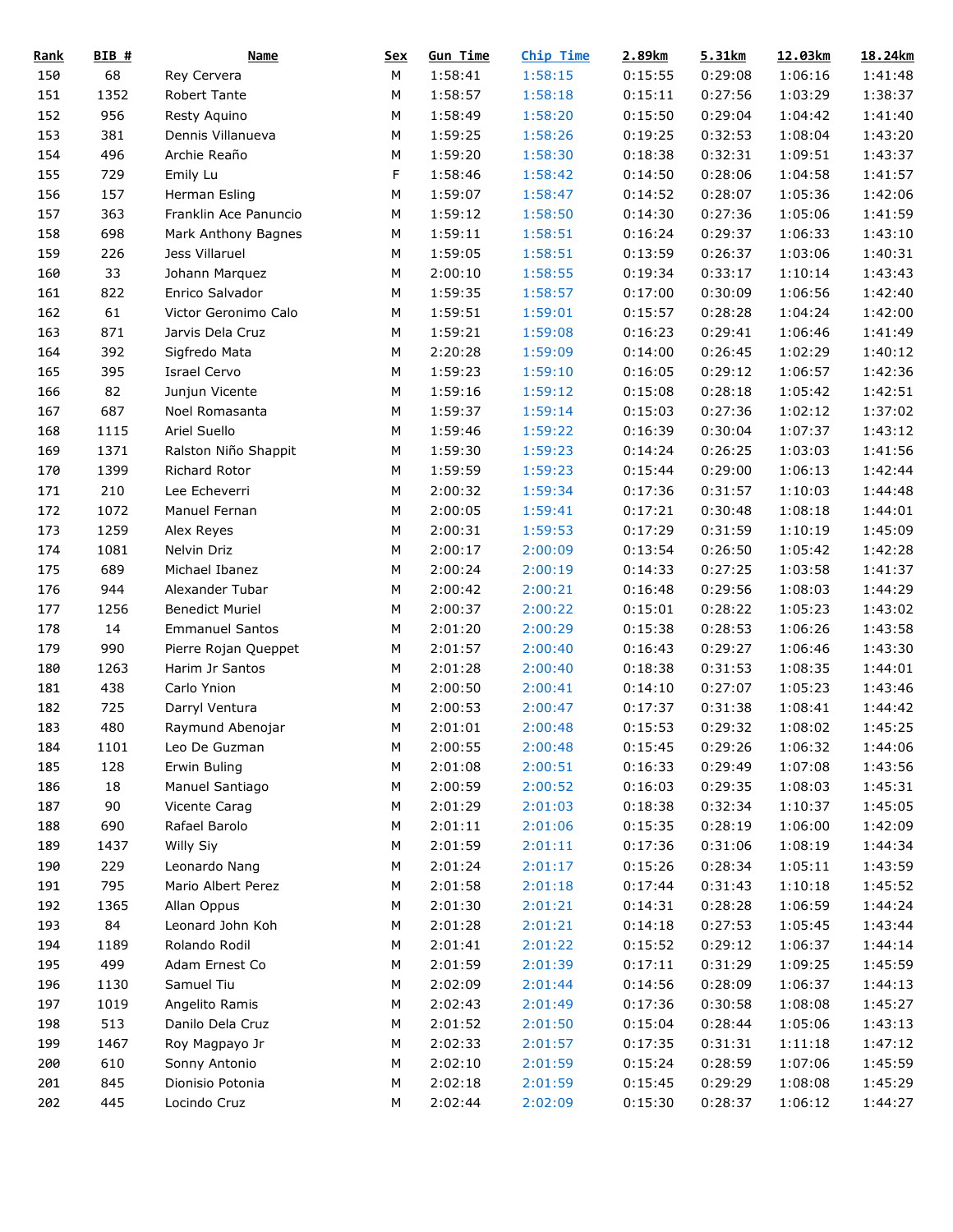| <b>Rank</b> | $BIB$ # | <b>Name</b>               | <b>Sex</b> | <b>Gun Time</b> | <b>Chip Time</b> | 2.89km  | 5.31km  | 12.03km | 18.24km |
|-------------|---------|---------------------------|------------|-----------------|------------------|---------|---------|---------|---------|
| 203         | 1304    | Joannie Divinagracia      | М          | 2:02:54         | 2:02:14          | 0:16:23 | 0:29:43 | 1:06:31 | 1:45:39 |
| 204         | 665     | Aldrich Matti             | М          | 2:03:11         | 2:02:18          | 0:17:08 | 0:31:09 | 1:11:17 | 1:47:09 |
| 205         | 1137    | Josil Gonzales            | M          | 2:02:35         | 2:02:22          | 0:15:15 | 0:28:31 | 1:07:01 | 1:45:00 |
| 206         | 24      | Victorina Calma           | F          | 2:03:09         | 2:02:22          | 0:16:08 | 0:29:16 | 1:07:07 | 1:45:11 |
| 207         | 1203    | Koki Adaptar              | М          | 2:03:46         | 2:02:31          | 0:15:33 | 0:29:05 | 1:07:37 | 1:45:26 |
| 208         | 775     | Steven Cinco              | M          | 2:02:55         | 2:02:35          | 0:15:36 | 0:29:08 | 1:07:21 | 1:45:55 |
| 209         | 870     | Jonathan Dela Cruz        | M          | 2:03:02         | 2:02:48          | 0:16:23 | 0:29:40 | 1:06:46 | 1:43:24 |
| 210         | 113     | Cleotilde Labrador        | F          | 2:02:58         | 2:02:49          | 0:15:27 | 0:28:35 | 1:05:30 | 1:44:22 |
| 211         | 1353    | Michael Garrido           | М          | 2:03:25         | 2:02:49          | 0:15:01 | 0:27:57 | 1:06:19 | 1:44:50 |
| 212         | 903     | Carl Nabong               | М          | 2:03:49         | 2:02:49          | 0:17:58 | 0:32:03 | 1:10:09 | 1:46:36 |
| 213         | 611     | Joseph Garces             | М          | 2:03:01         | 2:02:53          | 0:14:21 | 0:27:19 | 1:05:12 | 1:44:59 |
| 214         | 1056    | Ryan Demanarig            | М          | 2:03:03         | 2:02:57          | 0:14:02 | 0:26:18 | 1:03:15 | 1:43:13 |
| 215         | 1227    | Perkins Briones           | F          | 2:03:09         | 2:02:59          | 0:14:32 | 0:27:39 | 1:05:25 | 1:44:12 |
| 216         | 1031    | Benjamin Morales          | М          | 2:03:37         | 2:03:00          | 0:15:27 | 0:28:36 | 1:06:31 | 1:44:31 |
| 217         | 385     | Dennis Calaunan           | М          | 2:13:02         | 2:03:01          | 0:14:10 | 0:26:49 | 1:04:12 | 1:45:17 |
| 218         | 1109    | George Enriquez           | M          | 2:03:35         | 2:03:16          | 0:16:07 | 0:30:28 | 1:09:30 | 1:46:22 |
| 219         | 1329    | Juan Gabriel Roxas        | М          | 2:03:28         | 2:03:17          | 0:16:46 | 0:30:23 | 1:08:29 | 1:45:58 |
| 220         | 1417    | Miguel De Alba            | М          | 2:04:01         | 2:03:20          | 0:18:14 | 0:32:17 | 1:09:53 | 1:46:19 |
| 221         | 356     | Carlos Santiago           | М          | 2:03:40         | 2:03:28          | 0:17:48 | 0:32:14 | 1:11:41 | 1:47:35 |
| 222         | 102     | Niã±O Franz Labiaga       | М          | 2:03:38         | 2:03:31          | 0:17:42 | 0:31:39 | 1:09:20 | 1:46:56 |
| 223         | 100     |                           | M          | 2:03:38         | 2:03:32          | 0:17:42 | 0:31:39 | 1:09:20 | 1:46:56 |
|             | 838     | Renante Labiaga           |            |                 | 2:03:32          | 0:16:11 |         |         |         |
| 224         |         | Bong Lucas                | М          | 2:04:01         |                  |         | 0:28:58 | 1:06:05 | 1:43:55 |
| 225         | 648     | Eugene Barretto           | М          | 2:04:00         | 2:03:37          | 0:15:39 | 0:29:14 | 1:07:29 | 1:45:27 |
| 226         | 25      | Jomini Nazareno           | M          | 2:04:34         | 2:03:37          | 0:17:55 | 0:31:36 | 1:08:46 | 1:46:53 |
| 227         | 682     | Melvin Ong                | M          | 2:04:14         | 2:03:39          | 0:16:19 | 0:29:32 | 1:07:29 | 1:46:45 |
| 228         | 1021    | Rogel Diaz                | М          | 2:05:00         | 2:03:58          | 0:16:39 | 0:30:06 | 1:08:53 | 1:46:48 |
| 229         | 1325    | Angelo Neil Diaz          | М          | 2:04:32         | 2:03:59          | 0:19:45 | 0:34:29 | 1:12:54 | 1:48:34 |
| 230         | 1228    | Abraham Daniel Cruz       | М          | 2:05:09         | 2:04:05          | 0:19:05 | 0:34:21 | 1:12:54 | 1:48:16 |
| 231         | 1020    | Ricky San Pedro           | M          | 2:05:12         | 2:04:10          | 0:16:39 | 0:30:07 | 1:08:52 | 1:46:52 |
| 232         | 847     | Donato Simon              | М          | 2:04:26         | 2:04:13          | 0:16:28 | 0:29:49 | 1:07:05 | 1:45:30 |
| 233         | 1033    | Vicente Tanglao           | М          | 2:04:53         | 2:04:13          | 0:16:14 | 0:29:41 | 1:07:51 | 1:45:44 |
| 234         | 1199    | Toni Castro               | M          | 2:05:19         | 2:04:14          | 0:17:39 | 0:31:49 | 1:10:01 | 1:47:18 |
| 235         | 1208    | Allan Manuel              | M          | 2:05:32         | 2:04:16          | 0:17:11 | 0:30:51 | 1:08:57 | 1:47:07 |
| 236         | 1451    | Christian Faith Andeza    | M          | 2:05:07         | 2:04:19          | 0:17:29 | 0:31:58 | 1:10:57 | 1:48:42 |
| 237         | 1266    | Vic Mar Grande            | ${\sf M}$  | 2:04:54         | 2:04:22          | 0:15:27 | 0:28:41 | 1:06:04 | 1:45:34 |
| 238         | 1453    | Rudolph Capuchino         | M          | 2:05:32         | 2:04:25          | 0:19:20 | 0:34:02 | 1:13:15 | 1:48:23 |
| 239         | 520     | Ardonis Gonzales          | М          | 2:04:40         | 2:04:32          | 0:15:40 | 0:28:58 | 1:07:11 | 1:47:27 |
| 240         | 715     | Marvin Uy                 | M          | 2:05:42         | 2:04:35          | 0:14:53 | 0:27:54 | 1:04:09 | 1:43:28 |
| 241         | 391     | Dennis Guevarra           | M          | 2:04:48         | 2:04:38          | 0:15:15 | 0:29:26 | 1:08:29 | 1:47:32 |
| 242         | 1462    | Rommel Ulat               | М          | 2:04:47         | 2:04:41          | 0:13:30 | 0:25:38 | 1:02:31 | 1:44:20 |
| 243         | 925     | Joel Leonor               | М          | 2:05:10         | 2:04:41          | 0:15:44 | 0:29:25 | 1:07:44 | 1:45:31 |
| 244         | 1423    | Michael Dale Cortez       | М          | 2:05:25         | 2:04:48          | 0:14:34 | 0:28:01 | 1:07:14 | 1:45:07 |
| 245         | 478     | Vinson Co Say             | М          | 2:06:02         | 2:04:55          | 0:16:41 | 0:30:59 | 1:11:39 | 1:48:38 |
| 246         | 73      | Susan Ferrer              | F          | 2:05:34         | 2:05:00          | 0:17:26 | 0:31:27 | 1:09:52 | 1:47:48 |
| 247         | 1121    | Fermin Ii Limbo           | М          | 2:05:17         | 2:05:04          | 0:13:59 | 0:26:26 | 1:03:15 | 1:44:30 |
| 248         | 1068    | Flo Uy                    | М          | 2:06:03         | 2:05:06          | 0:16:14 | 0:29:17 | 1:14:00 | 1:49:14 |
| 249         | 1438    | Nazarene Suba             | М          | 2:05:27         | 2:05:07          | 0:16:03 | 0:29:23 | 1:07:54 | 1:47:54 |
| 250         | 1384    | Ramon Francisco Gutierrez | M          | 2:06:35         | 2:05:11          | 0:17:19 | 0:30:53 | 1:07:19 | 1:46:01 |
| 251         | 1225    | Raymond Racaza            | М          | 2:05:26         | 2:05:12          | 0:18:28 | 0:31:51 | 1:10:15 | 1:47:32 |
| 252         | 773     | Angel Dimalanta           | М          | 2:05:38         | 2:05:15          | 0:14:16 | 0:26:32 | 1:02:50 | 1:45:28 |
| 253         | 430     | Rogie Munoz               | М          | 2:06:38         | 2:05:22          | 0:16:00 | 0:29:46 | 1:08:32 | 1:47:06 |
| 254         | 11      | Jojo Santiago             | М          | 2:05:51         | 2:05:26          | 0:18:27 | 0:32:45 | 1:12:00 | 1:48:45 |
| 255         | 609     | Philip Macahilig          | М          | 2:06:23         | 2:05:27          | 0:15:04 | 0:28:09 | 1:06:09 | 1:47:42 |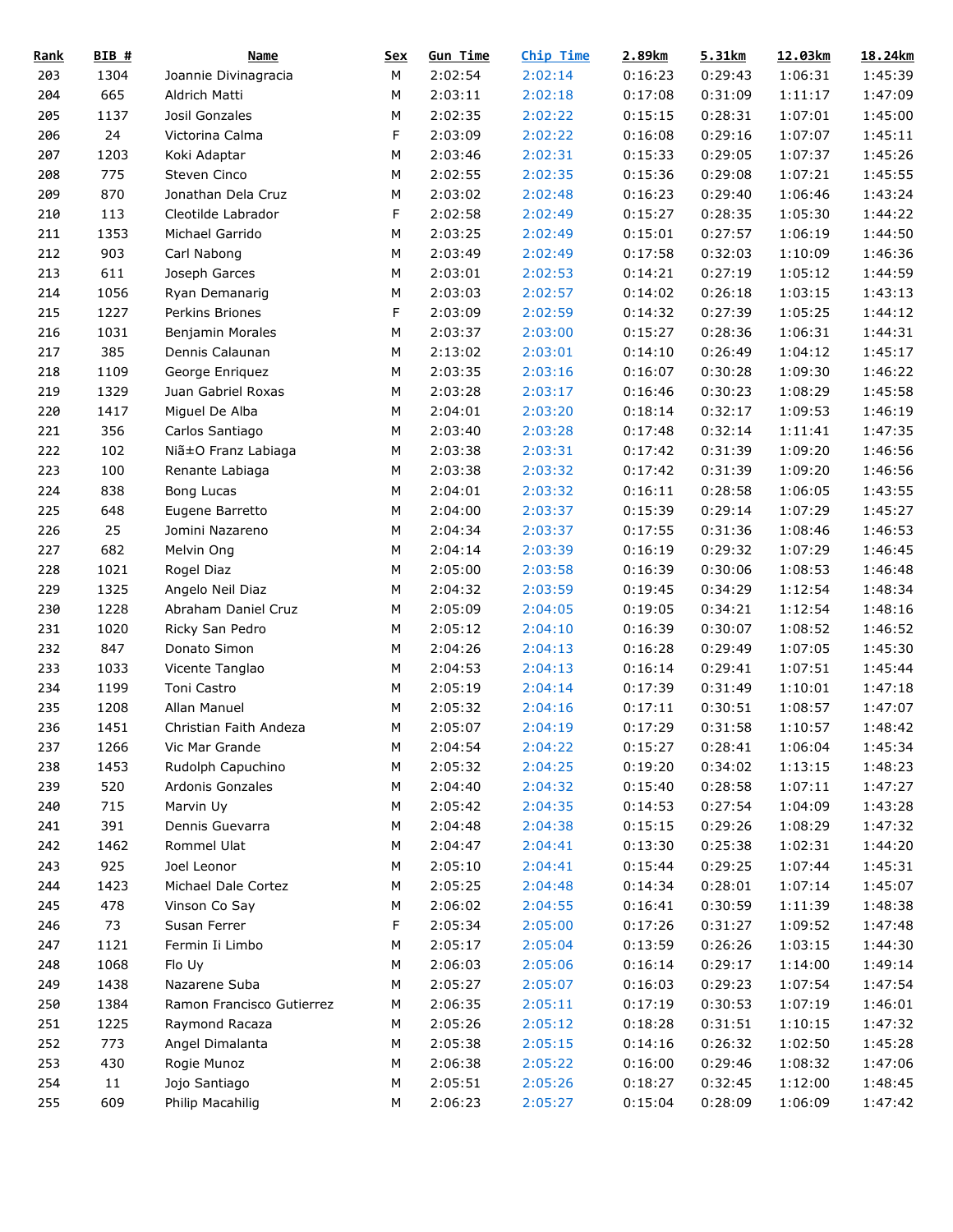| <u>Rank</u> | $BIB$ # | <b>Name</b>                 | <u>Sex</u> | <b>Gun Time</b> | <b>Chip Time</b> | 2.89km  | 5.31km  | 12.03km | 18.24km |
|-------------|---------|-----------------------------|------------|-----------------|------------------|---------|---------|---------|---------|
| 256         | 1418    | Alfred De Perio             | M          | 2:05:47         | 2:05:33          | 0:15:13 | 0:28:56 | 1:07:45 | 1:47:51 |
| 257         | 1054    | Norman Apun                 | М          | 2:07:08         | 2:05:34          | 0:17:35 | 0:31:27 | 1:09:59 | 1:48:25 |
| 258         | 1311    | Joel Ferrer                 | М          | 2:06:30         | 2:05:50          | 0:17:26 | 0:31:56 | 1:10:47 | 1:48:53 |
| 259         | 844     | Mark Lauren Gonzales        | М          | 2:06:13         | 2:05:55          | 0:16:45 | 0:30:30 | 1:09:48 | 1:47:54 |
| 260         | 88      | Alexander Christian Raposas | М          | 2:06:34         | 2:06:05          | 0:17:16 | 0:31:10 | 1:09:25 | 1:48:44 |
| 261         | 827     | Irrol Novenario             | М          | 2:06:15         | 2:06:12          | 0:14:47 | 0:28:27 | 1:07:19 | 1:46:54 |
| 262         | 1296    | Trodge Lorenzo              | M          | 2:07:48         | 2:06:13          | 0:15:14 | 0:28:43 | 1:07:34 | 1:47:36 |
| 263         | 945     | Yzjun Amata                 | M          | 2:06:48         | 2:06:28          | 0:15:48 | 0:29:09 | 1:06:59 | 1:47:07 |
| 264         | 1309    | Jan Erik Esteban            | М          | 2:07:20         | 2:06:33          | 0:17:25 | 0:32:36 | 1:13:54 | 1:50:40 |
| 265         | 607     | Momoe Takeuchi              | F          | 2:07:21         | 2:06:34          | 0:16:44 | 0:30:46 | 1:09:21 | 1:49:05 |
| 266         | 365     | Justin Clyde Umali          | М          | 2:06:57         | 2:06:35          | 0:17:38 | 0:32:28 | 1:10:20 | 1:48:58 |
| 267         | 407     | Carmel Angel Suico          | F          | 2:06:46         | 2:06:38          | 0:14:54 | 0:28:06 | 1:07:07 | 1:48:21 |
| 268         | 1354    | Rodillo Bigcas              | М          | 2:07:18         | 2:06:42          | 0:16:17 | 0:30:14 | 1:08:44 | 1:48:44 |
| 269         | 957     | Edwin Sison                 | М          | 2:07:11         | 2:06:42          | 0:17:50 | 0:32:09 | 1:11:11 | 1:49:29 |
| 270         | 716     | Margaret Parry              | F          | 2:07:46         | 2:06:54          | 0:17:21 | 0:30:56 | 1:10:47 | 1:49:13 |
| 271         | 292     | Mc Raven Famor              | M          | 2:07:02         | 2:06:57          | 0:15:57 | 0:30:00 | 1:08:28 | 1:45:52 |
| 272         | 1039    | Richard Cristobal           | M          | 2:07:55         | 2:07:02          | 0:19:00 | 0:32:54 | 1:10:30 | 1:46:57 |
| 273         | 408     | Francis Joseph Kho          | М          | 2:07:33         | 2:07:06          | 0:16:20 | 0:30:09 | 1:09:38 | 1:48:56 |
| 274         | 892     | Leopoldo Jr Arias           | М          | 2:07:15         | 2:07:08          | 0:17:32 | 0:31:03 | 1:09:50 | 1:50:19 |
| 275         | 1357    | Jerico Cochon               | М          | 2:07:45         | 2:07:16          | 0:18:20 | 0:32:32 | 1:11:55 | 1:49:32 |
| 276         | 214     | Ronald Jerson Querijero     | M          | 2:07:34         | 2:07:18          | 0:16:58 | 0:30:58 | 1:10:22 | 1:49:13 |
| 277         | 644     | Frederick Vinas             | M          | 2:07:42         | 2:07:21          | 0:16:54 | 0:30:51 | 1:09:35 | 1:48:33 |
| 278         | 1064    | Kenneth Del Rosario         | М          | 2:08:43         | 2:07:24          | 0:17:44 | 0:32:14 | 1:12:00 | 1:50:10 |
| 279         | 265     | Monalisa Red                | F          | 2:08:22         | 2:07:24          | 0:17:19 | 0:31:04 | 1:10:45 | 1:49:52 |
|             | 1178    |                             | M          |                 |                  |         |         |         |         |
| 280         |         | Antonio Pio De Roda         |            | 2:08:19         | 2:07:28          | 0:17:04 | 0:31:38 | 1:12:51 | 1:50:49 |
| 281         | 418     | Rey Alemania                | M          | 2:08:57         | 2:07:42          | 0:16:54 | 0:30:28 | 1:10:17 | 1:49:40 |
| 282         | 746     | Jan Naunelle Songco         | М          | 2:07:45         | 2:07:42          | 0:12:52 | 0:24:20 | 1:01:12 | 1:43:16 |
| 283         | 517     | Geiselle Santos             | F          | 2:08:32         | 2:07:50          | 0:17:31 | 0:31:00 | 1:08:52 | 1:49:24 |
| 284         | 74      | Jose Enrico Ludovico        | М          | 2:08:31         | 2:07:54          | 0:18:25 | 0:32:54 | 1:12:01 | 1:49:51 |
| 285         | 38      | Beato Torno                 | M          | 2:08:25         | 2:07:57          | 0:16:52 | 0:30:51 | 1:10:28 | 1:50:01 |
| 286         | 1217    | Kawamoto Akira              | М          | 2:08:33         | 2:07:57          | 0:17:57 | 0:32:09 | 1:10:31 | 1:50:06 |
| 287         | 1455    | Joel Obar                   | M          | 2:08:55         | 2:08:00          | 0:17:23 | 0:31:05 | 1:10:48 | 1:49:56 |
| 288         | 766     | Abner Eustaquio             | M          | 2:08:03         | 2:08:01          | 0:16:23 | 0:30:24 | 1:08:20 | 1:47:53 |
| 289         | 836     | Noel Mapue                  | M          | 2:08:24         | 2:08:03          | 0:15:28 | 0:29:08 | 1:07:21 | 1:47:21 |
| 290         | 81      | Jun Henson                  | M          | 2:08:48         | 2:08:05          | 0:18:07 | 0:33:16 | 1:13:34 | 1:51:46 |
| 291         | 929     | Noriel German               | М          | 2:08:09         | 2:08:07          | 0:15:15 | 0:29:14 | 1:08:13 | 1:47:33 |
| 292         | 696     | Gonzalvo Francisco          | M          | 2:08:25         | 2:08:07          | 0:17:12 | 0:31:01 | 1:10:38 | 1:50:10 |
| 293         | 1107    | Abell Ngo                   | М          | 2:08:51         | 2:08:07          | 0:17:52 | 0:33:15 | 1:14:06 | 1:51:44 |
| 294         | 616     | Joel Riola                  | М          | 2:08:46         | 2:08:14          | 0:18:16 | 0:32:35 | 1:12:35 | 1:51:06 |
| 295         | 1372    | Rommel Aguirre              | М          | 2:08:59         | 2:08:15          | 0:18:04 | 0:32:29 | 1:14:19 | 1:52:01 |
| 296         | 1269    | Matt Baluyos                | М          | 2:08:31         | 2:08:16          | 0:15:38 | 0:29:43 | 1:09:35 | 1:50:55 |
| 297         | 242     | Jason Pintang               | М          | 2:09:03         | 2:08:25          | 0:17:02 | 0:30:42 | 1:10:01 | 1:50:06 |
| 298         | 259     | Paul Miñano                 | М          | 2:09:24         | 2:08:26          | 0:19:37 | 0:34:43 | 1:14:32 | 1:51:14 |
| 299         | 1187    | Rhon Ray De Los Santos      | M          | 2:09:06         | 2:08:27          | 0:18:34 | 0:33:09 | 1:12:03 | 1:50:34 |
| 300         | 1238    | Ivy Tan                     | F          | 2:09:37         | 2:08:34          | 0:19:11 | 0:33:50 | 1:13:09 | 1:51:24 |
| 301         | 1234    | Peachy Tamayo               | F          | 2:08:59         | 2:08:38          | 0:16:20 | 0:30:18 | 1:11:16 | 1:51:03 |
| 302         | 346     | Dennis David Gan            | М          | 2:09:44         | 2:08:41          | 0:18:15 | 0:32:38 | 1:12:18 | 1:51:21 |
| 303         | 645     | Arvin Arcilla               | М          | 2:09:57         | 2:08:42          | 0:17:59 | 0:32:27 | 1:10:46 | 1:49:48 |
| 304         | 1102    | Marivic De Guzman           | F          | 2:08:56         | 2:08:49          | 0:15:45 | 0:29:26 | 1:08:17 | 1:50:14 |
| 305         | 816     | Dulce Chen                  | F          | 2:09:36         | 2:08:51          | 0:16:45 | 0:30:51 | 1:11:00 | 1:51:00 |
| 306         | 132     | Bryan Matthew Nepomuceno    | M          | 2:10:06         | 2:09:00          | 0:19:25 | 0:34:19 | 1:14:21 | 1:52:22 |
| 307         | 699     | Aaron Arcilla               | M          | 2:09:57         | 2:09:01          | 0:15:32 | 0:28:52 | 1:08:30 | 1:50:08 |
| 308         | 967     | Gregorio Torres             | М          | 2:09:25         | 2:09:02          | 0:16:42 | 0:30:06 | 1:09:27 | 1:49:50 |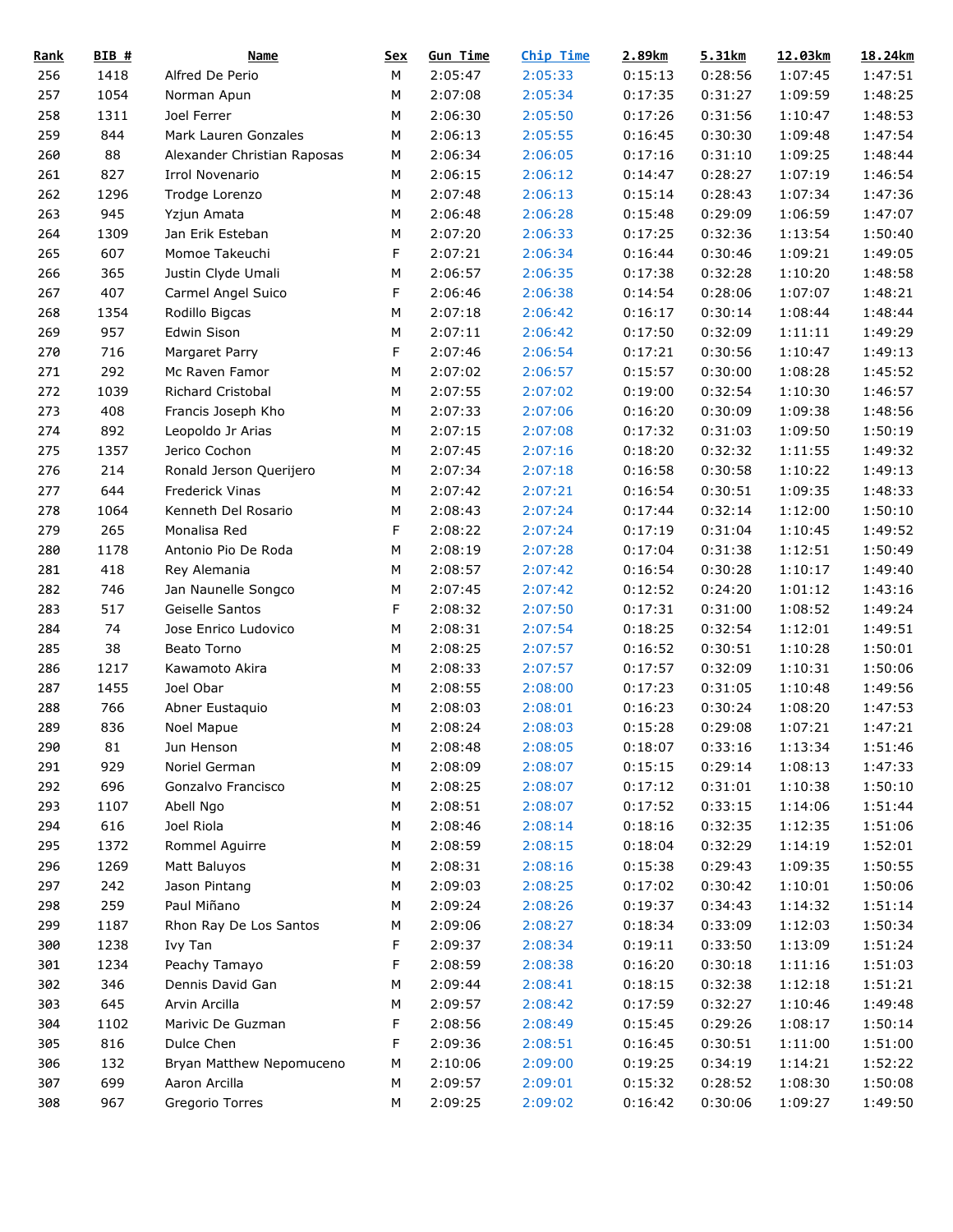| <b>Rank</b> | BIB# | <b>Name</b>           | <u>Sex</u> | <b>Gun Time</b> | <b>Chip Time</b> | 2.89km  | 5.31km  | 12.03km | 18.24km |
|-------------|------|-----------------------|------------|-----------------|------------------|---------|---------|---------|---------|
| 309         | 612  | Boei Sabio            | М          | 2:09:29         | 2:09:03          | 0:16:36 | 0:30:23 | 1:10:15 | 1:49:59 |
| 310         | 1055 | Jun Francisco         | М          | 2:09:28         | 2:09:03          | 0:15:30 | 0:28:47 | 1:09:43 | 1:50:21 |
| 311         | 47   | Calauod Sherwin       | M          | 2:09:24         | 2:09:06          | 0:19:20 | 0:34:12 | 1:12:48 | 1:51:17 |
| 312         | 240  | Levi John Lansangan   | M          | 2:09:20         | 2:09:08          | 0:17:50 | 0:32:22 | 1:11:37 | 1:51:42 |
| 313         | 494  | Vincent Feria         | M          | 2:09:30         | 2:09:10          | 0:15:50 | 0:29:40 | 1:10:45 | 1:50:38 |
| 314         | 1488 | Wilbert Balilia       | M          | 2:09:58         | 2:09:12          | 0:20:01 | 0:35:59 | 1:15:41 | 1:52:38 |
| 315         | 835  | Divina Gracia Calnea  | F          | 2:09:36         | 2:09:14          | 0:16:38 | 0:30:32 | 1:09:56 | 1:51:00 |
| 316         | 108  | Hans Kris Tabaranza   | M          | 2:09:34         | 2:09:14          | 0:15:04 | 0:28:44 | 1:08:12 | 1:50:07 |
| 317         | 450  | Francis Dollano       | M          | 2:09:34         | 2:09:20          | 0:15:16 | 0:28:33 | 1:07:18 | 1:48:30 |
| 318         | 521  | John Paul Lo          | М          | 2:09:35         | 2:09:21          | 0:16:44 | 0:30:50 | 1:11:11 | 1:51:18 |
| 319         | 608  | Joana Crespo          | F          | 2:10:21         | 2:09:33          | 0:16:43 | 0:31:10 | 1:13:04 | 1:52:39 |
| 320         | 258  | Hazael Paul Guieb     | М          | 2:13:02         | 2:09:37          | 0:16:43 | 0:31:35 | 1:12:36 | 1:51:40 |
| 321         | 791  | Alejandro Paez        | M          | 2:10:06         | 2:09:40          | 0:16:40 | 0:29:40 | 1:09:00 | 1:49:55 |
| 322         | 596  | Willie Guevara        | М          | 2:10:01         | 2:09:43          | 0:17:13 | 0:32:28 | 1:13:41 | 1:52:52 |
| 323         | 1355 | Ana Jean Francisco    | F          | 2:10:22         | 2:09:58          | 0:16:09 | 0:29:50 | 1:11:38 | 1:52:26 |
| 324         | 943  | Allan Pascual         | M          | 2:10:20         | 2:10:01          | 0:16:48 | 0:29:56 | 1:08:04 | 1:52:35 |
| 325         | 276  | <b>Byron Bantilan</b> | M          | 2:10:47         | 2:10:02          | 0:17:10 | 0:31:38 | 1:11:12 | 1:50:56 |
| 326         | 777  | Jelmar Cauba          | М          | 2:10:34         | 2:10:06          | 0:17:26 | 0:30:37 | 1:11:29 | 1:51:11 |
| 327         | 969  | Macky Antonio         | М          | 2:10:33         | 2:10:08          | 0:20:28 | 0:36:12 | 1:16:23 | 1:52:58 |
| 328         | 905  | Megan Hardwick        | F          | 2:11:01         | 2:10:12          | 0:18:05 | 0:32:55 | 1:14:36 | 1:53:57 |
| 329         | 906  | <b>Bruce Hathway</b>  | M          | 2:11:02         | 2:10:12          | 0:18:06 | 0:32:55 | 1:14:36 | 1:53:56 |
| 330         | 22   | Richard Cabreros      | M          | 2:10:42         | 2:10:20          | 0:15:22 | 0:29:11 | 1:11:16 | 1:52:48 |
| 331         | 472  | Roberto Magno         | М          | 2:10:56         | 2:10:22          | 0:16:28 | 0:30:34 | 1:11:22 | 1:52:45 |
| 332         | 599  | Winifred Casino       | М          | 2:10:38         | 2:10:26          | 0:15:38 | 0:29:43 | 1:10:57 | 1:52:35 |
| 333         | 314  | Blas Ople Tiangco     | M          | 2:11:35         | 2:10:31          | 0:18:38 | 0:32:50 | 1:12:20 | 1:52:09 |
|             | 308  |                       |            |                 |                  |         |         |         |         |
| 334         |      | Jimdon Doncillo       | М          | 2:11:53         | 2:10:35          | 0:17:32 | 0:31:25 | 1:10:40 | 1:51:06 |
| 335         | 1049 | Jason De La Rama      | М          | 2:10:54         | 2:10:36          | 0:17:54 | 0:31:50 | 1:13:59 | 1:53:20 |
| 336         | 285  | Enrique Puno          | М          | 2:11:16         | 2:10:39          | 0:17:02 | 0:31:29 | 1:12:51 | 1:53:16 |
| 337         | 1186 | Arvin Paz             | M          | 2:11:07         | 2:10:47          | 0:17:16 | 0:31:11 | 1:13:48 | 1:53:22 |
| 338         | 786  | Delmark Mallones      | M          | 2:10:58         | 2:10:51          | 0:16:33 | 0:30:30 | 1:09:28 | 1:50:25 |
| 339         | 1124 | Anthony Moldez        | М          | 2:11:19         | 2:10:53          | 0:16:01 | 0:29:40 | 1:08:50 | 1:49:31 |
| 340         | 792  | Shaun Rey Ochia       | М          | 2:12:08         | 2:10:53          | 0:17:06 | 0:30:53 | 1:10:42 | 1:51:43 |
| 341         | 351  | Andoni Festin         | M          | 2:11:09         | 2:10:55          | 0:14:41 | 0:27:42 | 1:05:24 | 1:49:42 |
| 342         | 1088 | Dale Caladiao         | M          | 2:11:41         | 2:11:02          | 0:18:08 | 0:33:19 | 1:15:26 | 1:52:15 |
| 343         | 1006 | Michael Chan          | ${\sf M}$  | 2:33:06         | 2:11:05          | 0:04:20 | 0:19:00 | 1:02:53 | 1:49:35 |
| 344         | 1220 | Alex Embuscado        | M          | 2:12:04         | 2:11:15          | 0:18:53 | 0:33:04 | 1:12:35 | 1:52:40 |
| 345         | 1385 | Robert Go             | М          | 2:11:49         | 2:11:17          | 0:18:14 | 0:33:17 | 1:14:57 | 1:54:18 |
| 346         | 510  | Reynaldo Carlos       | М          | 2:11:29         | 2:11:18          | 0:15:21 | 0:29:16 | 1:09:25 | 1:52:18 |
| 347         | 257  | Joel Martinez         | М          | 2:12:40         | 2:11:19          | 0:16:47 | 0:30:21 | 1:11:01 | 1:51:33 |
| 348         | 949  | Bo Shang Guan         | М          | 2:11:39         | 2:11:20          | 0:16:24 | 0:29:53 | 1:10:19 | 1:52:50 |
| 349         | 1125 | Magtanggol Bawal      | М          | 2:11:51         | 2:11:21          | 0:16:51 | 0:30:57 | 1:09:45 | 1:51:59 |
| 350         | 1213 | Edwin Fernandez       | М          | 2:11:46         | 2:11:24          | 0:17:35 | 0:31:52 | 1:12:32 | 1:52:11 |
| 351         | 1446 | Imelda Laron          | F          | 2:11:40         | 2:11:34          | 0:18:40 | 0:33:59 | 1:16:21 | 1:55:06 |
| 352         | 625  | Dennis Dayon          | М          | 2:12:23         | 2:11:34          | 0:17:21 | 0:31:41 | 1:12:40 | 1:53:04 |
| 353         | 1034 | Frederick Ramos       | М          | 2:12:06         | 2:11:36          | 0:18:01 | 0:31:39 | 1:11:26 | 1:54:03 |
| 354         | 234  | Eric Tagle            | М          | 2:12:48         | 2:11:49          | 0:18:10 | 0:33:10 | 1:13:52 | 1:54:02 |
| 355         | 309  | Alex Luna             | М          | 2:12:37         | 2:11:53          | 0:15:26 | 0:27:51 | 1:03:25 | 1:47:53 |
| 356         | 17   | Jameson Anyong        | М          | 2:13:11         | 2:11:58          | 0:17:47 | 0:32:23 | 1:12:22 | 1:52:35 |
| 357         | 1008 | Danilo Varias         | М          | 2:12:26         | 2:11:58          | 0:17:06 | 0:31:28 | 1:12:33 | 1:54:05 |
| 358         | 787  | Maria Josephine Liao  | F          | 2:12:26         | 2:11:59          | 0:17:06 | 0:31:28 | 1:12:34 | 1:54:06 |
| 359         | 83   | Vivian Inciong-Aquino | F          | 2:12:29         | 2:12:01          | 0:17:34 | 0:31:43 | 1:12:42 | 1:53:36 |
| 360         | 818  | Gene Briones          | М          | 2:12:20         | 2:12:02          | 0:18:12 | 0:33:05 | 1:13:57 | 1:53:46 |
| 361         | 1201 | Joseph Morales        | М          | 2:13:15         | 2:12:02          | 0:16:36 | 0:30:43 | 1:11:24 | 1:51:37 |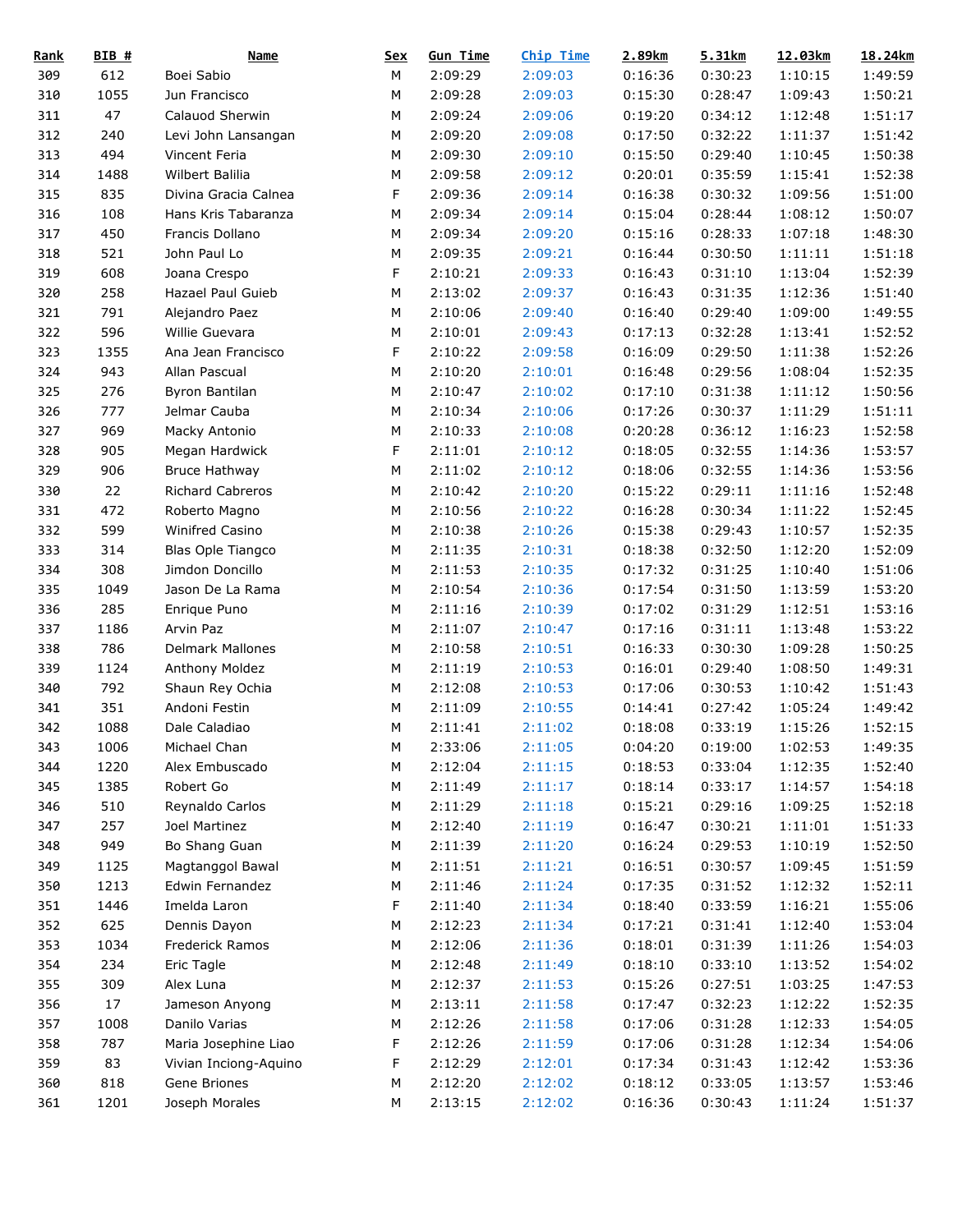| <b>Rank</b> | BIB# | Name                     | <u>Sex</u> | <b>Gun Time</b> | Chip Time | 2.89km  | 5.31km  | 12.03km | 18.24km |
|-------------|------|--------------------------|------------|-----------------|-----------|---------|---------|---------|---------|
| 362         | 1091 | Arnold Domingo           | M          | 2:12:34         | 2:12:04   | 0:16:30 | 0:30:02 | 1:10:06 | 1:52:35 |
| 363         | 820  | Raymond Morales          | М          | 2:13:06         | 2:12:06   | 0:19:25 | 0:34:30 | 1:16:19 | 1:54:25 |
| 364         | 848  | Frederick Palileo        | M          | 2:13:06         | 2:12:06   | 0:19:25 | 0:34:30 | 1:16:19 | 1:54:25 |
| 365         | 1112 | Ramon Jr Reyna           | M          | 2:12:13         | 2:12:06   | 0:15:52 | 0:29:41 | 1:09:16 | 1:49:59 |
| 366         | 927  | George German            | M          | 2:12:13         | 2:12:10   | 0:15:42 | 0:29:17 | 1:09:26 | 1:51:27 |
| 367         | 1394 | Ivan Kris Cu             | M          | 2:12:55         | 2:12:12   | 0:18:07 | 0:33:33 | 1:15:11 | 1:53:36 |
| 368         | 814  | Ivy Natad                | F          | 2:12:21         | 2:12:13   | 0:17:02 | 0:31:30 | 1:13:04 | 1:53:41 |
| 369         | 1413 | Bryan Joseph Burca       | M          | 2:12:57         | 2:12:15   | 0:15:28 | 0:30:19 | 1:12:12 | 1:54:15 |
| 370         | 747  | Jose Rowell Talatala     | M          | 2:13:45         | 2:12:18   | 0:17:30 | 0:32:56 | 1:12:29 | 1:53:16 |
| 371         | 1305 | Joanel Divinagracia      | М          | 2:12:59         | 2:12:19   | 0:15:19 | 0:28:35 | 1:07:18 | 1:50:56 |
| 372         | 71   | Bryan De Mata            | М          | 2:13:08         | 2:12:27   | 0:17:33 | 0:31:59 | 1:13:27 | 1:54:45 |
| 373         | 972  | Felix Mariquina          | M          | 2:12:44         | 2:12:33   | 0:17:03 | 0:31:31 | 1:12:29 | 1:53:02 |
| 374         | 950  | <b>Edmond Detera</b>     | M          | 2:12:59         | 2:12:39   | 0:17:16 | 0:31:41 | 1:13:01 | 1:53:55 |
| 375         | 768  | Robert Jonas Ravago      | М          | 2:13:59         | 2:12:46   | 0:18:02 | 0:32:29 | 1:13:23 | 1:54:08 |
| 376         | 958  | Maria Theresa Templado   | F          | 2:13:12         | 2:12:48   | 0:16:50 | 0:31:29 | 1:13:15 | 1:54:58 |
| 377         | 959  | Kathleen Fresnido        | F          | 2:13:12         | 2:12:48   | 0:16:50 | 0:31:30 | 1:13:16 | 1:54:58 |
| 378         | 1024 | Karamia Gidget Fernandez | F          | 2:13:11         | 2:12:48   | 0:18:31 | 0:33:31 | 1:15:13 | 1:54:56 |
| 379         | 415  | Mark Baylon              | М          | 2:13:33         | 2:12:50   | 0:16:20 | 0:30:11 | 1:10:13 | 1:53:49 |
| 380         | 1314 | Joseph Kennedy Salcedo   | М          | 2:13:03         | 2:12:53   | 0:13:28 | 0:25:10 | 1:01:28 | 1:47:12 |
| 381         | 60   | Manuel Del Barrio        | M          | 2:13:29         | 2:12:54   | 0:16:59 | 0:32:07 | 1:14:49 | 1:55:12 |
| 382         | 1223 | Kevin Albert Punzalan    | M          | 2:14:04         | 2:12:55   | 0:17:58 | 0:32:10 | 1:12:07 | 1:53:04 |
| 383         | 434  | Arnold Roy Jimenez       | M          | 2:13:24         | 2:12:56   | 0:18:37 | 0:32:33 | 1:10:36 | 1:54:21 |
| 384         | 320  | Cesar Alan Ventura       | M          | 2:14:08         | 2:12:57   | 0:19:23 | 0:34:21 | 1:15:09 | 1:54:40 |
| 385         | 1145 | Jaya Ladyong             | F          | 2:13:26         | 2:12:57   | 0:17:41 | 0:31:51 | 1:13:41 | 1:54:46 |
|             | 451  |                          | M          |                 |           |         |         |         |         |
| 386         |      | Gail Darwin Manalo       |            | 2:13:11         | 2:12:58   | 0:15:45 | 0:29:26 | 1:08:10 | 1:51:20 |
| 387         | 981  | Aaron Matti              | M          | 2:13:52         | 2:12:59   | 0:17:08 | 0:31:08 | 1:11:10 | 1:51:52 |
| 388         | 1330 | Taddy Diaz               | М          | 2:13:41         | 2:13:01   | 0:19:57 | 0:36:22 | 1:16:41 | 1:55:58 |
| 389         | 834  | Michael Chiang           | M          | 2:14:06         | 2:13:01   | 0:16:55 | 0:31:53 | 1:14:39 | 1:55:25 |
| 390         | 702  | Ysmael Ilagan            | M          | 2:13:23         | 2:13:04   | 0:17:52 | 0:32:41 | 1:15:24 | 1:56:15 |
| 391         | 301  | Vernon Lusung            | M          | 2:13:52         | 2:13:06   | 0:17:34 | 0:31:55 | 1:11:34 | 1:52:36 |
| 392         | 302  | Gerald Crisostomo        | М          | 2:13:52         | 2:13:06   | 0:17:57 | 0:33:27 | 1:14:03 | 1:54:38 |
| 393         | 1289 | Chris Bernard Ibangga    | М          | 2:14:28         | 2:13:10   | 0:19:03 | 0:33:48 | 1:14:20 | 1:54:52 |
| 394         | 1408 | Joeven Calleja           | M          | 2:13:48         | 2:13:23   | 0:17:56 | 0:32:19 | 1:12:32 | 1:54:46 |
| 395         | 1062 | Michael John Martin      | M          | 2:14:41         | 2:13:30   | 0:17:11 | 0:31:09 | 1:12:02 | 1:53:50 |
| 396         | 9    | Emmanuel Jalandoni       | ${\sf M}$  | 2:14:55         | 2:13:35   | 0:18:04 | 0:32:34 | 1:13:52 | 1:54:30 |
| 397         | 921  | Jonald Casiano           | М          | 2:14:48         | 2:13:48   | 0:19:25 | 0:34:31 | 1:16:20 | 1:55:43 |
| 398         | 637  | Al Dino Macavinta        | M          | 2:14:22         | 2:13:54   | 0:15:19 | 0:28:58 | 1:11:00 | 1:54:42 |
| 399         | 1171 | Eleanor Tania            | F          | 2:14:14         | 2:13:56   | 0:18:13 | 0:32:37 | 1:14:14 | 1:54:44 |
| 400         | 758  | Antonette Fanega         | F          | 2:14:14         | 2:13:56   | 0:18:16 | 0:33:22 | 1:13:46 | 1:54:44 |
| 401         | 1097 | Kristina Wood            | F          | 2:14:03         | 2:13:58   | 0:18:04 | 0:33:28 | 1:15:36 | 1:55:59 |
| 402         | 1435 | Jun Salvador             | М          | 2:15:18         | 2:14:00   | 0:17:17 | 0:31:42 | 1:13:35 | 1:55:07 |
| 403         | 673  | Venus Villaver           | F          | 2:15:20         | 2:14:04   | 0:18:22 | 0:34:12 | 1:16:56 | 1:56:30 |
| 404         | 1393 | Babylyn Newfield         | F          | 2:14:10         | 2:14:04   | 0:17:57 | 0:33:10 | 1:14:53 | 1:56:00 |
| 405         | 1212 | Jezreel Impotante        | М          | 2:15:19         | 2:14:09   | 0:20:21 | 0:36:28 | 1:19:51 | 1:56:56 |
| 406         | 1071 | Egidio De Guia           | М          | 2:14:38         | 2:14:33   | 0:18:02 | 0:33:05 | 1:15:10 | 1:55:58 |
| 407         | 470  | Albino Sadia             | М          | 2:15:13         | 2:14:42   | 0:21:06 | 0:37:18 | 1:17:23 | 1:56:39 |
| 408         | 793  | Paolo Carvajal           | М          | 2:15:24         | 2:14:44   | 0:17:13 | 0:32:04 | 1:14:07 | 1:55:53 |
| 409         | 947  | Jude James Senires       | М          | 2:16:18         | 2:14:51   | 0:19:17 | 0:35:22 | 1:19:09 | 1:58:44 |
| 410         | 331  | Rodelo Jr Mangubat       | М          | 2:15:01         | 2:14:51   | 0:14:59 | 0:29:29 | 1:10:44 | 1:54:26 |
| 411         | 254  | John Paul Balanquit      | М          | 2:15:13         | 2:14:51   | 0:18:44 | 0:33:59 | 1:14:23 | 1:55:45 |
| 412         | 760  | Freddie Obciana          | М          | 2:14:57         | 2:14:53   | 0:17:15 | 0:32:05 | 1:13:01 | 1:55:11 |
| 413         | 681  | Philip Earl Castaneto    | М          | 2:16:10         | 2:14:54   | 0:19:35 | 0:34:53 | 1:16:32 | 1:58:08 |
| 414         | 674  | Charles Yao              | М          | 2:19:03         | 2:15:03   | 0:18:37 | 0:35:09 | 1:19:44 | 1:58:32 |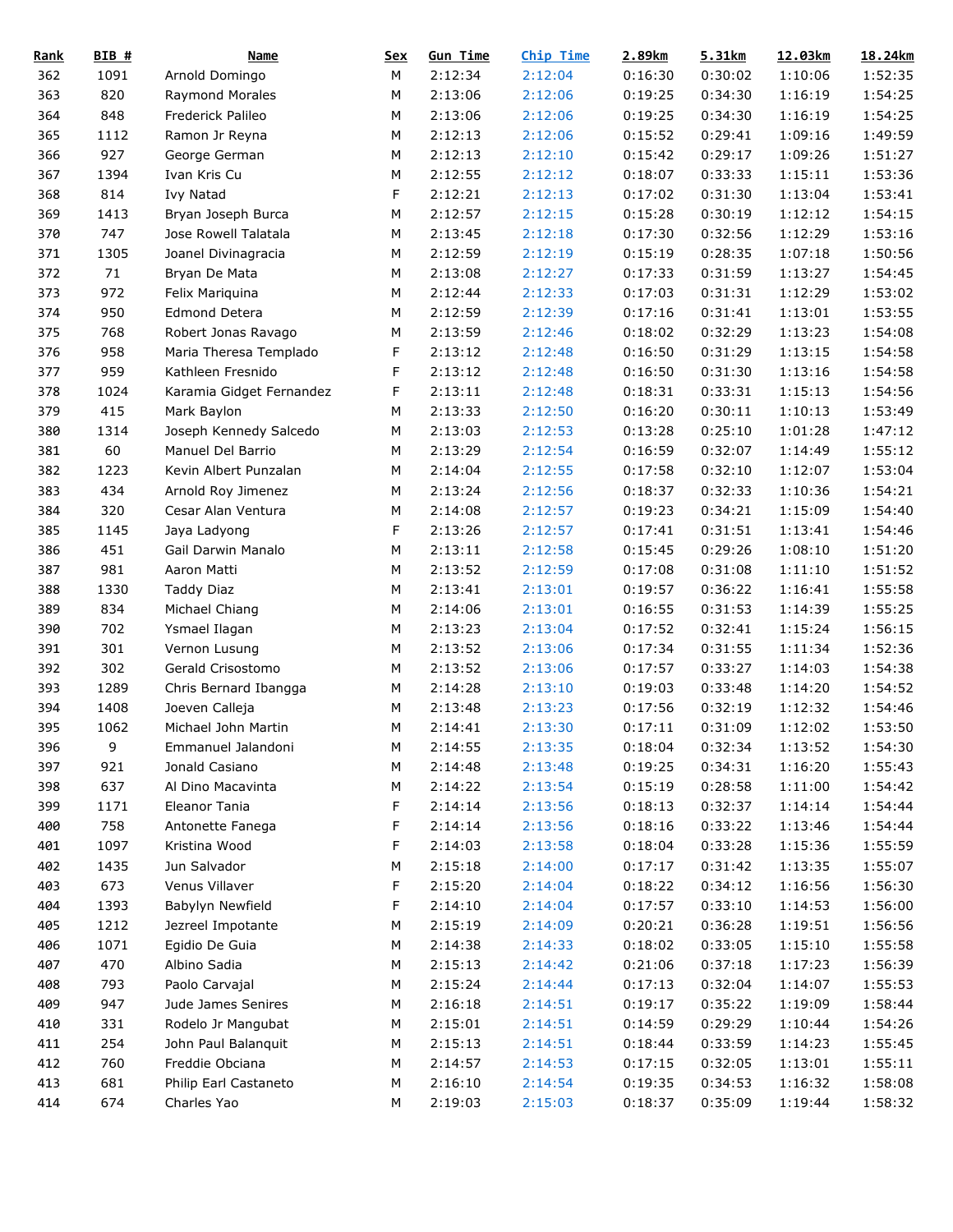| <b>Rank</b> | $BIB$ # | <b>Name</b>           | <u>Sex</u> | <b>Gun Time</b> | <b>Chip Time</b> | 2.89km  | 5.31km  | 12.03km | 18.24km |
|-------------|---------|-----------------------|------------|-----------------|------------------|---------|---------|---------|---------|
| 415         | 349     | Aloysius Domingo      | М          | 2:16:25         | 2:15:04          | 0:19:00 | 0:33:46 | 1:14:18 | 1:54:49 |
| 416         | 1132    | Pierre David Mascardo | М          | 2:15:24         | 2:15:13          | 0:19:27 | 0:35:07 | 1:17:25 | 1:56:45 |
| 417         | 319     | Noel Lugod            | М          | 2:16:28         | 2:15:23          | 0:20:11 | 0:35:16 | 1:17:21 | 1:57:46 |
| 418         | 227     | John Imperial         | M          | 2:16:00         | 2:15:24          | 0:18:51 | 0:34:10 | 1:16:33 | 1:57:34 |
| 419         | 1433    | Ma Amelia Santiago    | F          | 2:15:39         | 2:15:26          | 0:17:24 | 0:32:11 | 1:14:32 | 1:56:34 |
| 420         | 48      | Sacay Noel Joseph     | М          | 2:16:27         | 2:15:31          | 0:16:07 | 0:29:40 | 1:10:19 | 1:52:11 |
| 421         | 1409    | Jonel Timothy Pantoja | М          | 2:15:42         | 2:15:34          | 0:14:39 | 0:28:19 | 1:10:43 | 1:57:50 |
| 422         | 1338    | Jesus Velmote         | M          | 2:16:22         | 2:15:43          | 0:18:12 | 0:32:43 | 1:14:04 | 1:56:40 |
| 423         | 893     | Pablo Jr Villarente   | ${\sf M}$  | 2:16:55         | 2:15:44          | 0:21:09 | 0:37:12 | 1:18:22 | 1:57:58 |
| 424         | 519     | Verjun Morales        | М          | 2:16:51         | 2:15:44          | 0:17:55 | 0:33:09 | 1:16:28 | 1:57:42 |
| 425         | 1002    | Yonni Habulan         | М          | 2:16:44         | 2:15:55          | 0:16:58 | 0:31:08 | 1:12:02 | 1:54:28 |
| 426         | 622     | Lee Deña              | М          | 2:17:05         | 2:16:02          | 0:15:53 | 0:30:57 | 1:12:49 | 1:56:00 |
| 427         | 369     | Edwin Alzate          | М          | 2:16:42         | 2:16:05          | 0:18:02 | 0:33:07 | 1:16:34 | 1:58:05 |
| 428         | 44      | Tess Leono            | F          | 2:16:25         | 2:16:06          | 0:17:19 | 0:32:20 | 1:15:18 | 1:57:19 |
| 429         | 890     | Erwin Ledesma         | М          | 2:16:37         | 2:16:12          | 0:17:28 | 0:31:39 | 1:14:44 | 1:57:45 |
| 430         | 908     | Karlo Munoz           | M          | 2:16:18         | 2:16:15          | 0:14:52 | 0:28:37 | 1:11:15 | 1:56:27 |
| 431         | 801     | Oliver Banag          | M          | 2:16:51         | 2:16:16          | 0:16:08 | 0:30:07 | 1:11:33 | 1:55:16 |
| 432         | 765     | Alexander Gallardo    | М          | 2:16:21         | 2:16:17          | 0:15:53 | 0:31:42 | 1:15:16 | 1:57:31 |
| 433         | 1110    | Jessie Robles         | М          | 2:17:04         | 2:16:18          | 0:16:39 | 0:30:43 | 1:11:08 | 1:55:26 |
| 434         | 885     | Greg Hermo            | М          | 2:17:16         | 2:16:19          | 0:20:04 | 0:34:43 | 1:18:02 | 1:58:38 |
| 435         | 1362    | Dennis Siervo         | M          | 2:17:19         | 2:16:19          | 0:18:19 | 0:33:40 | 1:16:10 | 1:57:53 |
| 436         | 486     | John Rae Laysico      | M          | 2:16:45         | 2:16:21          | 0:16:11 | 0:30:02 | 1:09:59 | 1:53:44 |
|             |         |                       |            | 2:16:52         |                  | 0:18:52 |         |         | 1:55:20 |
| 437         | 1216    | Roderick Rodriguez    | М          |                 | 2:16:23          |         | 0:33:38 | 1:13:11 |         |
| 438         | 1061    | John Paul Catalan     | М          | 2:17:34         | 2:16:24          | 0:17:32 | 0:32:16 | 1:13:27 | 1:55:56 |
| 439         | 1465    | Rey Ferdinand Maribao | М          | 2:16:47         | 2:16:26          | 0:17:07 | 0:32:12 | 1:13:54 | 1:55:57 |
| 440         | 1222    | Romy Tan              | М          | 2:17:17         | 2:16:26          | 0:17:54 | 0:32:51 | 1:14:58 | 1:56:31 |
| 441         | 1432    | Richard Dimayuga      | М          | 2:17:02         | 2:16:27          | 0:18:02 | 0:32:28 | 1:14:44 | 1:56:31 |
| 442         | 782     | Angelito Peralta      | М          | 2:26:46         | 2:16:29          | 0:16:49 | 0:31:14 | 1:14:21 | 1:56:27 |
| 443         | 975     | Michael Morga         | М          | 2:17:42         | 2:16:32          | 0:19:07 | 0:33:53 | 1:13:56 | 1:56:27 |
| 444         | 1363    | Daisy Inocentes       | F          | 2:17:24         | 2:16:34          | 0:18:37 | 0:34:09 | 1:17:25 | 1:58:23 |
| 445         | 1126    | Joel Escobar          | М          | 2:21:02         | 2:16:35          | 0:16:28 | 0:31:39 | 1:14:47 | 1:56:47 |
| 446         | 1044    | Thomas Carter         | М          | 2:16:41         | 2:16:36          | 0:18:11 | 0:33:31 | 1:17:18 | 1:57:45 |
| 447         | 831     | Marie Monozca         | F          | 2:16:46         | 2:16:41          | 0:18:10 | 0:34:14 | 1:18:36 | 1:59:36 |
| 448         | 634     | Albert Cesar Faller   | M          | 2:17:28         | 2:16:47          | 0:17:03 | 0:31:16 | 1:13:14 | 1:56:41 |
| 449         | 833     | Huiyao Yu             | ${\sf M}$  | 2:17:57         | 2:16:52          | 0:18:47 | 0:34:00 | 1:16:42 | 1:57:35 |
| 450         | 247     | Amado Bonifacio Alto  | M          | 2:17:12         | 2:16:55          | 0:16:14 | 0:30:58 | 1:13:41 | 1:57:32 |
| 451         | 763     | Jerome Bautista       | M          | 2:17:25         | 2:17:07          | 0:14:23 | 0:26:45 | 1:03:51 | 1:46:20 |
| 452         | 315     | Mark Anthony Rodica   | M          | 2:17:26         | 2:17:09          | 0:14:24 | 0:26:46 | 1:03:49 | 1:46:21 |
| 453         | 21      | Benjamir Cabrera      | M          | 2:17:17         | 2:17:10          | 0:15:29 | 0:29:32 | 1:11:24 | 1:55:50 |
| 454         | 1232    | Sabrina Amurao        | F          | 2:17:46         | 2:17:12          | 0:19:13 | 0:35:32 | 1:16:56 | 1:58:38 |
| 455         | 141     | Marthyn Cuan          | М          | 2:17:36         | 2:17:15          | 0:16:09 | 0:30:15 | 1:11:50 | 1:55:48 |
| 456         | 726     | Duke Daniel Luzarita  | М          | 2:17:21         | 2:17:17          | 0:16:26 | 0:30:58 | 1:13:31 | 1:56:08 |
| 457         | 1281    | Monching Bringel      | М          | 2:17:52         | 2:17:19          | 0:17:44 | 0:32:07 | 1:13:42 | 1:57:12 |
| 458         | 717     | Tari Sutarwayah       | F          | 2:17:31         | 2:17:20          | 0:16:40 | 0:31:06 | 1:12:46 | 1:57:24 |
| 459         | 709     | Archimedes Chua       | M          | 2:17:49         | 2:17:23          | 0:17:42 | 0:33:22 | 1:14:50 | 1:57:21 |
| 460         | 916     | Jayvalham Pingul      | M          | 2:18:37         | 2:17:23          | 0:17:55 | 0:32:57 | 1:15:45 | 1:58:36 |
| 461         | 1092    | Rafael Philip Ocampo  | M          | 2:17:56         | 2:17:25          | 0:15:55 | 0:29:15 | 1:10:35 | 1:56:53 |
| 462         | 813     | Frexchard Ramos       | M          | 2:17:33         | 2:17:25          | 0:20:16 | 0:36:33 | 1:18:40 | 1:58:35 |
| 463         | 291     | Alexnder Magallona    | M          | 2:17:32         | 2:17:27          | 0:15:24 | 0:29:15 | 1:11:39 |         |
| 464         | 620     | Raffy Macapagal       | M          | 2:18:33         | 2:17:28          | 0:18:11 | 0:33:29 | 1:14:59 | 1:57:32 |
| 465         | 16      | Arthur Gerona         | М          | 2:18:02         | 2:17:29          | 0:19:43 | 0:36:03 | 1:20:14 | 1:59:52 |
| 466         | 330     | Leopoldo Battung Jr   | M          | 2:18:43         | 2:17:31          | 0:18:58 | 0:33:57 | 1:16:46 | 1:56:37 |
| 467         | 643     | Henry Ren             | М          | 2:18:19         | 2:17:33          | 0:17:13 | 0:32:41 | 1:17:55 | 1:58:52 |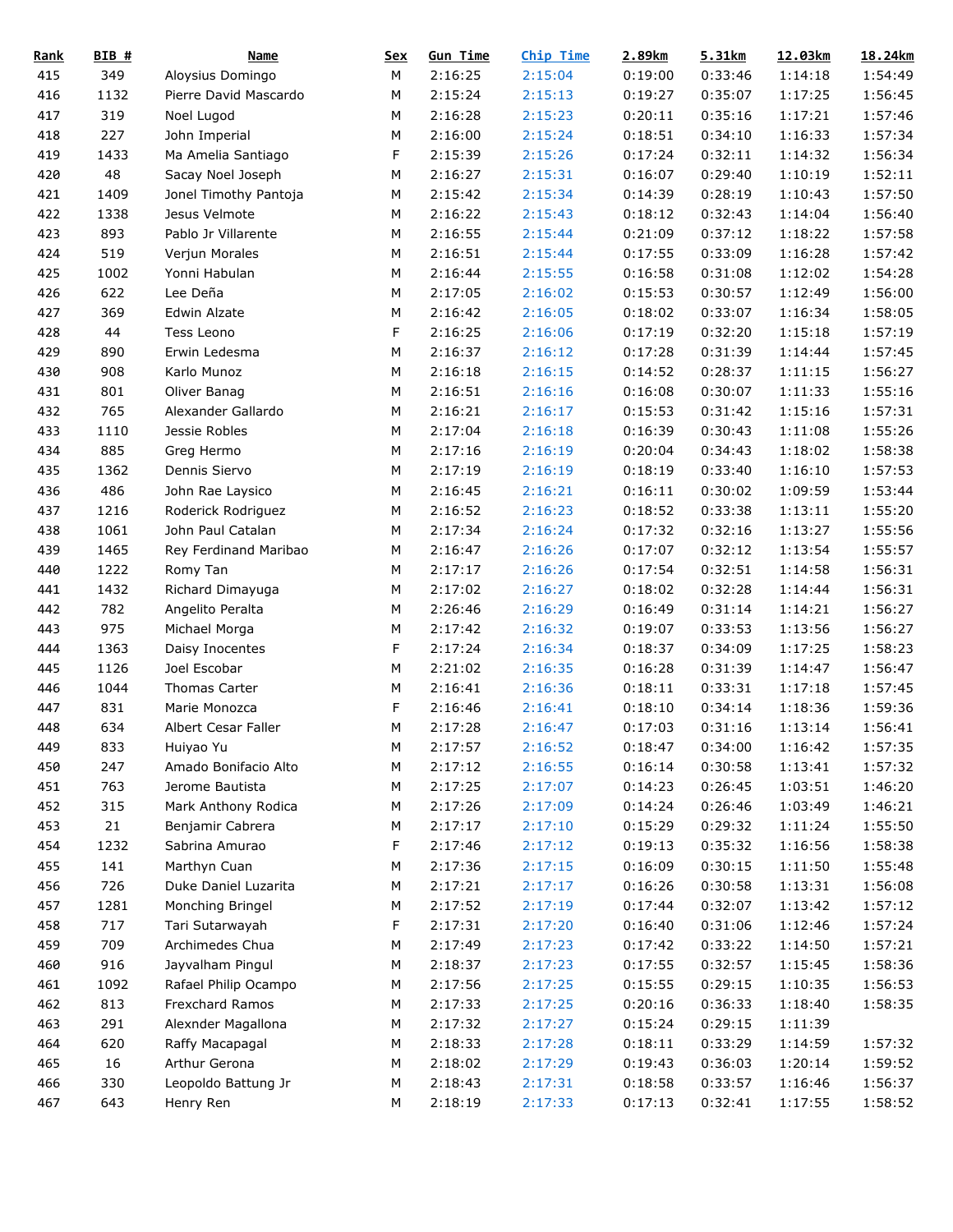| <b>Rank</b> | BIB# | <b>Name</b>              | <u>Sex</u> | <b>Gun Time</b> | Chip Time | 2.89km  | 5.31km  | 12.03km | 18.24km |
|-------------|------|--------------------------|------------|-----------------|-----------|---------|---------|---------|---------|
| 468         | 245  | Jeremias Felipe          | М          | 2:18:42         | 2:17:34   | 0:18:29 | 0:33:17 | 1:14:41 | 1:58:19 |
| 469         | 650  | Al Jay Garan             | М          | 2:17:59         | 2:17:36   | 0:17:55 | 0:33:17 | 1:15:49 | 1:57:46 |
| 470         | 864  | Martin Niedo             | М          | 2:18:08         | 2:17:39   | 0:19:07 | 0:34:28 | 1:17:09 | 1:59:46 |
| 471         | 936  | Jun De Leon              | M          | 2:18:09         | 2:17:43   | 0:20:09 | 0:36:36 | 1:19:21 | 2:00:50 |
| 472         | 1079 | <b>Topy Manalo</b>       | M          | 2:18:02         | 2:17:45   | 0:17:24 | 0:33:01 | 1:16:19 | 1:58:23 |
| 473         | 1158 | Marvin Dela Gracia       | М          | 2:25:08         | 2:17:49   | 0:16:56 | 0:32:38 | 1:16:13 | 1:57:55 |
| 474         | 799  | Michael Conrad Mesina    | М          | 2:18:28         | 2:17:54   | 0:19:02 | 0:34:20 | 1:16:47 | 1:58:49 |
| 475         | 46   | Osorio Rod               | M          | 2:18:44         | 2:17:55   | 0:17:31 | 0:32:04 | 1:13:38 | 1:56:39 |
| 476         | 1279 | Mendoza Evan             | М          | 2:19:45         | 2:17:57   | 0:19:47 | 0:35:51 | 1:20:27 | 2:01:31 |
| 477         | 109  | Leland Taruc             | М          | 2:18:30         | 2:18:06   | 0:17:50 | 0:32:43 | 1:15:58 | 1:59:25 |
| 478         | 1470 | Daryl Morales            | М          | 2:18:49         | 2:18:06   | 0:19:08 | 0:36:22 | 1:19:20 | 1:59:43 |
| 479         | 738  | Onemig Tesoro            | М          | 2:18:26         | 2:18:07   | 0:18:23 | 0:33:22 | 1:14:24 | 1:56:08 |
| 480         | 1368 | Leo Sto Tomas            | M          | 2:18:51         | 2:18:07   | 0:18:03 | 0:32:26 | 1:14:19 | 1:57:33 |
| 481         | 748  | Mandreza Lyra Valles     | F          | 2:18:17         | 2:18:13   | 0:17:48 | 0:32:39 | 1:16:43 | 1:58:39 |
| 482         | 1100 | Randy De Guzman          | М          | 2:18:28         | 2:18:20   | 0:17:56 | 0:33:48 | 1:19:34 | 2:00:49 |
| 483         | 1261 | Donie Matuguinas         | M          | 2:19:08         | 2:18:20   | 0:19:20 | 0:35:31 | 1:18:14 | 1:59:59 |
| 484         | 965  | Philip Gan               | M          | 2:19:04         | 2:18:27   | 0:20:01 | 0:35:49 | 1:20:18 | 2:00:49 |
| 485         | 341  | John Carlos Aranda       | ${\sf M}$  | 2:19:00         | 2:18:31   | 0:13:56 | 0:27:43 | 1:09:31 | 1:55:04 |
| 486         | 1073 | Jayson Evangelista       | М          | 2:18:58         | 2:18:32   | 0:20:28 | 0:36:20 | 1:20:29 | 2:01:12 |
| 487         | 1221 | <b>Teddy Munoz</b>       | М          | 2:23:33         | 2:18:33   | 0:16:37 | 0:31:11 | 1:17:50 | 1:59:30 |
| 488         | 1444 | Manuel Sy                | M          | 2:18:37         | 2:18:37   | 0:16:09 | 0:32:54 | 1:16:24 | 2:01:16 |
| 489         | 205  | Lorenzo Manguiat         | M          | 2:19:52         | 2:18:38   | 0:20:26 | 0:35:34 | 1:18:05 | 2:00:26 |
|             | 754  |                          |            |                 |           | 0:17:05 |         |         | 1:58:33 |
| 490         |      | Deody Solee              | М          | 2:19:55         | 2:18:38   |         | 0:30:50 | 1:14:19 |         |
| 491         | 710  | Mark Ian San Pedro       | M          | 2:18:42         | 2:18:39   | 0:14:36 | 0:28:20 | 1:10:46 | 1:57:44 |
| 492         | 1288 | Ludwig Agawin            | M          | 2:19:50         | 2:18:44   | 0:16:48 | 0:30:54 | 1:12:08 | 1:57:38 |
| 493         | 28   | Teodoro Semana           | М          | 2:19:37         | 2:18:49   | 0:19:38 | 0:35:17 | 1:17:48 | 1:59:16 |
| 494         | 933  | Marloun Sejera           | М          | 2:19:56         | 2:19:04   | 0:18:03 | 0:32:59 | 1:15:38 | 1:59:35 |
| 495         | 1210 | Norman Daniel Baroja     | М          | 2:29:29         | 2:19:04   | 0:16:36 | 0:30:50 | 1:11:12 | 1:58:53 |
| 496         | 124  | Maria Cecilia Peregrino  | F          | 2:19:49         | 2:19:07   | 0:18:31 | 0:33:58 | 1:16:44 | 1:59:40 |
| 497         | 3    | Jerome Zorilla           | M          | 2:20:25         | 2:19:10   | 0:18:28 | 0:32:59 | 1:15:16 | 1:59:20 |
| 498         | 156  | Jeremy Reuel Dela Cruz   | М          | 2:20:40         | 2:19:10   | 0:21:04 | 0:38:06 | 1:22:12 | 2:01:35 |
| 499         | 853  | Reymond Ortega           | M          | 2:19:34         | 2:19:15   | 0:15:55 | 0:29:41 | 1:12:51 | 1:56:53 |
| 500         | 253  | Michael Delarmente       | M          | 2:20:25         | 2:19:17   | 0:18:58 | 0:33:51 | 1:15:09 | 1:57:56 |
| 501         | 243  | Gabriel Ocampo           | M          | 2:19:54         | 2:19:18   | 0:16:52 | 0:31:14 | 1:11:38 | 1:57:17 |
| 502         | 937  | Gian Carlo Victorino     | М          | 2:19:52         | 2:19:20   | 0:17:40 | 0:32:59 | 1:18:44 | 2:01:31 |
| 503         | 721  | Manuel Jose Ventajar     | M          | 2:20:20         | 2:19:22   | 0:17:26 | 0:32:49 | 1:17:52 | 2:02:26 |
| 504         | 1264 | Mitzi De Dios            | F          | 2:20:10         | 2:19:23   | 0:19:21 | 0:35:10 | 1:18:16 | 2:00:04 |
| 505         | 926  | Ramil Dumantay           | M          | 2:19:27         | 2:19:25   | 0:15:57 | 0:31:05 | 1:15:20 | 1:57:59 |
| 506         | 1491 | Lemuel So                | М          | 2:20:03         | 2:19:26   | 0:18:49 | 0:33:59 | 1:13:56 | 1:58:31 |
| 507         | 12   | Jazz Paringit            | М          | 2:19:44         | 2:19:28   | 0:17:23 | 0:31:34 | 1:12:41 | 1:58:18 |
| 508         | 453  | <b>Edward Lopez</b>      | М          | 2:20:00         | 2:19:28   | 0:15:24 | 0:28:31 | 1:07:50 | 1:53:09 |
| 509         | 594  | Julius Rosario           | М          | 2:19:52         | 2:19:28   | 0:16:41 | 0:29:33 | 1:10:11 | 1:55:33 |
| 510         | 267  | William San Jose         | М          | 2:20:18         | 2:19:30   | 0:18:03 | 0:32:55 | 1:16:52 | 2:00:07 |
| 511         | 1083 | Carlito Mendoza          | M          | 2:19:46         | 2:19:34   | 0:18:03 | 0:35:01 | 1:19:00 | 2:01:29 |
| 512         | 294  | Vicente Lorenzo Castillo | M          | 2:20:45         | 2:19:34   | 0:17:54 | 0:31:45 | 1:12:57 | 1:58:12 |
| 513         | 1283 | Felimar Resplandor       | M          | 2:20:08         | 2:19:36   | 0:16:35 | 0:30:45 | 1:13:40 | 1:59:30 |
| 514         | 122  | Nonie Jun Canones        | М          | 2:19:55         | 2:19:37   | 0:22:11 | 0:40:11 | 1:26:18 | 2:03:44 |
| 515         | 96   | Tan Raspado              | М          | 2:20:28         | 2:19:42   | 0:17:10 | 0:32:31 | 1:16:35 | 1:59:58 |
| 516         | 404  | Amadeo Go                | М          | 2:20:46         | 2:19:46   | 0:19:41 | 0:35:44 | 1:18:12 | 2:01:47 |
| 517         | 697  | John Virgino             | М          | 2:20:06         | 2:19:46   | 0:16:18 | 0:31:27 | 1:14:15 | 1:59:18 |
| 518         | 1085 | Alexi Biala              | М          | 2:20:03         | 2:19:53   | 0:16:54 | 0:31:41 | 1:14:31 | 1:58:32 |
| 519         | 1308 | Patrick Reyes            | M          | 2:20:57         | 2:20:00   | 0:18:49 | 0:34:00 | 1:16:08 | 2:00:02 |
| 520         | 208  | Genevieve Qua            | F          | 2:21:08         | 2:20:06   | 0:21:11 | 0:36:27 | 1:19:10 | 2:02:17 |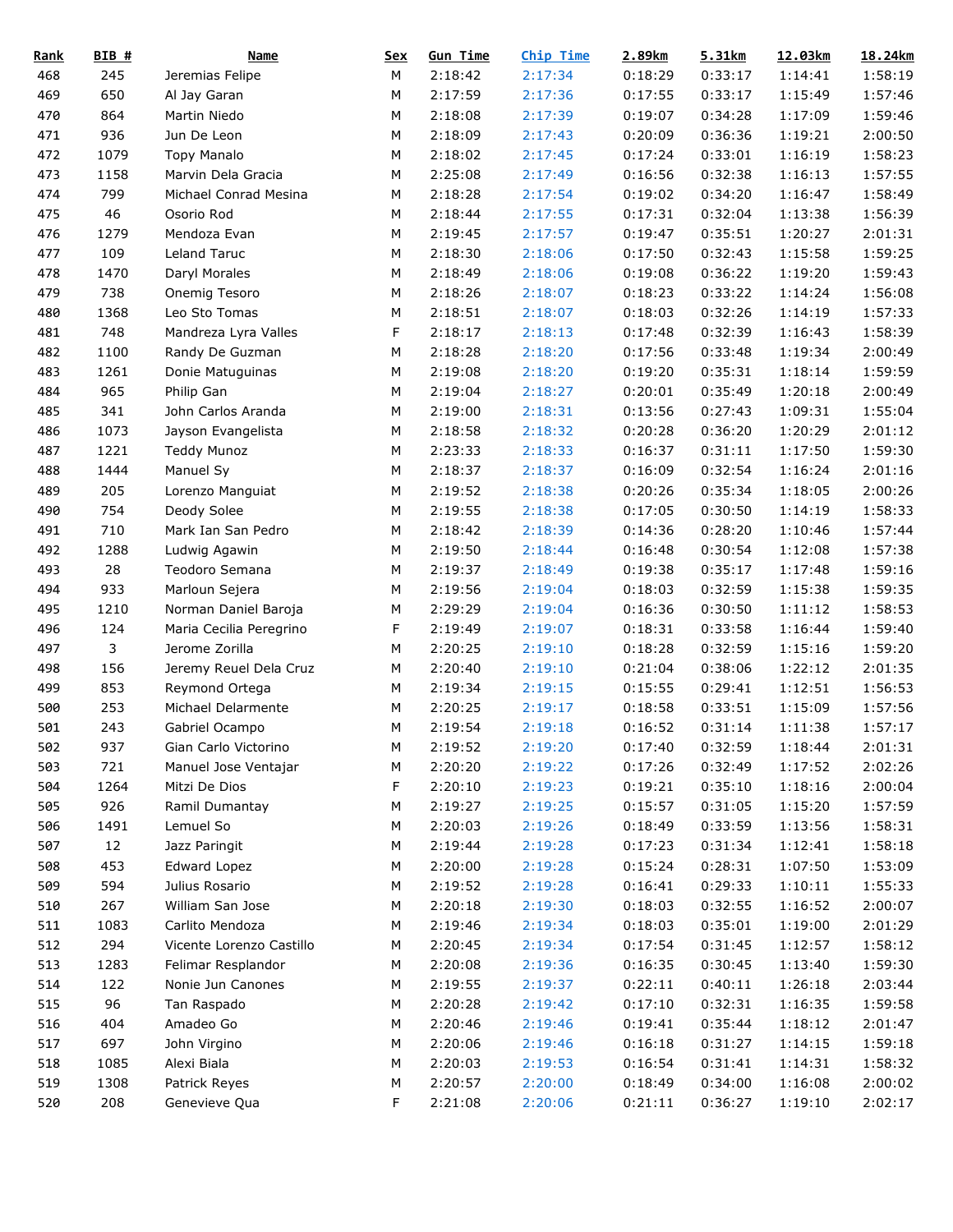| <u>Rank</u> | BIB #      | <b>Name</b>              | <u>Sex</u> | <b>Gun Time</b> | <b>Chip Time</b> | 2.89km  | 5.31km  | 12.03km | 18.24km |
|-------------|------------|--------------------------|------------|-----------------|------------------|---------|---------|---------|---------|
| 521         | 1084       | Daniel Pambid            | M          | 2:21:08         | 2:20:14          | 0:19:54 | 0:35:23 | 1:19:11 | 2:01:42 |
| 522         | 712        | Yuson Cora               | F          | 2:20:53         | 2:20:17          | 0:16:49 | 0:32:02 | 1:15:34 | 2:00:12 |
| 523         | 858        | Emilton Yao              | М          | 2:21:20         | 2:20:26          | 0:19:19 | 0:34:56 | 1:18:13 | 2:01:16 |
| 524         | 651        | Lenie Rico               | F          | 2:20:51         | 2:20:27          | 0:17:06 | 0:32:10 | 1:15:54 | 2:00:49 |
| 525         | 1060       | Paul Azarcon             | M          | 2:21:31         | 2:20:29          | 0:18:56 | 0:34:26 | 1:17:11 | 2:01:53 |
| 526         | 790        | Aldric Allan Harlan      | М          | 2:20:56         | 2:20:29          | 0:16:38 | 0:30:55 | 1:12:22 | 1:57:08 |
| 527         | 668        | Mark Anthony Mendoza     | М          | 2:20:37         | 2:20:32          | 0:15:25 | 0:29:48 | 1:15:18 | 2:00:06 |
| 528         | 286        | Gary Santiago            | M          | 2:21:12         | 2:20:32          | 0:18:24 | 0:33:52 | 1:17:03 | 2:00:46 |
| 529         | 789        | Edilberto Jr Fabila      | М          | 2:21:02         | 2:20:35          | 0:16:38 | 0:30:55 | 1:12:19 | 1:57:08 |
| 530         | 1484       | Paul Ernest Habacon      | М          | 2:22:06         | 2:20:57          | 0:17:45 | 0:32:58 | 1:16:23 | 1:59:42 |
| 531         | 642        | Andrew Jr Zapanta        | М          | 2:21:37         | 2:20:57          | 0:19:01 | 0:33:55 | 1:17:11 | 1:59:35 |
| 532         | 1252       | Aaron Martinez           | М          | 2:22:03         | 2:20:57          | 0:18:19 | 0:33:55 | 1:16:49 | 2:00:08 |
| 533         | 661        | Jonathan Bohol           | М          | 2:21:23         | 2:21:01          | 0:17:53 | 0:32:41 | 1:14:40 | 2:00:25 |
| 534         | 684        | Angela Regala            | F          | 2:21:29         | 2:21:08          | 0:19:11 | 0:35:14 | 1:19:26 | 2:01:45 |
| 535         | 140        | Johan So                 | М          | 2:21:25         | 2:21:10          | 0:20:31 | 0:36:51 | 1:22:02 | 2:02:40 |
| 536         | 148        | Kurt Oggel               | M          | 2:22:14         | 2:21:13          | 0:21:12 | 0:36:27 | 1:18:48 | 2:02:25 |
| 537         | 879        | John Barcellano          | М          | 2:21:43         | 2:21:13          | 0:17:51 | 0:32:10 | 1:13:35 | 2:00:37 |
| 538         | 718        | James Parry              | М          | 2:22:04         | 2:21:14          | 0:18:52 | 0:34:30 | 1:18:44 | 2:02:12 |
| 539         | 1190       | Mariesheil Calayag       | F          | 2:21:51         | 2:21:19          | 0:18:56 | 0:34:25 | 1:18:18 | 2:01:59 |
| 540         | 751        | Janrobin Acuña           | М          | 2:21:29         | 2:21:19          | 0:15:56 | 0:30:52 | 1:13:39 | 2:01:54 |
| 541         | 225        | Giovanni Hugo            | M          | 2:22:11         | 2:21:24          | 0:17:55 | 0:32:25 | 1:15:00 | 1:59:43 |
| 542         | 94         | Jake Vincent Oliver      | M          | 2:21:51         | 2:21:25          | 0:18:01 | 0:32:05 | 1:10:55 | 1:55:28 |
| 543         | 686        | Karl Angelo Simbajon     | М          | 2:21:37         | 2:21:27          | 0:15:57 | 0:30:53 | 1:13:40 | 2:01:54 |
| 544         | 928        | Dennis Narciso           | М          | 2:21:30         | 2:21:28          | 0:15:02 | 0:29:23 | 1:11:46 | 2:00:30 |
| 545         | 515        | Jerwin Cuason            | M          | 2:22:36         | 2:21:32          | 0:21:17 | 0:36:43 | 1:19:47 | 2:02:25 |
| 546         | 219        |                          | М          | 2:22:37         | 2:21:32          | 0:21:17 | 0:36:49 | 1:19:46 | 2:02:24 |
|             |            | Kanapi Dax               |            |                 |                  |         |         |         |         |
| 547         | 672<br>432 | Rebecca Roperes          | F          | 2:22:26         | 2:21:34          | 0:19:01 | 0:34:17 | 1:16:36 | 2:00:20 |
| 548         |            | Richard Yao              | М          | 2:22:09         | 2:21:35          | 0:18:27 | 0:34:41 | 1:20:47 | 2:03:08 |
| 549         | 1237       | Tess Orbita              | F          | 2:22:45         | 2:21:42          | 0:19:12 | 0:34:08 | 1:19:22 | 2:02:47 |
| 550         | 873        | Rex Medalla              | М          | 2:22:29         | 2:21:43          | 0:17:18 | 0:31:58 | 1:15:09 | 1:59:44 |
| 551         | 262        | Merjohne Medenilla       | М          | 2:23:00         | 2:21:43          | 0:19:14 | 0:34:17 | 1:16:34 | 2:00:16 |
| 552         | 204        | Ariel Bearneza           | М          | 2:22:23         | 2:21:45          | 0:18:10 | 0:33:07 | 1:17:55 | 2:01:56 |
| 553         | 802        | Edwin Apollo Gutlay      | М          | 2:22:30         | 2:21:52          | 0:17:50 | 0:32:31 | 1:18:17 | 2:01:21 |
| 554         | 1331       | Rolan Vera Cruz          | M          | 2:22:34         | 2:21:53          | 0:19:50 | 0:35:42 | 1:19:06 | 2:02:11 |
| 555         | 246        | Jill Dela Pena           | ${\sf M}$  | 2:23:18         | 2:21:56          | 0:18:42 | 0:33:43 | 1:16:46 | 2:00:17 |
| 556         | 1442       | Joey San Diego           | M          | 2:22:16         | 2:21:56          | 0:20:05 | 0:35:35 | 1:19:34 | 2:03:43 |
| 557         | 327        | Unciano Johvic           | М          | 2:22:31         | 2:21:58          | 0:19:01 | 0:34:02 | 1:18:17 | 2:02:43 |
| 558         | 1332       | Ryan Denosta             | M          | 2:22:39         | 2:21:58          | 0:19:50 | 0:35:42 | 1:19:05 | 2:02:02 |
| 559         | 280        | Chester Don Jimenez      | M          | 2:22:32         | 2:21:59          | 0:16:16 | 0:30:52 | 1:13:32 | 2:00:36 |
| 560         | 324        | Romel De Los Reyes       | M          | 2:23:00         | 2:22:10          | 0:19:17 | 0:34:39 | 1:17:29 | 2:01:26 |
| 561         | 116        | Francis Chavez           | М          | 2:22:44         | 2:22:10          | 0:18:56 | 0:33:21 | 1:19:15 | 2:02:44 |
| 562         | 358        | Charles Benito           | М          | 2:23:33         | 2:22:19          | 0:20:27 | 0:36:20 | 1:19:51 | 2:03:03 |
| 563         | 1416       | Cachelle De Alba         | F          | 2:22:58         | 2:22:19          | 0:18:16 | 0:33:27 | 1:18:08 | 2:02:50 |
| 564         | 861        | Jubert Castor            | M          | 2:23:04         | 2:22:28          | 0:16:48 | 0:31:11 | 1:15:23 | 2:00:06 |
| 565         | 1010       | John Tancueco            | M          | 2:22:42         | 2:22:33          | 0:15:25 | 0:29:29 | 1:12:45 | 1:59:21 |
| 566         | 325        | Gilbert Javier           | M          | 2:23:59         | 2:22:36          | 0:18:45 | 0:34:18 | 1:17:01 | 2:01:44 |
| 567         | 417        | Trufferson Tony Chunpeng | M          | 2:23:53         | 2:22:36          | 0:18:58 | 0:34:27 | 1:18:59 | 2:01:15 |
| 568         | 86         | Leo Mendoza              | M          | 2:23:35         | 2:22:37          | 0:19:05 | 0:34:47 | 1:18:57 | 2:02:33 |
| 569         | 424        | Benjie Dantic            | M          | 2:23:07         | 2:22:39          | 0:14:24 | 0:27:21 | 1:07:11 | 1:55:00 |
| 570         | 333        | Neil Ramirez             | М          | 2:22:50         | 2:22:41          | 0:18:56 | 0:35:04 | 1:20:05 | 2:03:00 |
| 571         | 819        | Christopher Tripoli      | М          | 2:23:06         | 2:22:41          | 0:17:25 | 0:31:42 | 1:14:18 | 1:59:08 |
| 572         | 1498       | Eman Macabulos           | М          | 2:23:32         | 2:22:43          | 0:17:28 | 0:33:04 | 1:18:05 | 2:02:27 |
| 573         | 479        | Eric Co Say              | М          | 2:23:54         | 2:22:46          | 0:18:35 | 0:34:03 | 1:22:41 | 2:03:36 |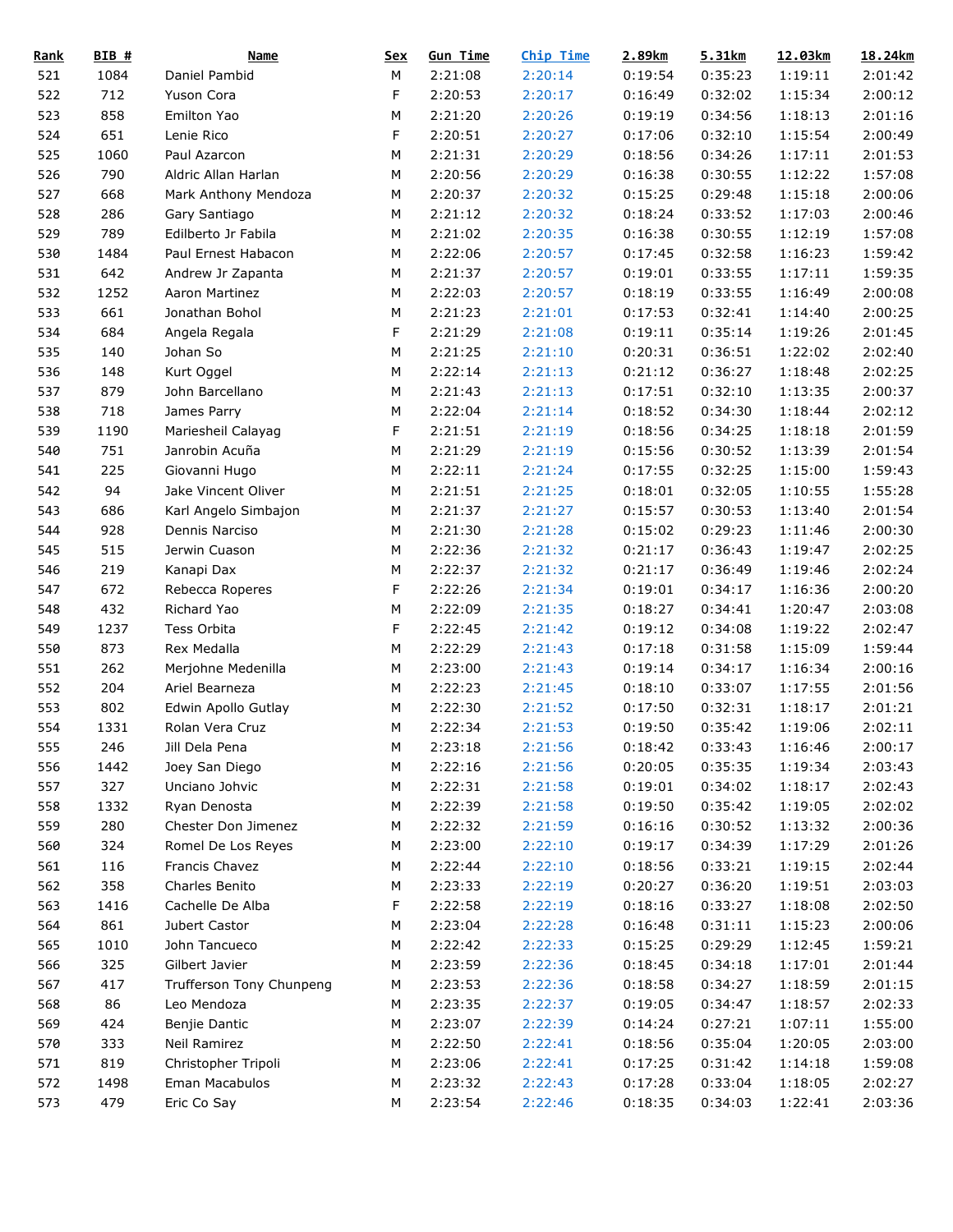| <u>Rank</u> | BIB #          | <b>Name</b>                | <u>Sex</u> | <b>Gun Time</b> | <b>Chip Time</b> | 2.89km  | 5.31km  | 12.03km | 18.24km |
|-------------|----------------|----------------------------|------------|-----------------|------------------|---------|---------|---------|---------|
| 574         | 1247           | Rowen Mikhail Tamse        | М          | 2:24:05         | 2:22:46          | 0:17:34 | 0:32:56 | 1:17:01 | 2:02:18 |
| 575         | 1251           | Dennis Caranza             | М          | 2:22:57         | 2:22:47          | 0:18:06 | 0:32:55 | 1:15:51 | 2:02:08 |
| 576         | 603            | Jake Cris Dela Cuesta      | М          | 2:23:13         | 2:22:48          | 0:19:16 | 0:35:11 | 1:19:42 | 2:04:00 |
| 577         | 209            | Allen Raymond Qua          | М          | 2:23:51         | 2:22:49          | 0:21:10 | 0:36:09 | 1:18:26 | 2:02:18 |
| 578         | 251            | Edryan Hizon               | М          | 2:23:57         | 2:22:51          | 0:17:55 | 0:33:08 | 1:16:13 | 1:59:12 |
| 579         | 403            | Christopher Joseph Soriano | М          | 2:23:43         | 2:22:51          | 0:19:13 | 0:35:07 | 1:17:31 | 2:02:46 |
| 580         | 1235           | Peter John Perpetua        | M          | 2:23:15         | 2:22:51          | 0:19:16 | 0:35:12 | 1:19:43 | 2:04:00 |
| 581         | 1143           | Alexander Cruz             | M          | 2:23:44         | 2:23:02          | 0:20:19 | 0:36:31 | 1:20:59 | 2:03:11 |
| 582         | 989            | Ariel Paredes              | М          | 2:24:12         | 2:23:05          | 0:20:58 | 0:37:06 | 1:21:13 | 2:04:09 |
| 583         | 1324           | Alfonso Jr Landrito        | М          | 2:23:25         | 2:23:12          | 0:17:17 | 0:32:59 | 1:15:55 | 2:01:44 |
| 584         | 1058           | Jean Alia Robles           | F          | 2:23:23         | 2:23:17          | 0:16:48 | 0:31:43 | 1:15:00 | 2:02:32 |
| 585         | 991            | Lorenzo Gabriel Aguila     | М          | 2:24:47         | 2:23:23          | 0:17:12 | 0:33:46 | 1:21:24 | 2:04:38 |
| 586         | 1464           | <b>Brent Benito</b>        | M          | 2:24:08         | 2:23:34          | 0:16:32 | 0:31:05 | 1:15:23 | 2:03:40 |
| 587         | $\overline{2}$ | Joshua Suarez              | М          | 2:24:56         | 2:23:34          | 0:21:43 | 0:38:33 | 1:26:53 | 2:06:41 |
| 588         | 1219           | Gerzon Patriana            | М          | 2:23:45         | 2:23:35          | 0:21:41 | 0:38:16 | 1:22:05 | 2:04:45 |
| 589         | 1239           | Fritz Allan Alpis          | M          | 2:24:43         | 2:23:36          | 0:18:42 | 0:34:45 | 1:18:55 | 2:03:41 |
| 590         | 528            | Anthony Servinio           | M          | 2:23:41         | 2:23:38          | 0:17:19 | 0:33:27 | 1:19:18 | 2:03:49 |
| 591         | 1157           | Carlo Bitanga              | М          | 2:24:53         | 2:23:38          | 0:18:51 | 0:35:20 | 1:09:06 | 2:02:59 |
| 592         | 1480           | Angelo Cajipe              | М          | 2:24:58         | 2:23:38          | 0:22:18 | 0:39:21 | 1:25:32 | 2:06:22 |
| 593         | 1410           | Darwin David               | М          | 2:24:53         | 2:23:38          | 0:19:13 | 0:34:13 | 1:18:37 | 2:03:00 |
| 594         | $\mathbf{1}$   | Jaja Suarez                | F          | 2:25:00         | 2:23:39          | 0:21:44 | 0:38:33 | 1:26:53 | 2:06:43 |
| 595         | 761            | Alex Junia                 | M          | 2:24:37         | 2:23:39          | 0:22:24 | 0:39:04 | 1:25:32 | 2:04:58 |
|             | 781            |                            |            |                 |                  | 0:17:09 |         |         | 2:02:46 |
| 596         |                | Deo Lorenzo De Castro      | М          | 2:34:01         | 2:23:39          |         | 0:32:17 | 1:17:46 |         |
| 597         | 1096           | Patrick John Alfonso       | М          | 2:28:06         | 2:23:41          | 0:17:30 | 0:34:35 | 1:18:29 | 2:03:11 |
| 598         | 1176           | Judy Aguilar               | F          | 2:23:56         | 2:23:41          | 0:18:49 | 0:34:27 | 1:19:36 | 2:03:40 |
| 599         | 300            | Roel Jimenez               | M          | 2:24:00         | 2:23:46          | 0:16:18 | 0:31:03 | 1:14:09 | 2:01:02 |
| 600         | 350            | Joshua Pancho              | М          | 2:24:01         | 2:23:47          | 0:16:17 | 0:30:42 | 1:14:09 | 2:01:01 |
| 601         | 1123           | Rowena Duarte              | F          | 2:23:56         | 2:23:51          | 0:17:52 | 0:33:30 | 1:19:45 | 2:04:49 |
| 602         | 1318           | Reynaldo Villanueva        | М          | 2:23:56         | 2:23:52          | 0:14:30 | 0:28:25 | 1:10:44 | 1:56:43 |
| 603         | 1163           | Emerson Surigao            | М          | 2:36:42         | 2:23:54          | 0:15:05 | 0:30:05 | 1:12:56 | 1:59:01 |
| 604         | 1198           | Mon Arriola                | М          | 2:25:01         | 2:23:55          | 0:17:32 | 0:32:41 | 1:17:40 | 2:03:45 |
| 605         | 252            | Niño Jungaya               | М          | 2:25:19         | 2:23:56          | 0:20:42 | 0:36:02 | 1:20:20 | 2:03:31 |
| 606         | 840            | Enrico Dela Cruz           | M          | 2:24:41         | 2:23:57          | 0:18:59 | 0:34:12 | 1:18:40 | 2:03:03 |
| 607         | 1041           | Grace Ann Sunga            | F          | 2:24:23         | 2:24:01          | 0:19:02 | 0:35:30 | 1:21:06 | 2:05:16 |
| 608         | 15             | Vincent Dy                 | M          | 2:24:38         | 2:24:04          | 0:20:18 | 0:35:39 | 1:18:07 | 2:02:51 |
| 609         | 807            | Russell David              | M          | 2:25:01         | 2:24:08          | 0:19:18 | 0:34:57 | 1:18:14 | 2:01:55 |
| 610         | 913            | Dante Jr Daoang            | M          | 2:28:31         | 2:24:12          | 0:17:10 | 0:32:18 | 1:16:51 | 2:03:55 |
| 611         | 884            | Ricardo Toledo             | М          | 2:24:24         | 2:24:18          | 0:16:26 | 0:31:40 | 1:15:14 | 2:02:37 |
| 612         | 628            | Adrian Aquino              | M          | 2:24:31         | 2:24:22          | 0:17:03 | 0:32:43 | 1:16:52 | 2:02:58 |
| 613         | 401            | Marlon Tan                 | M          | 2:24:52         | 2:24:24          | 0:17:18 | 0:32:03 | 1:15:31 | 2:02:09 |
| 614         | 212            | Alexis Reyes               | М          | 2:24:55         | 2:24:35          | 0:21:08 | 0:36:56 | 1:20:53 | 2:05:49 |
| 615         | 409            | Catherine Calaguas         | F          | 2:28:06         | 2:24:36          | 0:18:10 | 0:33:34 | 1:15:48 | 2:01:51 |
| 616         | 1400           | Angela Jacinto             | F          | 2:25:47         | 2:24:38          | 0:21:20 | 0:38:53 | 1:23:36 | 2:05:59 |
| 617         | 106            | Hueysean Mcgaffin          | F          | 2:25:34         | 2:24:38          | 0:18:23 | 0:34:39 | 1:20:31 | 2:05:00 |
| 618         | 1398           | <b>Ricky Cruz</b>          | M          | 2:25:49         | 2:24:40          | 0:20:42 | 0:37:31 | 1:23:32 | 2:05:53 |
| 619         | 1128           | Kristoffer Laiz            | M          | 2:25:46         | 2:24:43          | 0:20:58 | 0:37:43 | 1:22:38 | 2:04:56 |
| 620         | 1313           | Cheryl Cariño              | F          | 2:25:10         | 2:24:45          | 0:16:43 | 0:31:58 | 1:15:56 | 2:03:50 |
| 621         | 160            | Rolando Macapagal Ii       | M          | 2:26:00         | 2:24:55          | 0:17:23 | 0:31:57 | 1:15:11 | 2:01:48 |
| 622         | 854            | Sheila Neukom              | F          | 2:25:35         | 2:25:04          | 0:20:27 | 0:37:08 | 1:22:02 | 2:05:45 |
| 623         | 131            | Avery Datol                | F          | 2:25:38         | 2:25:14          | 0:20:11 | 0:36:45 | 1:23:28 | 2:05:50 |
| 624         | 691            | Emil Patrick Tan           | М          | 2:25:59         | 2:25:17          | 0:17:37 | 0:33:14 | 1:17:10 | 2:02:45 |
| 625         | 966            | Ruby Gan                   | F          | 2:25:55         | 2:25:18          | 0:19:35 | 0:35:46 | 1:20:08 | 2:05:15 |
| 626         | 1292           | Mike Co                    | М          | 2:25:32         | 2:25:22          | 0:18:28 | 0:34:31 | 1:20:28 | 2:05:45 |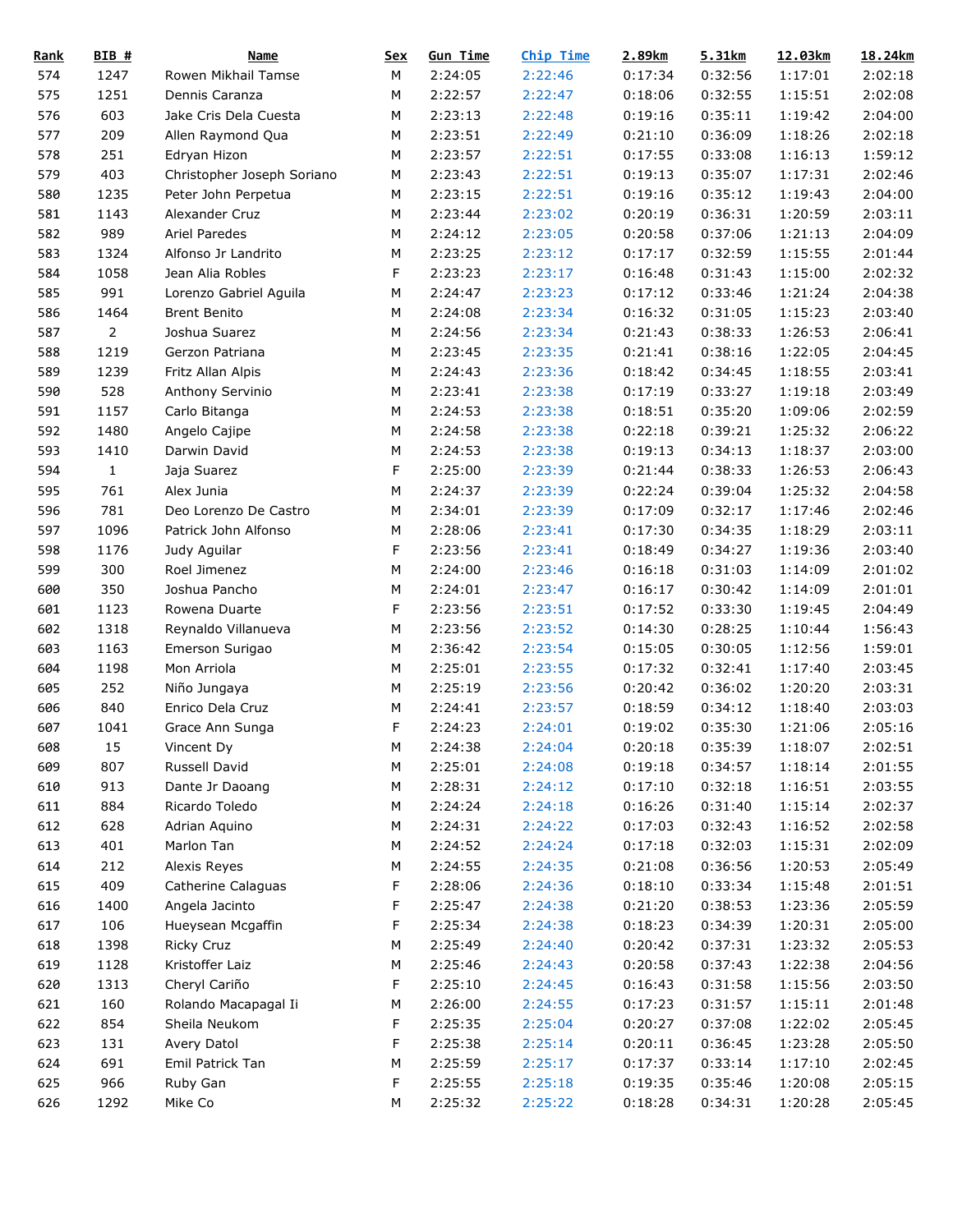| <u>Rank</u> | BIB #        | <b>Name</b>             | <u>Sex</u> | <b>Gun Time</b> | <b>Chip Time</b> | 2.89km  | 5.31km  | 12.03km | 18.24km |
|-------------|--------------|-------------------------|------------|-----------------|------------------|---------|---------|---------|---------|
| 627         | 1412         | Ferdinand Mhory Caparas | М          | 2:26:05         | 2:25:24          | 0:19:16 | 0:35:44 | 1:21:59 | 2:05:30 |
| 628         | 1155         | Francesca De Leon       | F          | 2:26:11         | 2:25:27          | 0:18:50 | 0:33:59 | 1:20:45 | 2:06:55 |
| 629         | 1388         | John Paul Abella        | М          | 2:26:34         | 2:25:38          | 0:17:30 | 0:33:15 | 1:16:11 | 2:04:31 |
| 630         | 824          | Arturo Corbito          | M          | 2:25:57         | 2:25:38          | 0:19:30 | 0:35:21 | 1:20:04 | 2:04:30 |
| 631         | 1389         | Tereanthony Abella      | M          | 2:26:37         | 2:25:40          | 0:17:30 | 0:33:16 | 1:16:10 | 2:04:31 |
| 632         | 332          | Paul Kenneth Blaquera   | М          | 2:26:50         | 2:25:41          | 0:21:29 | 0:38:08 | 1:21:22 | 2:05:44 |
| 633         | 778          | Jesus Bayrante          | M          | 2:25:53         | 2:25:42          | 0:17:09 | 0:32:00 | 1:17:51 | 2:04:48 |
| 634         | 1427         | Dave Asencio            | M          | 2:26:34         | 2:25:47          | 0:18:05 | 0:33:25 | 1:17:47 | 2:04:03 |
| 635         | 232          | Gilbert Urrea           | М          | 2:27:16         | 2:25:49          | 0:19:49 | 0:34:35 | 1:19:59 | 2:03:23 |
| 636         | 1340         | Cid Stephen Andeza      | М          | 2:26:40         | 2:25:51          | 0:18:57 | 0:34:55 | 1:19:53 | 2:04:04 |
| 637         | 1047         | Jayson Souza            | М          | 2:46:27         | 2:25:54          | 0:18:15 | 0:32:18 | 1:17:20 | 2:04:10 |
| 638         | 1165         | Arvin Sebolino          | М          | 2:26:48         | 2:25:54          | 0:19:49 | 0:36:08 | 1:22:52 | 2:06:27 |
| 639         | 1226         | Owen Pueda              | М          | 2:27:16         | 2:26:00          | 0:20:07 | 0:35:12 | 1:13:08 | 2:02:25 |
| 640         | 145          | <b>Bueno Castillo</b>   | М          | 2:27:22         | 2:26:04          | 0:20:02 | 0:35:35 | 1:17:45 | 2:04:23 |
| 641         | 1108         | Edison Lee              | M          | 2:26:54         | 2:26:09          | 0:20:22 | 0:36:33 | 1:23:02 | 2:06:32 |
| 642         | 305          | Lord Kevin Maravillas   | M          | 2:26:29         | 2:26:13          | 0:19:54 | 0:34:56 | 1:17:01 | 2:04:05 |
| 643         | 306          | Ferdinand Tabilog       | M          | 2:26:30         | 2:26:14          | 0:19:53 | 0:34:57 | 1:17:01 | 2:04:05 |
| 644         | 601          | Philip De Guzman        | М          | 2:27:40         | 2:26:20          | 0:17:41 | 0:32:56 | 1:16:01 | 2:04:22 |
| 645         | 422          | Christy Mallari         | F          | 2:27:33         | 2:26:21          | 0:23:26 | 0:42:22 | 1:26:38 | 2:09:03 |
| 646         | 414          | Recuerdo Amor Dela Cruz | М          | 2:26:55         | 2:26:28          | 0:19:25 | 0:35:07 | 1:23:24 | 2:06:34 |
| 647         | 419          | Frances Imbong          | M          | 2:27:42         | 2:26:32          | 0:18:54 | 0:33:54 | 1:18:21 | 2:04:33 |
| 648         | 321          | Jesus Joseph Ignacio    | M          | 2:26:48         | 2:26:32          | 0:15:31 | 0:29:29 | 1:13:12 | 2:03:19 |
| 649         | 771          | Allen Jerricho Rio      | М          | 2:28:01         | 2:26:48          | 0:19:47 | 0:35:17 | 1:18:31 | 2:04:44 |
| 650         | 1036         | Ferdie Garcia           | М          | 2:28:01         | 2:26:48          | 0:19:47 | 0:35:16 | 1:18:33 | 2:04:43 |
| 651         | 1298         | Michael Dauz            | М          | 2:28:23         | 2:26:49          | 0:15:22 | 0:31:22 |         | 2:04:31 |
|             |              |                         |            |                 |                  |         |         | 1:16:30 |         |
| 652         | 1295<br>1454 | Marlon Saracho          | М          | 2:28:27         | 2:26:55          | 0:15:55 | 0:31:24 | 1:16:31 | 2:04:33 |
| 653         |              | Mark Ryan Daez          | М          | 2:27:39         | 2:26:56          | 0:17:49 | 0:32:09 | 1:17:14 | 2:05:26 |
| 654         | 1246         | Guiller Morendo         | М          | 2:27:30         | 2:26:59          | 0:16:42 | 0:31:50 | 1:17:41 | 2:02:49 |
| 655         | 437          | Ryan Nick Panganiban    | М          | 2:28:12         | 2:27:00          | 0:19:28 | 0:35:24 | 1:20:01 | 2:04:26 |
| 656         | 326          | Ronaldo Garcia          | M          | 2:28:33         | 2:27:09          | 0:20:48 | 0:37:35 | 1:22:20 | 2:07:00 |
| 657         | 65           | Cheza Estacion          | F          | 2:28:23         | 2:27:10          | 0:19:06 | 0:33:56 | 1:16:18 | 2:06:02 |
| 658         | 53           | Robert Rivera           | М          | 2:28:02         | 2:27:11          | 0:20:08 | 0:36:53 | 1:21:24 | 2:06:28 |
| 659         | 1241         | Michael Uy Sobremonte   | M          | 2:28:32         | 2:27:21          | 0:18:40 | 0:33:43 | 1:15:33 | 2:02:35 |
| 660         | 688          | Jomer Bernardo          | M          | 2:27:46         | 2:27:22          | 0:18:47 | 0:34:28 | 1:20:12 | 2:07:24 |
| 661         | 1045         | <b>Victor Callos</b>    | M          | 2:28:27         | 2:27:30          | 0:20:04 | 0:34:45 | 1:18:05 | 2:03:14 |
| 662         | 1310         | Takamasa Saeki          | M          | 2:28:19         | 2:27:32          | 0:21:39 | 0:39:40 | 1:26:20 | 2:08:44 |
| 663         | 669          | Richard Magpantay       | M          | 2:27:54         | 2:27:32          | 0:16:53 | 0:30:53 | 1:13:28 | 2:00:42 |
| 664         | 1396         | Phoebe Cu               | F          | 2:28:22         | 2:27:37          | 0:18:50 | 0:34:33 | 1:20:35 | 2:07:25 |
| 665         | 335          | Mario Mandanas          | M          | 2:28:15         | 2:27:51          | 0:19:14 | 0:34:57 | 1:21:10 | 2:06:57 |
| 666         | 304          | Del Olaivar             | F          | 2:28:56         | 2:27:52          | 0:17:35 | 0:33:45 | 1:19:56 | 2:06:57 |
| 667         | 934          | Ryann Gozun             | М          | 2:28:47         | 2:27:54          | 0:18:02 | 0:32:58 | 1:15:38 | 2:03:43 |
| 668         | 646          | Armel Manzano           | M          | 2:28:43         | 2:27:57          | 0:18:23 | 0:34:43 | 1:20:37 | 2:07:14 |
| 669         | 353          | Jose Carlos Asuncion    | М          | 2:28:12         | 2:27:58          | 0:20:50 | 0:37:33 | 1:21:07 | 2:08:34 |
| 670         | 1142         | George Molato           | M          | 2:28:42         | 2:28:01          | 0:18:24 | 0:34:07 | 1:19:29 | 2:06:52 |
| 671         | 390          | Joem Co                 | M          | 2:28:13         | 2:28:01          | 0:19:14 | 0:33:52 | 1:17:18 | 2:04:03 |
| 672         | 693          | Jinky Vidal             | F          | 2:28:19         | 2:28:05          | 0:18:26 | 0:34:40 | 1:20:35 | 2:07:38 |
| 673         | 440          | Mateo Borbon            | M          | 2:28:38         | 2:28:10          | 0:18:47 | 0:34:25 | 1:18:29 | 2:05:59 |
| 674         | 67           | Miguel Panopio          | M          | 2:29:19         | 2:28:13          | 0:20:06 | 0:36:46 | 1:22:38 | 2:08:03 |
| 675         | 657          | Joseph Nebrida          | M          | 2:28:58         | 2:28:15          | 0:21:19 | 0:37:26 | 1:22:55 | 2:08:15 |
| 676         | 293          | Hector Tiongco          | M          | 2:28:29         | 2:28:18          | 0:15:23 | 0:28:38 | 1:08:20 | 2:02:32 |
| 677         | 924          | Romeo Unira             | M          | 2:28:25         | 2:28:18          | 0:16:54 | 0:31:53 | 1:15:44 | 2:03:04 |
| 678         | 808          | Howell David            | M          | 2:29:15         | 2:28:20          | 0:20:27 | 0:37:50 | 1:26:25 | 2:08:47 |
| 679         | 40           | Jhun Naval              | М          | 2:43:33         | 2:28:20          | 0:16:10 | 0:29:59 | 1:12:47 | 2:05:30 |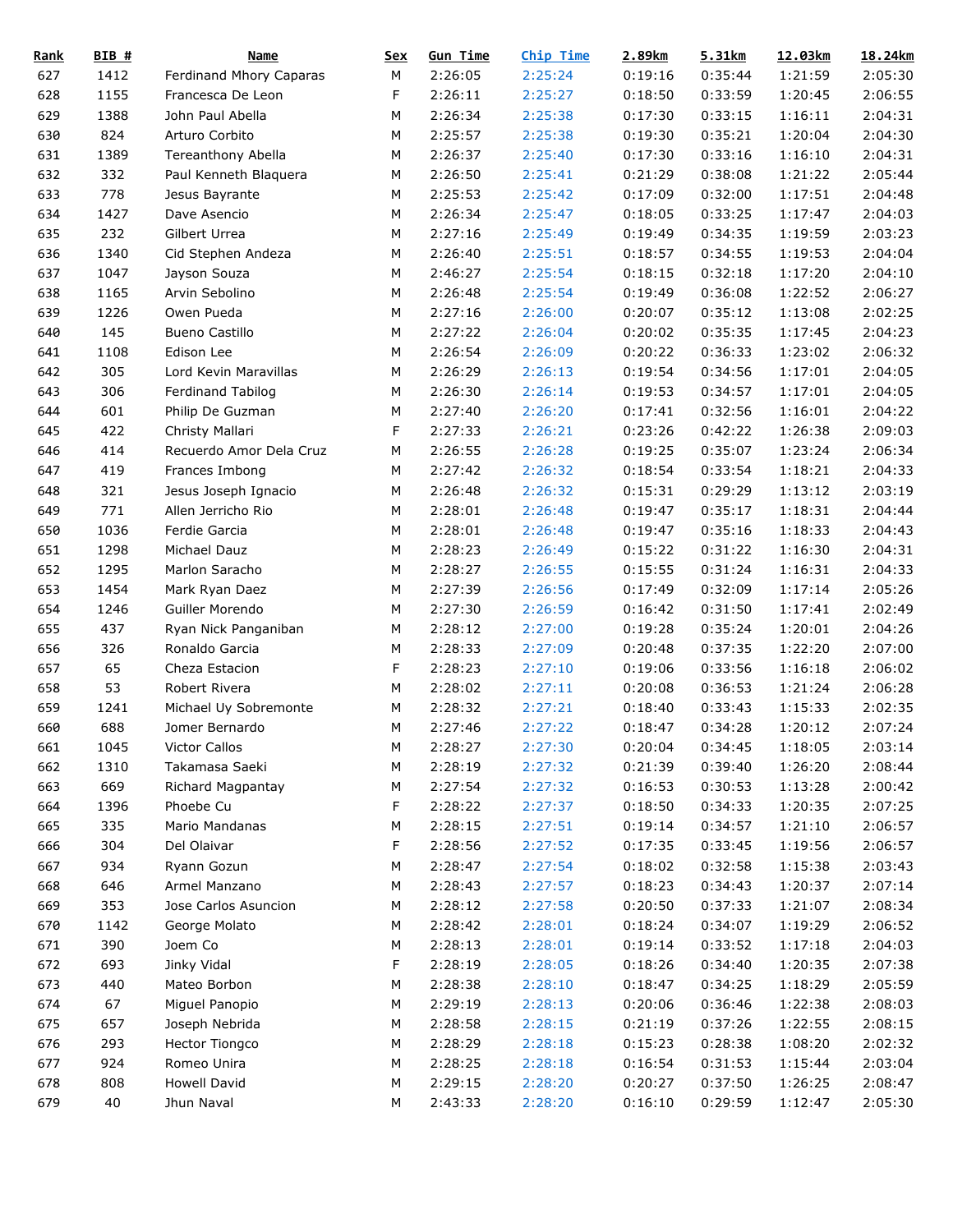| <b>Rank</b> | BIB # | <b>Name</b>             | <u>Sex</u> | <b>Gun Time</b> | <b>Chip Time</b> | 2.89km  | 5.31km  | 12.03km | 18.24km |
|-------------|-------|-------------------------|------------|-----------------|------------------|---------|---------|---------|---------|
| 680         | 1456  | Karl David Valmonte     | М          | 2:50:02         | 2:28:22          | 0:17:13 | 0:32:48 | 1:19:45 | 2:06:25 |
| 681         | 711   | Francisco Jr Castro     | М          | 2:28:57         | 2:28:22          | 0:18:57 | 0:35:36 | 1:23:11 | 2:08:22 |
| 682         | 976   | Nino James Ramos        | M          | 2:29:24         | 2:28:23          | 0:20:05 | 0:35:05 | 1:18:22 | 2:05:39 |
| 683         | 880   | Alexander Pobre         | M          | 2:29:29         | 2:28:23          | 0:18:43 | 0:34:33 | 1:20:25 | 2:07:00 |
| 684         | 1188  | Christian Paolo Romagos | M          | 2:28:31         | 2:28:25          | 0:15:49 | 0:32:06 | 1:18:05 | 2:06:02 |
| 685         | 512   | Nylah Bautista          | F          | 2:29:10         | 2:28:25          | 0:19:41 | 0:36:04 | 1:22:57 | 2:07:16 |
| 686         | 1154  | Pacifico Bacamante      | M          | 2:29:13         | 2:28:27          | 0:17:12 | 0:30:58 | 1:17:45 | 2:06:24 |
| 687         | 1341  | Corinne Wenceslao       | F          | 2:29:32         | 2:28:29          | 0:20:08 | 0:36:48 | 1:22:40 | 2:08:21 |
| 688         | 623   | Lawrence Ong            | М          | 2:29:23         | 2:28:30          | 0:21:01 | 0:37:27 | 1:23:48 | 2:08:37 |
| 689         | 264   | Crissy Carreon          | F          | 2:28:47         | 2:28:31          | 0:17:31 | 0:33:44 | 1:20:57 | 2:07:56 |
| 690         | 839   | Armando Antonio         | М          | 2:29:54         | 2:28:34          | 0:20:03 | 0:35:21 | 1:21:27 | 2:05:58 |
| 691         | 1038  | Christopher Carreon     | М          | 2:29:16         | 2:28:35          | 0:17:45 | 0:33:10 | 1:18:29 | 2:07:29 |
| 692         | 162   | Melvin Quial            | M          | 2:29:15         | 2:28:43          | 0:18:29 | 0:33:57 | 1:18:35 | 2:05:58 |
| 693         | 1334  | Peter Errol Vidal       | М          | 2:54:07         | 2:28:46          | 0:20:16 | 0:36:14 | 1:22:42 | 2:09:37 |
| 694         | 749   | Abdul Durano            | M          | 2:29:46         | 2:28:48          | 0:16:56 | 0:35:34 | 1:19:00 | 2:10:23 |
| 695         | 1053  | Christopher Custodio    | M          | 2:29:36         | 2:28:56          | 0:19:27 | 0:36:58 | 1:23:27 | 2:09:05 |
| 696         | 1166  | Michael Lafuente        | М          | 2:29:26         | 2:28:57          | 0:17:04 | 0:31:08 | 1:19:03 | 2:08:23 |
| 697         | 788   | Michael Angeles         | М          | 2:29:21         | 2:28:57          | 0:16:28 | 0:31:39 | 1:15:40 | 2:04:59 |
| 698         | 889   | Neil Ivan Tan           | М          | 2:30:29         | 2:29:01          | 0:16:57 | 0:32:57 | 1:23:07 | 2:09:25 |
| 699         | 51    | Elnesto Policar         | M          | 2:29:23         | 2:29:02          | 0:15:14 | 0:29:33 | 1:12:19 | 2:03:21 |
| 700         | 215   | Justo Manuel Orros      | M          | 2:29:41         | 2:29:05          | 0:18:58 | 0:35:13 | 1:20:24 | 2:06:53 |
|             | 412   |                         | M          |                 |                  |         | 0:33:53 |         | 2:08:04 |
| 701         |       | Marius Capili           |            | 2:29:33         | 2:29:06          | 0:18:06 |         | 1:20:05 |         |
| 702         | 737   | Juriel Fabito           | M          | 2:29:26         | 2:29:08          | 0:18:10 | 0:33:02 | 1:17:41 | 2:06:40 |
| 703         | 126   | Kim Ireneo Manalo       | M          | 2:29:14         | 2:29:09          | 0:16:29 | 0:31:07 | 1:15:13 | 2:03:16 |
| 704         | 1174  | Ma Teresa Suratos       | F          | 2:30:26         | 2:29:10          | 0:20:15 | 0:36:53 | 1:22:41 | 2:09:17 |
| 705         | 664   | Quintin Perkash Mayo    | М          | 2:40:51         | 2:29:12          | 0:17:10 | 0:33:39 | 1:18:58 | 2:05:41 |
| 706         | 389   | Rodolfo Bombon          | М          | 2:29:25         | 2:29:13          | 0:19:14 | 0:33:52 | 1:19:45 | 2:07:47 |
| 707         | 1414  | Percival Crisostomo     | М          | 2:30:34         | 2:29:14          | 0:22:10 | 0:38:56 | 1:24:15 | 2:09:09 |
| 708         | 328   | Ana Kotamraju           | F          | 2:29:56         | 2:29:15          | 0:20:48 | 0:38:28 | 1:25:20 | 2:10:03 |
| 709         | 759   | Antonio Puti            | M          | 2:29:49         | 2:29:16          | 0:17:53 | 0:33:29 | 1:19:21 | 2:07:08 |
| 710         | 8     | Rolinda Magas           | F          | 2:29:52         | 2:29:18          | 0:18:58 | 0:34:29 | 1:20:22 | 2:07:58 |
| 711         | 1428  | Virgilio Guevarra       | M          | 2:30:47         | 2:29:26          | 0:21:12 | 0:38:39 | 1:26:53 | 2:10:14 |
| 712         | 367   | Delia Bahena            | F          | 2:30:01         | 2:29:26          | 0:18:52 | 0:34:43 | 1:22:58 | 2:08:50 |
| 713         | 1452  | Bayani Chua             | M          | 2:30:40         | 2:29:35          | 0:20:11 | 0:35:48 | 1:21:37 | 2:08:31 |
| 714         | 800   | Charisse Candelaria     | F          | 2:30:11         | 2:29:36          | 0:19:02 | 0:34:23 | 1:21:59 | 2:07:53 |
| 715         | 1146  | Olo Guinto              | M          | 2:30:11         | 2:29:42          | 0:21:35 | 0:38:57 | 1:25:37 | 2:11:47 |
| 716         | 979   | Michael Edwards         | M          | 2:31:01         | 2:29:44          | 0:16:42 | 0:29:26 | 1:06:46 | 2:01:37 |
| 717         | 978   | Jann Ryan Jose          | M          | 2:31:02         | 2:29:44          | 0:16:43 | 0:30:34 | 1:12:45 | 1:59:32 |
| 718         | 52    | Noel Villoso            | M          | 2:31:01         | 2:29:46          | 0:20:10 | 0:35:59 | 1:21:15 | 2:08:35 |
| 719         | 224   | Stephanie Ilagan        | F          | 2:30:43         | 2:29:55          | 0:20:31 | 0:38:57 | 1:25:56 | 2:09:31 |
| 720         | 692   | <b>Tat Suzara</b>       | М          | 2:30:12         | 2:29:58          | 0:18:27 | 0:34:40 | 1:20:35 | 2:08:35 |
| 721         | 968   | Leo Valdez              | М          | 2:30:50         | 2:30:04          | 0:21:31 | 0:38:44 | 1:25:26 | 2:10:23 |
| 722         | 1406  | John Samuel Dionio      | M          | 2:31:18         | 2:30:06          | 0:19:24 | 0:35:37 | 1:20:37 | 2:09:42 |
| 723         | 780   | Antonio Alinea          | M          | 2:31:50         | 2:30:24          | 0:20:35 | 0:36:59 | 1:22:54 | 2:09:23 |
| 724         | 779   | Felix Buan              | M          | 2:31:51         | 2:30:25          | 0:20:35 | 0:36:59 | 1:22:53 | 2:09:38 |
| 725         | 701   | Rhina Sison             | F          | 2:30:37         | 2:30:25          | 0:20:37 | 0:35:49 | 1:20:45 | 2:07:53 |
| 726         | 597   | Ryann Sison             | M          | 2:30:53         | 2:30:27          | 0:17:32 | 0:33:17 | 1:20:24 | 2:08:23 |
| 727         | 797   | Czarina Capili          | F          | 2:31:20         | 2:30:41          | 0:18:00 | 0:33:59 | 1:21:17 | 2:08:58 |
| 728         | 1473  | Alex Barles             | M          | 2:31:28         | 2:30:46          | 0:18:49 | 0:34:01 | 1:19:07 | 2:07:14 |
| 729         | 1134  | Ramon Pastor            | М          | 2:31:36         | 2:30:51          | 0:19:18 | 0:35:15 | 1:20:13 | 2:10:26 |
| 730         | 1001  | Dante Aquino            | М          | 2:31:22         | 2:31:00          | 0:18:38 | 0:34:12 | 1:20:38 | 2:07:07 |
| 731         | 1048  | Mildrid Verzosa         | F          | 2:31:08         | 2:31:01          | 0:18:21 | 0:34:50 | 1:21:44 | 2:09:26 |
| 732         | 774   | Paul Jason Jumalon      | М          | 2:31:24         | 2:31:03          | 0:16:08 | 0:31:54 | 1:17:19 | 2:07:26 |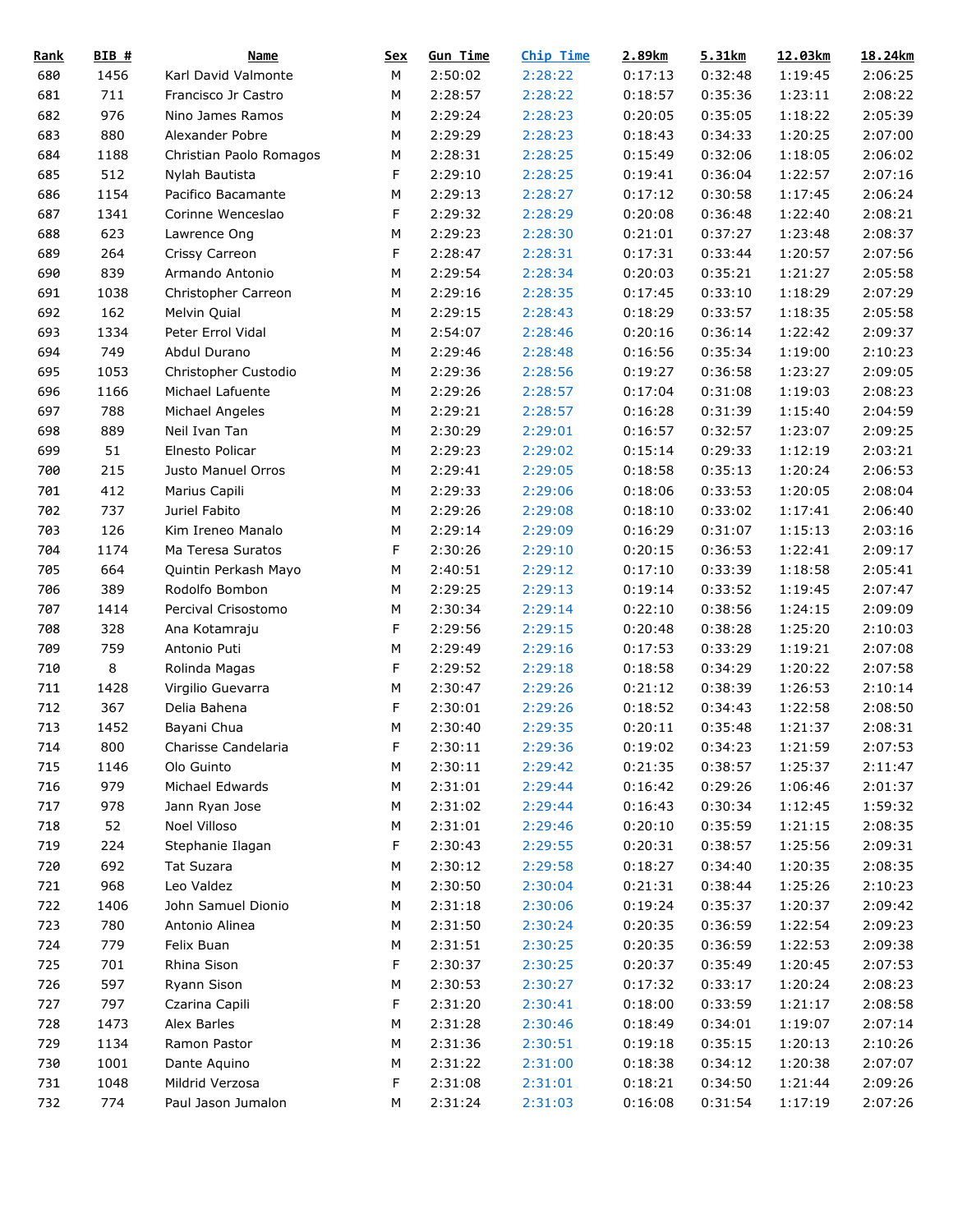| <b>Rank</b> | $BIB$ # | <b>Name</b>              | <u>Sex</u> | <b>Gun Time</b> | <b>Chip Time</b> | 2.89km  | 5.31km  | 12.03km | 18.24km |
|-------------|---------|--------------------------|------------|-----------------|------------------|---------|---------|---------|---------|
| 733         | 918     | Joy Montes               | M          | 2:32:21         | 2:31:03          | 0:20:12 | 0:36:52 | 1:22:24 | 2:08:06 |
| 734         | 1253    | Rosli Ali                | М          | 2:31:12         | 2:31:12          | 0:23:16 | 0:37:21 | 1:21:03 | 2:08:04 |
| 735         | 384     | Cherry Jardiniano        | F          | 2:32:13         | 2:31:13          | 0:21:41 | 0:40:08 | 1:32:48 | 2:13:26 |
| 736         | 1195    | Edgar Jr Go              | М          | 2:37:33         | 2:31:25          | 0:20:06 | 0:37:45 | 1:24:59 | 2:10:58 |
| 737         | 680     | Dan Anthony Nicdao       | M          | 2:32:15         | 2:31:32          | 0:17:06 | 0:33:00 | 1:18:34 | 2:05:07 |
| 738         | 1407    | Daniel Lui               | M          | 2:31:44         | 2:31:34          | 0:18:03 | 0:33:29 | 1:19:52 | 2:08:39 |
| 739         | 605     | David Don Dulalas        | M          | 2:32:00         | 2:31:35          | 0:20:36 | 0:38:04 | 1:25:57 | 2:12:19 |
| 740         | 260     | Glady Ignacio            | M          | 2:32:53         | 2:31:37          | 0:20:57 | 0:36:54 | 1:22:37 | 2:09:17 |
| 741         | 1211    | Lear Lucrida             | ${\sf M}$  | 2:32:59         | 2:31:49          | 0:20:21 | 0:36:28 | 1:19:51 | 2:07:21 |
| 742         | 769     | Emi Concepcion Flores    | F          | 2:32:44         | 2:31:49          | 0:19:54 | 0:36:04 | 1:24:04 | 2:10:53 |
| 743         | 604     | Anthony Gonzales         | М          | 2:32:16         | 2:31:51          | 0:20:37 | 0:38:05 | 1:25:58 | 2:12:22 |
| 744         | 911     | Chaley Lazaro Jr         | М          | 2:32:18         | 2:31:55          | 0:19:44 | 0:35:20 | 1:19:46 | 2:07:58 |
| 745         | 863     | Hermie Arevalo           | М          | 2:33:02         | 2:32:02          | 0:16:12 | 0:30:25 | 1:12:16 | 2:02:52 |
| 746         | 370     | Francis Jay Ancola       | М          | 2:42:20         | 2:32:18          | 0:16:06 | 0:30:56 | 1:16:21 | 2:07:11 |
| 747         | 312     | John Paul Dote           | М          | 2:32:52         | 2:32:24          | 0:16:48 | 0:32:48 | 1:20:12 | 2:10:22 |
| 748         | 1144    | Eva Co                   | F          | 2:33:01         | 2:32:35          | 0:18:58 | 0:35:51 | 1:23:32 | 2:10:49 |
| 749         | 676     | Ariel Bulan              | M          | 2:33:03         | 2:32:38          | 0:18:19 | 0:33:59 | 1:19:55 | 2:12:12 |
| 750         | 1419    | Jaime Leon Warren        | М          | 2:34:05         | 2:32:58          | 0:23:03 | 0:41:19 | 1:27:17 | 2:11:52 |
| 751         | 891     | Melissa Twinkle Ignacio  | F          | 2:33:06         | 2:33:02          | 0:19:29 | 0:37:01 | 1:24:52 | 2:12:15 |
| 752         | 930     | Ehnar Cortez             | М          | 2:33:06         | 2:33:03          | 0:18:00 | 0:34:31 | 1:22:09 | 2:11:14 |
| 753         | 1127    | Jee Belo                 | M          | 2:33:22         | 2:33:05          | 0:18:41 | 0:34:50 | 1:20:36 | 2:10:27 |
| 754         | 354     | Valentine Hizon          | M          | 2:33:52         | 2:33:07          | 0:19:40 | 0:36:18 | 1:21:41 | 2:09:30 |
|             | 1387    | Jessie Damandaman        |            | 2:33:56         |                  |         |         |         | 2:13:45 |
| 755         |         |                          | М          |                 | 2:33:14          | 0:19:56 | 0:35:52 | 1:23:10 |         |
| 756         | 1214    | Henrison Agustin         | М          | 2:33:53         | 2:33:22          | 0:17:11 | 0:32:44 | 1:19:10 | 2:07:52 |
| 757         | 703     | Ica Imperio              | F          | 2:33:40         | 2:33:22          | 0:18:32 | 0:34:34 | 1:20:56 | 2:10:54 |
| 758         | 1358    | Bernard Madrona          | ${\sf M}$  | 2:34:41         | 2:33:24          | 0:19:14 | 0:34:56 | 1:20:23 | 2:09:04 |
| 759         | 935     | Jessie Geroy             | М          | 2:33:30         | 2:33:24          | 0:17:36 | 0:33:36 | 1:22:46 | 2:12:11 |
| 760         | 1359    | Art Banez                | М          | 2:33:58         | 2:33:26          | 0:21:50 | 0:39:01 | 1:25:47 | 2:13:13 |
| 761         | 95      | <b>Emmanuel Cavinta</b>  | М          | 2:33:49         | 2:33:31          | 0:18:16 | 0:33:22 | 1:14:56 | 2:05:26 |
| 762         | 1230    | Czar Christian Bongon    | М          | 2:34:58         | 2:33:43          | 0:20:26 | 0:36:56 | 1:24:40 | 2:11:01 |
| 763         | 274     | Arjay Bernales           | М          | 2:55:58         | 2:33:53          | 0:26:01 | 0:54:17 |         | 2:08:07 |
| 764         | 405     | Mart Philippe Pangandian | М          | 2:34:56         | 2:33:55          | 0:18:55 | 0:34:47 | 1:19:56 | 2:07:04 |
| 765         | 256     | Joeven Gilbuena          | M          | 2:34:00         | 2:33:55          | 0:16:27 | 0:32:18 | 1:19:29 | 2:09:30 |
| 766         | 1164    | Andrew Cruz              | M          | 2:34:31         | 2:33:56          | 0:16:32 | 0:31:50 | 1:16:25 | 2:08:01 |
| 767         | 261     | Bonggo Marbas            | ${\sf M}$  | 2:35:14         | 2:33:58          | 0:21:15 | 0:37:53 | 1:23:14 | 2:11:12 |
| 768         | 139     | Remer Rellama            | M          | 2:35:05         | 2:34:02          | 0:20:02 | 0:36:39 | 1:23:00 | 2:11:22 |
| 769         | 27      | Tonette Segismundo       | F          | 2:35:23         | 2:34:10          | 0:21:17 | 0:38:26 | 1:25:26 | 2:12:14 |
| 770         | 900     | Arvin Briones            | M          | 2:35:03         | 2:34:15          | 0:21:06 | 0:41:32 | 1:29:01 | 2:11:36 |
| 771         | 1007    | Jan Alphonse Aya-Ay      | M          | 2:54:29         | 2:34:17          | 0:17:10 | 0:33:08 | 1:21:11 | 2:10:08 |
| 772         | 1046    | Ryann Souza              | M          | 2:41:52         | 2:34:23          | 0:16:43 | 0:31:53 | 1:16:14 | 2:06:51 |
| 773         | 6       | Ryan Verdan              | М          | 2:34:48         | 2:34:28          | 0:18:02 | 0:33:45 | 1:21:27 | 2:09:25 |
| 774         | 1494    | Rolando Nimez            | М          | 2:34:45         | 2:34:31          | 0:19:32 | 0:35:43 | 1:24:25 | 2:12:22 |
| 775         | 1319    | Jonathan Xavier Albert   | М          | 2:34:47         | 2:34:33          | 0:20:31 | 0:37:26 | 1:25:03 | 2:11:47 |
| 776         | 1086    | Romeo Pechon             | M          | 2:34:46         | 2:34:35          | 0:17:18 | 0:34:16 | 1:22:28 | 2:12:09 |
| 777         | 136     | John Eric Concepcion     | M          | 2:35:13         | 2:34:35          | 0:22:58 | 0:39:11 | 1:26:30 | 2:13:41 |
| 778         | 1250    | Russell Flores           | M          | 2:34:52         | 2:34:37          | 0:19:29 | 0:36:03 | 1:23:46 | 2:11:49 |
| 779         | 1015    | John Erikson Yap         | M          | 2:35:37         | 2:34:37          | 0:19:32 | 0:33:32 | 1:16:59 | 2:06:09 |
| 780         | 1111    | Christer Guevarra        | M          | 2:35:43         | 2:34:39          | 0:19:34 | 0:36:06 | 1:23:42 | 2:12:30 |
| 781         | 125     | Al Raymond Abellara      | M          | 2:34:55         | 2:34:51          | 0:16:30 | 0:31:59 | 1:20:28 | 2:11:40 |
| 782         | 1401    | Jennilyn Aguirre         | F          | 2:55:15         | 2:34:59          | 0:18:48 | 0:34:20 | 1:22:06 | 2:10:50 |
| 783         | 1402    | Jerome Aguirre           | М          | 2:55:15         | 2:35:00          | 0:17:57 | 0:32:10 | 1:18:48 | 2:10:09 |
| 784         | 98      | Alvin Villegas           | M          | 2:36:05         | 2:35:01          | 0:19:05 | 0:34:50 | 1:21:18 | 2:09:37 |
| 785         | 735     | Daryl Ampongan           | М          | 2:36:15         | 2:35:03          | 0:21:42 | 0:40:40 | 1:28:48 | 2:14:32 |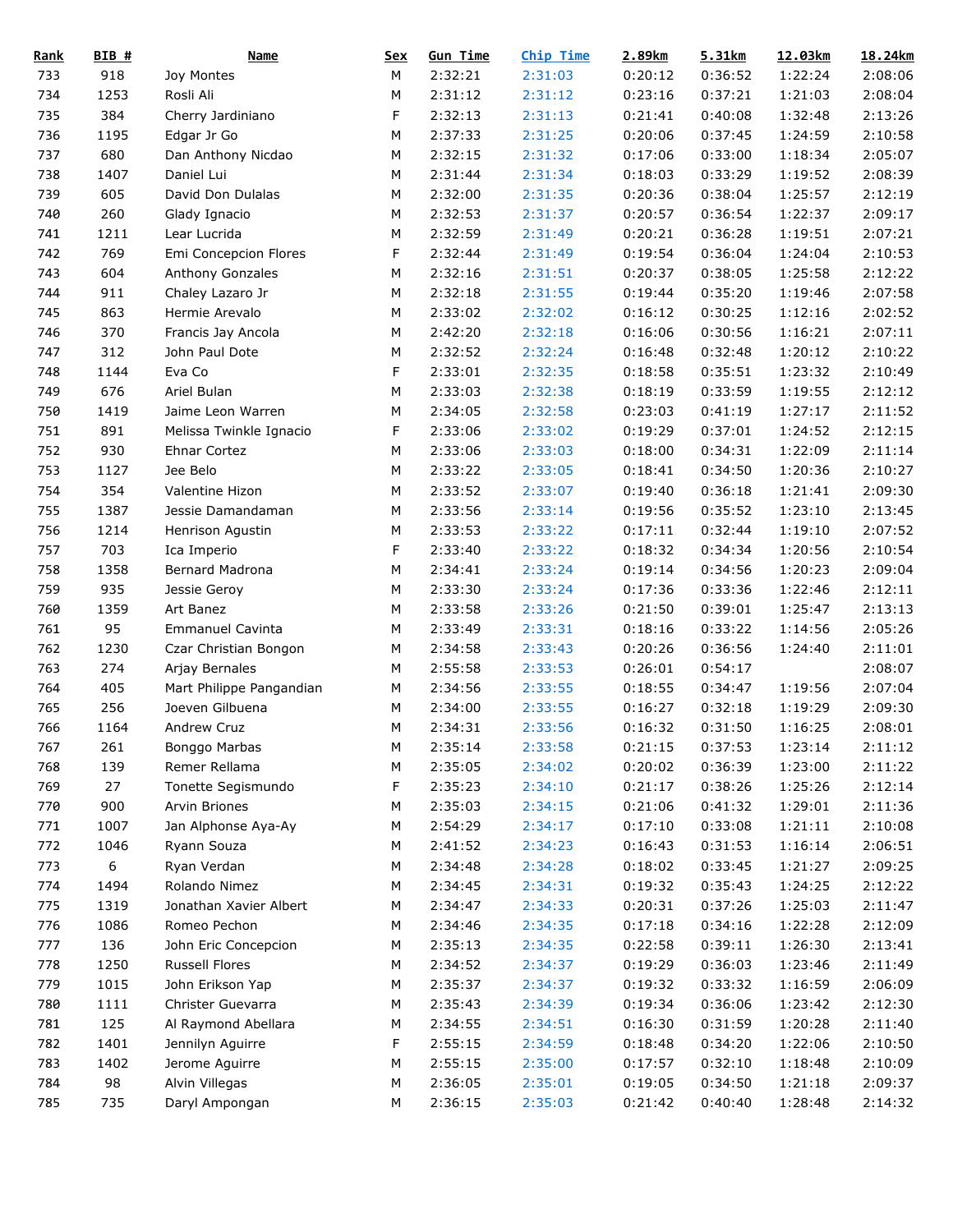| <u>Rank</u> | $BIB$ # | <b>Name</b>               | <u>Sex</u> | <b>Gun Time</b> | <b>Chip Time</b> | 2.89km  | 5.31km  | 12.03km | 18.24km |
|-------------|---------|---------------------------|------------|-----------------|------------------|---------|---------|---------|---------|
| 786         | 35      | Patrick De Guzman         | М          | 2:35:33         | 2:35:04          | 0:20:53 | 0:37:54 | 1:29:18 | 2:14:25 |
| 787         | 36      | Khristopher Evangelista   | М          | 2:35:34         | 2:35:05          | 0:20:53 | 0:37:54 | 1:29:19 | 2:14:25 |
| 788         | 627     | Sonny Ma                  | М          | 2:36:09         | 2:35:14          | 0:19:56 | 0:35:37 | 1:22:54 | 2:11:37 |
| 789         | 1104    | Carlo De Guzman           | M          | 2:35:29         | 2:35:21          | 0:20:06 | 0:37:47 | 1:25:48 | 2:13:16 |
| 790         | 626     | Rexchell Dayon            | F          | 2:36:15         | 2:35:25          | 0:19:17 | 0:34:30 | 1:23:37 | 2:13:37 |
| 791         | 31      | Jon Paolo Santiago        | М          | 2:36:15         | 2:35:27          | 0:20:52 | 0:37:12 | 1:25:09 | 2:14:02 |
| 792         | 397     | Liza Jane Lagadia         | F          | 2:36:24         | 2:35:30          | 0:19:34 | 0:36:09 | 1:24:11 | 2:12:57 |
| 793         | 852     | Derwin Parfan             | M          | 2:35:55         | 2:35:36          | 0:19:14 | 0:35:28 | 1:20:15 | 2:11:54 |
| 794         | 1029    | Homer Angeles             | М          | 2:36:28         | 2:35:50          | 0:20:04 | 0:36:24 | 1:24:49 | 2:14:15 |
| 795         | 1366    | Faith Banez               | F          | 2:36:25         | 2:35:54          | 0:19:52 | 0:36:37 | 1:24:23 | 2:14:24 |
| 796         | 413     | Jocas Eightrea Alejandro  | F          | 2:36:38         | 2:35:55          | 0:18:59 | 0:35:14 | 1:23:39 | 2:14:16 |
| 797         | 869     | Avelino Palupit           | М          | 2:36:37         | 2:36:06          | 0:18:35 | 0:34:04 | 1:21:50 | 2:11:27 |
| 798         | 428     | Jovic Garcia              | M          | 2:37:14         | 2:36:13          | 0:20:47 | 0:37:30 | 1:24:09 | 2:11:05 |
| 799         | 429     | Michael Whittington       | М          | 2:37:15         | 2:36:13          | 0:20:47 | 0:37:23 | 1:24:09 | 2:11:05 |
| 800         | 1192    | Jeffrey Thomas Co         | M          | 2:36:47         | 2:36:16          | 0:19:28 | 0:36:19 | 1:24:17 | 2:13:31 |
| 801         | 805     | Edgar Urbiztondo          | M          | 2:37:26         | 2:36:18          | 0:21:31 | 0:38:44 | 1:29:02 | 2:14:23 |
| 802         | 1149    | Julius Giron              | M          | 2:37:31         | 2:36:18          | 0:20:51 | 0:38:24 | 1:26:58 | 2:14:12 |
| 803         | 112     | Barbara Aragon            | F          | 2:37:27         | 2:36:18          | 0:21:21 | 0:38:53 | 1:26:55 | 2:14:20 |
| 804         | 1148    | Evelyn Sacdalan           | F          | 2:37:31         | 2:36:19          | 0:20:51 | 0:38:25 | 1:26:58 | 2:14:12 |
| 805         | 764     | Mary Gizzele Delos Santos | F          | 2:36:38         | 2:36:34          | 0:18:45 | 0:35:28 | 1:23:55 | 2:13:42 |
| 806         | 846     | Leila Torres              | F          | 2:37:30         | 2:36:37          | 0:20:26 | 0:37:22 | 1:25:28 | 2:13:54 |
| 807         | 679     | Zabs Luna                 | F          | 2:37:45         | 2:36:46          | 0:21:09 | 0:38:14 | 1:26:55 | 2:15:38 |
|             | 135     |                           |            |                 |                  | 0:20:19 |         |         | 2:15:04 |
| 808         |         | Niã±O Ritchie Bernardino  | М          | 2:37:43         | 2:36:51          |         | 0:36:44 | 1:26:48 |         |
| 809         | 387     | Mara Melanie Perez        | F          | 2:37:11         | 2:36:55          | 0:18:41 | 0:35:11 | 1:25:16 | 2:17:15 |
| 810         | 388     | Marc Milan Perez          | M          | 2:37:12         | 2:36:56          | 0:18:41 | 0:35:10 | 1:25:15 | 2:17:15 |
| 811         | 606     | Luisito Salinas           | M          | 2:37:09         | 2:36:59          | 0:18:15 | 0:34:16 | 1:21:48 | 2:11:27 |
| 812         | 468     | Van Joseph Topacio        | М          | 2:37:17         | 2:37:04          | 0:16:40 | 0:31:32 | 1:22:04 | 2:14:13 |
| 813         | 435     | Donnie Cordero            | М          | 2:38:10         | 2:37:13          | 0:18:58 | 0:36:00 | 1:24:32 | 2:13:45 |
| 814         | 339     | Justine Camus             | M          | 2:38:42         | 2:37:14          | 0:22:29 | 0:41:03 | 1:29:04 | 2:15:56 |
| 815         | 338     | <b>Guilbert Camus</b>     | M          | 2:38:43         | 2:37:15          | 0:22:31 | 0:41:04 | 1:29:05 | 2:15:56 |
| 816         | 770     | Prime Lemuel Rio          | М          | 2:38:30         | 2:37:16          | 0:19:46 | 0:35:04 | 1:18:34 | 2:10:34 |
| 817         | 615     | Katie Caluya              | F          | 2:37:27         | 2:37:22          | 0:17:37 | 0:32:50 | 1:20:57 | 2:13:09 |
| 818         | 1245    | Edgar Joel Aboy           | M          | 2:38:25         | 2:37:29          | 0:19:05 | 0:36:13 | 1:23:44 | 2:13:47 |
| 819         | 1037    | <b>Bing Tuisieng</b>      | M          | 2:38:45         | 2:37:32          | 0:20:15 | 0:36:25 | 1:25:15 | 2:15:05 |
| 820         | 731     | Anna Lorabelle Sta Maria  | F.         | 2:38:00         | 2:37:34          | 0:22:17 | 0:41:35 | 1:30:56 | 2:17:42 |
| 821         | 931     | Damien Vannier            | М          | 2:42:45         | 2:37:43          | 0:18:33 | 0:36:33 | 1:26:04 | 2:14:42 |
| 822         | 932     | Benjamin Termulo          | M          | 2:42:46         | 2:37:45          | 0:18:32 | 0:36:31 | 1:26:36 | 2:14:44 |
| 823         | 1185    | Raymundo Bautista         | M          | 2:38:07         | 2:37:48          | 0:18:29 | 0:34:13 | 1:19:45 | 2:10:43 |
| 824         | 1138    | Warren Evangelista        | M          | 2:38:05         | 2:37:49          | 0:16:50 | 0:31:20 | 1:14:16 | 2:06:24 |
| 825         | 63      | Wilfred Julius Abo, Jr.   | M          | 3:00:29         | 2:38:03          | 0:18:58 | 0:34:30 | 1:19:34 | 2:14:05 |
| 826         | 683     | Edwin Katigbak            | М          | 2:38:36         | 2:38:04          | 0:17:53 | 0:33:43 | 1:21:41 | 2:14:07 |
| 827         | 653     | Allenstein Co             | M          | 2:45:29         | 2:38:14          | 0:18:49 | 0:36:05 | 1:26:34 | 2:15:50 |
| 828         | 728     | Camille Tuazon            | F          | 2:38:18         | 2:38:15          | 0:18:34 | 0:35:29 | 1:24:15 | 2:15:20 |
| 829         | 897     | Pamela Isa Basilio        | F          | 2:39:08         | 2:38:16          | 0:21:04 | 0:39:06 | 1:28:23 | 2:15:38 |
| 830         | 902     | Giovani Picaso            | M          | 2:39:05         | 2:38:16          | 0:16:43 | 0:32:17 | 1:29:25 |         |
| 831         | 290     | Ronald Rey Cruz           | M          | 2:39:51         | 2:38:22          | 0:22:29 | 0:41:03 | 1:29:03 | 2:15:55 |
| 832         | 143     | John Kernan Gatbonton     | M          | 2:38:51         | 2:38:27          | 0:17:09 | 0:32:01 | 1:17:04 | 2:10:47 |
| 833         | 289     | Erwin Camus               | M          | 2:39:57         | 2:38:29          | 0:22:30 | 0:41:07 | 1:29:04 | 2:15:55 |
| 834         | 483     | Alexander Villanueva      | M          | 2:49:15         | 2:38:29          | 0:16:09 | 0:30:04 | 1:13:19 | 2:04:40 |
| 835         | 962     | Alvin Ty                  | М          | 2:38:41         | 2:38:35          | 0:17:58 | 0:34:24 | 1:24:38 | 2:13:59 |
| 836         | 238     | Delfin Jr Ferrer          | М          | 2:39:05         | 2:38:49          | 0:21:31 | 0:39:17 | 1:28:07 | 2:18:06 |
| 837         | 1215    | Dexter Cruz               | M          | 2:39:48         | 2:38:53          | 0:20:31 | 0:38:02 | 1:27:16 | 2:16:05 |
| 838         | 998     | Luisa Aguirre             | F          | 2:40:03         | 2:38:53          | 0:19:32 | 0:36:16 | 1:26:01 | 2:17:11 |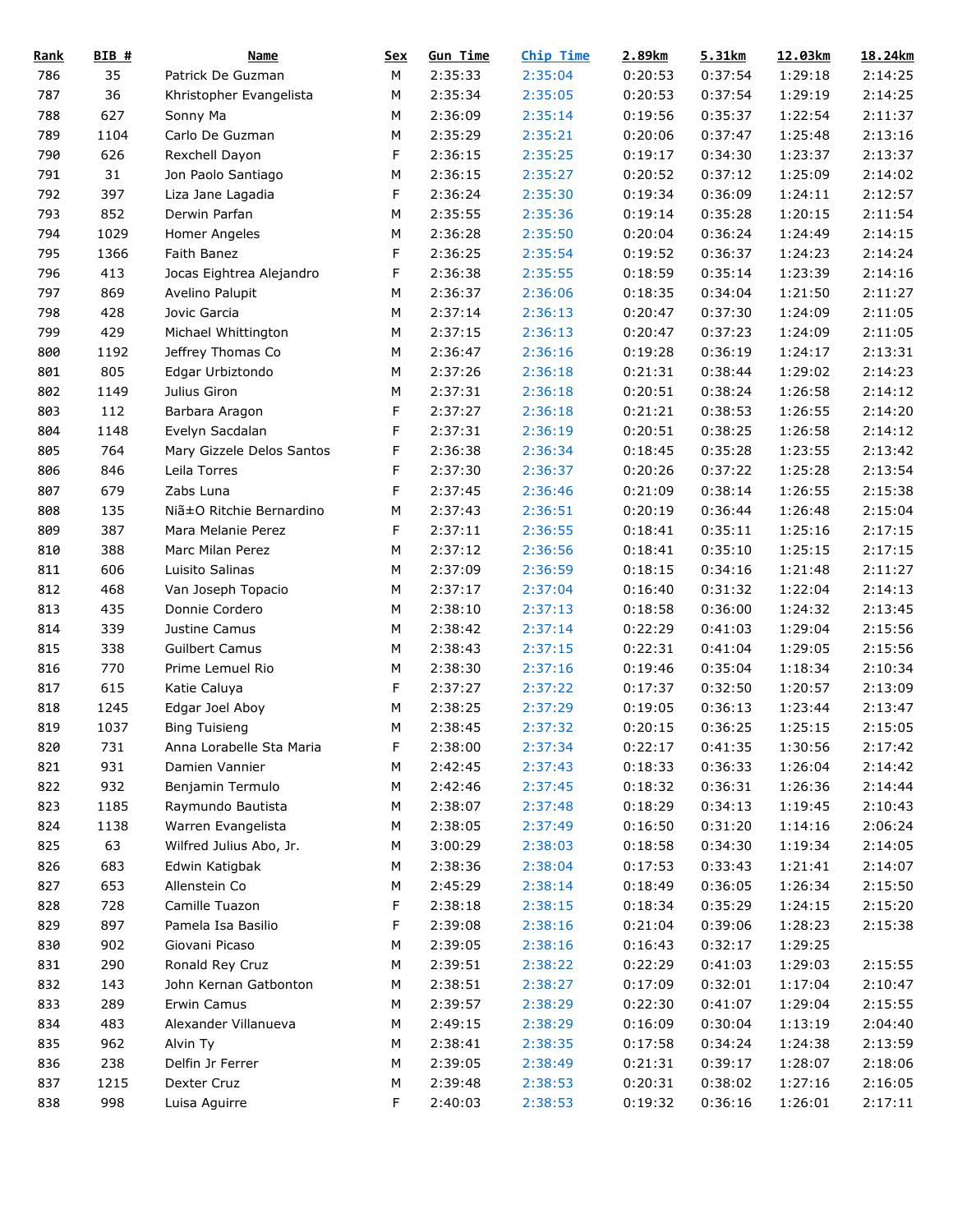| <b>Rank</b> | $BIB$ # | <b>Name</b>                | <u>Sex</u> | <b>Gun Time</b> | Chip Time | 2.89km  | 5.31km  | 12.03km | 18.24km |
|-------------|---------|----------------------------|------------|-----------------|-----------|---------|---------|---------|---------|
| 839         | 772     | <b>Edgar Noel Gonzales</b> | М          | 2:39:50         | 2:38:58   | 0:20:45 | 0:38:28 | 1:26:05 | 2:15:56 |
| 840         | 997     | Irma Vera Morcillo         | F          | 2:40:09         | 2:39:00   | 0:19:33 | 0:36:16 | 1:26:03 | 2:17:12 |
| 841         | 1276    | Andrew Gratuito            | M          | 2:39:30         | 2:39:03   | 0:17:30 | 0:33:53 | 1:24:12 | 2:15:43 |
| 842         | 1268    | Erwin Eleuterio            | M          | 2:40:02         | 2:39:06   | 0:21:33 | 0:40:02 | 1:30:17 | 2:18:12 |
| 843         | 960     | Jan Michael Ting           | M          | 2:39:46         | 2:39:09   | 0:18:36 | 0:33:58 | 1:19:53 | 2:12:30 |
| 844         | 739     | Jc Mascariña               | M          | 2:39:32         | 2:39:13   | 0:18:22 | 0:34:19 | 1:24:04 | 2:14:51 |
| 845         | 278     | Menandro Kamantigue        | M          | 2:39:23         | 2:39:14   | 0:18:54 | 0:34:38 | 1:23:51 | 2:14:20 |
| 846         | 1179    | Jonalyn Manalo             | F          | 2:39:32         | 2:39:15   | 0:18:24 | 0:34:21 | 1:24:05 | 2:14:52 |
| 847         | 1333    | Christian Datol            | М          | 2:39:41         | 2:39:16   | 0:20:11 | 0:36:45 | 1:24:42 | 2:16:15 |
| 848         | 815     | Juno Gabriel Tria          | М          | 2:39:28         | 2:39:17   | 0:17:46 | 0:33:14 | 1:24:44 | 2:19:06 |
| 849         | 803     | Earl Kristian Gutlay       | M          | 2:40:07         | 2:39:28   | 0:17:51 | 0:32:30 | 1:18:17 | 2:12:42 |
| 850         | 724     | John Clifford Algire       | M          | 2:39:57         | 2:39:36   | 0:18:47 | 0:36:31 | 1:25:49 | 2:16:50 |
| 851         | 1191    | Giovanni Carlo Bacordo     | M          | 2:39:52         | 2:39:37   | 0:19:20 | 0:35:25 | 1:23:50 | 2:15:31 |
| 852         | 527     | Arnold Garchitorena        | M          | 2:40:52         | 2:39:39   | 0:22:17 | 0:39:52 | 1:28:18 | 2:16:50 |
| 853         | 1103    | Jim Zwica                  | M          | 2:40:43         | 2:39:40   | 0:16:30 | 0:30:48 | 1:21:24 | 2:13:25 |
| 854         | 1000    | Arthur Villanueva          | M          | 2:40:02         | 2:39:41   | 0:18:38 | 0:34:00 | 1:21:13 | 2:14:29 |
| 855         | 1379    | Jr Cequena                 | M          | 2:40:47         | 2:39:41   | 0:21:26 | 0:39:08 | 1:25:19 | 2:15:06 |
| 856         | 129     | Marissa Buling             | F          | 2:39:59         | 2:39:42   | 0:20:12 | 0:37:46 | 1:28:17 | 2:17:27 |
| 857         | 439     | Raymond Ong                | М          | 2:40:47         | 2:39:46   | 0:18:45 | 0:35:08 | 1:24:49 | 2:16:39 |
| 858         | 1322    | Miguel Plana               | M          | 2:40:28         | 2:39:52   | 0:20:12 | 0:35:29 | 1:22:04 | 2:13:45 |
| 859         | 1323    | Aldrine Landrito           | M          | 2:40:11         | 2:39:55   | 0:18:42 | 0:35:48 | 1:23:18 | 2:13:49 |
|             | 614     |                            | M          | 2:40:40         | 2:40:00   | 0:20:36 | 0:37:19 |         | 2:16:42 |
| 860         |         | Jerome Ferreria            |            |                 |           |         |         | 1:26:09 |         |
| 861         | 348     | Marc Fernandez             | M          | 2:41:21         | 2:40:03   | 0:20:46 | 0:38:24 | 1:27:05 | 2:17:06 |
| 862         | 677     | Terence D Arby Catindig    | M          | 2:40:31         | 2:40:05   | 0:20:35 | 0:38:03 | 1:25:56 | 2:12:23 |
| 863         | 500     | <b>Emmanuel Reyes</b>      | M          | 2:41:00         | 2:40:05   | 0:20:40 | 0:38:22 | 1:30:21 | 2:18:42 |
| 864         | 466     | Reynen Ramos               | M          | 2:40:25         | 2:40:11   | 0:20:53 | 0:37:06 | 1:31:42 | 2:19:28 |
| 865         | 1326    | Jihye Bang                 | F          | 2:40:58         | 2:40:16   | 0:21:48 | 0:39:20 | 1:27:51 | 2:16:47 |
| 866         | 1471    | Roberto Mandar             | M          | 2:40:54         | 2:40:19   | 0:19:23 | 0:35:25 | 1:23:26 | 2:14:32 |
| 867         | 1243    | Jb Bermardino              | M          | 2:41:16         | 2:40:24   | 0:20:11 | 0:36:42 | 1:26:54 | 2:17:42 |
| 868         | 1180    | John Lawrence Dequina      | M          | 2:41:27         | 2:40:35   | 0:18:19 | 0:33:58 | 1:21:39 | 2:15:23 |
| 869         | 524     | Francisco Inocencio        | М          | 2:41:07         | 2:40:37   | 0:20:35 | 0:37:15 | 1:26:07 | 2:16:53 |
| 870         | 1457    | David Malantic             | M          | 2:41:10         | 2:40:39   | 0:17:54 | 0:34:13 | 1:21:07 | 2:13:12 |
| 871         | 99      | Cathy Usman                | F          | 2:41:02         | 2:40:44   | 0:22:11 | 0:40:11 | 1:30:02 | 2:19:08 |
| 872         | 1009    | Sarah Oinal                | F          | 2:41:01         | 2:40:46   | 0:19:01 | 0:35:21 | 1:26:19 | 2:17:06 |
| 873         | 281     | Jason Zacate               | ${\sf M}$  | 2:41:38         | 2:40:49   | 0:17:52 | 0:34:03 | 1:20:30 | 2:13:15 |
| 874         | 1119    | Kimpee Roan                | M          | 2:49:08         | 2:40:58   | 0:15:37 | 0:30:07 | 1:17:55 | 2:12:28 |
| 875         | 706     | Edwina Porciuncula         | F          | 2:41:48         | 2:41:01   | 0:18:51 | 0:35:10 | 1:24:47 | 2:16:49 |
| 876         | 159     | Arnold Inocencio           | М          | 2:41:47         | 2:41:03   | 0:19:18 | 0:36:27 | 1:26:10 | 2:16:47 |
| 877         | 720     | Ralph Emerson Dabao        | М          | 2:42:33         | 2:41:04   | 0:20:27 | 0:37:58 | 1:27:37 | 2:18:07 |
| 878         | 1277    | Efren Juan Jose Aguirre    | М          | 2:41:36         | 2:41:06   | 0:18:12 | 0:34:04 | 1:19:44 | 2:12:57 |
| 879         | 337     | Morgan Nicanor             | М          | 2:42:04         | 2:41:09   | 0:18:54 | 0:35:43 | 1:25:46 | 2:17:57 |
| 880         | 221     | Michael Manalo             | М          | 2:42:04         | 2:41:11   | 0:18:27 | 0:33:59 | 1:19:41 | 2:11:32 |
| 881         | 907     | Marvin Reyes               | М          | 2:41:44         | 2:41:19   | 0:16:18 | 0:32:10 | 1:18:34 | 2:15:48 |
| 882         | 454     | Paulo Torno                | М          | 2:41:51         | 2:41:23   | 0:20:55 | 0:37:55 | 1:25:13 | 2:14:27 |
| 883         | 1404    | Patrick Megan Pasagui      | М          | 2:42:40         | 2:41:26   | 0:20:49 | 0:37:03 | 1:25:15 | 2:16:14 |
| 884         | 237     | Melquiades Robles          | М          | 2:41:52         | 2:41:36   | 0:21:31 | 0:39:17 | 1:28:06 | 2:18:08 |
| 885         | 336     | <b>Hilary Tang</b>         | М          | 2:42:59         | 2:41:42   | 0:20:47 | 0:38:23 | 1:28:46 | 2:19:28 |
| 886         | 804     | Jesselyn Urbiztondo        | F          | 2:42:59         | 2:41:50   | 0:20:04 | 0:36:58 | 1:27:32 | 2:18:25 |
| 887         | 1209    | Jerus Jerome Latido        | М          | 2:52:27         | 2:42:09   | 0:16:49 | 0:31:15 | 1:19:28 | 2:16:49 |
| 888         | 624     | Flory Abay                 | F          | 2:43:04         | 2:42:11   | 0:21:01 | 0:37:27 | 1:24:09 | 2:16:42 |
| 889         | 410     | Christopher Briosos        | М          | 2:42:40         | 2:42:18   | 0:19:56 | 0:36:44 | 1:25:39 | 2:19:41 |
| 890         | 894     | Mario Ultra                | М          | 2:43:33         | 2:42:20   | 0:19:50 | 0:36:51 | 1:27:10 | 2:16:50 |
| 891         | 1321    | Francis Serrano            | M          | 2:43:09         | 2:42:33   | 0:19:50 | 0:35:41 | 1:24:43 | 2:17:55 |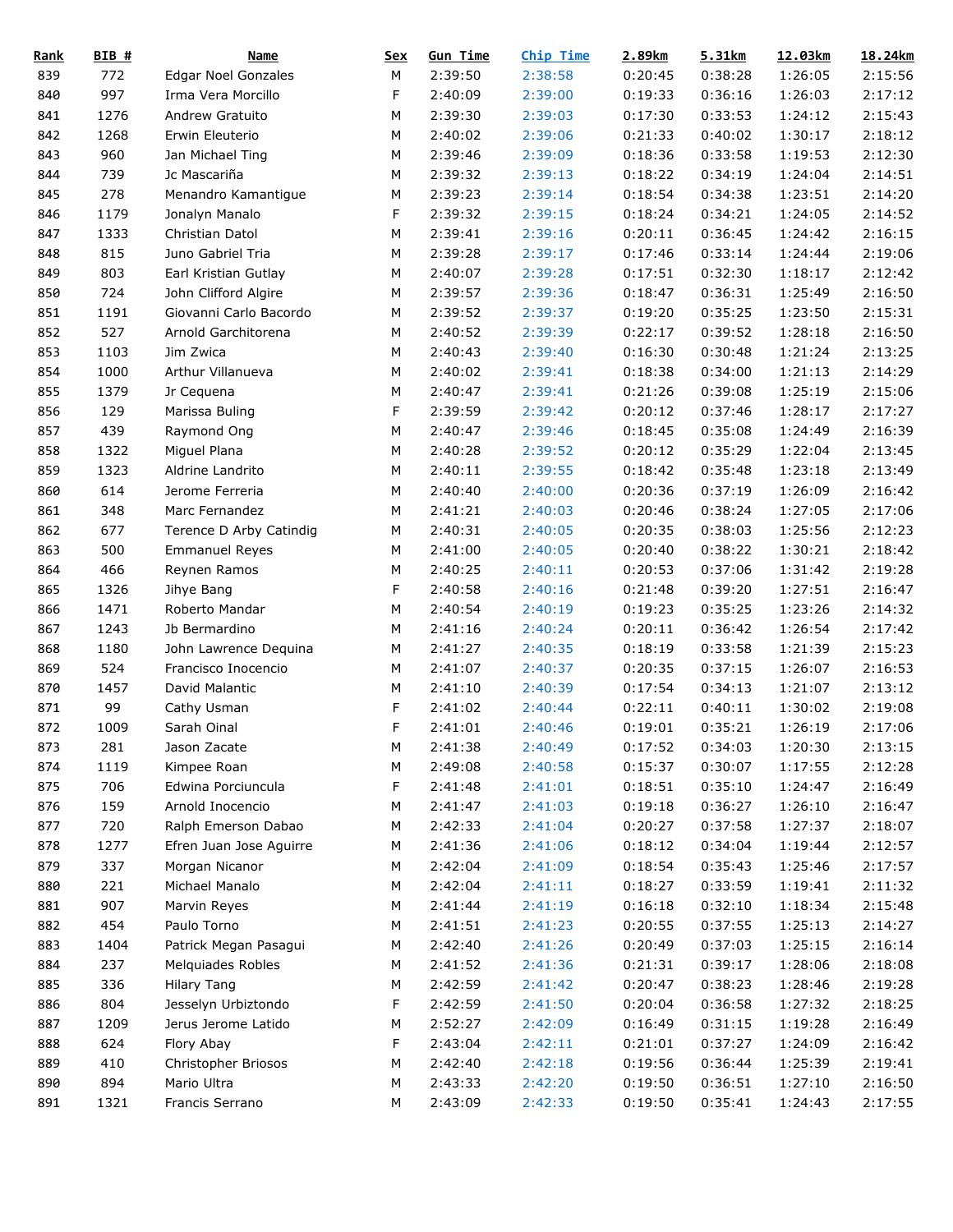| <b>Rank</b> | $BIB$ # | <b>Name</b>            | <u>Sex</u> | <b>Gun Time</b> | <b>Chip Time</b> | 2.89km  | 5.31km  | 12.03km | 18.24km |
|-------------|---------|------------------------|------------|-----------------|------------------|---------|---------|---------|---------|
| 892         | 91      | Michael I Abarintos    | М          | 2:42:51         | 2:42:34          | 0:18:13 | 0:34:26 | 1:23:42 | 2:15:12 |
| 893         | 1486    | Noel Salvanera         | М          | 2:43:23         | 2:42:36          | 0:20:00 | 0:35:59 | 1:23:36 | 2:15:39 |
| 894         | 436     | Michael Mercado        | M          | 2:43:54         | 2:42:38          | 0:19:24 | 0:36:04 | 1:25:00 | 2:18:27 |
| 895         | 1030    | Alekhine Guzman        | M          | 2:43:47         | 2:43:07          | 0:21:54 | 0:40:47 | 1:31:10 | 2:20:24 |
| 896         | 1270    | Joanna Marie Gumboc    | F          | 2:44:05         | 2:43:09          | 0:23:16 | 0:41:56 | 1:32:39 | 2:21:46 |
| 897         | 23      | Gabriela Calma         | F          | 2:44:05         | 2:43:09          | 0:23:17 | 0:41:57 | 1:32:39 | 2:21:47 |
| 898         | 1224    | Karlo Niño Punzalan    | M          | 2:44:25         | 2:43:17          | 0:20:01 | 0:36:49 | 1:25:25 | 2:19:16 |
| 899         | 1343    | Ardie Frencer Dizon    | M          | 2:43:46         | 2:43:20          | 0:18:45 | 0:35:05 | 1:26:09 | 2:17:46 |
| 900         | 670     | Christian Africa       | M          | 2:44:45         | 2:43:21          | 0:22:34 | 0:42:02 | 1:33:44 | 2:21:16 |
| 901         | 714     | Purito Rosero          | М          | 2:44:33         | 2:43:23          | 0:22:52 | 0:41:53 | 1:33:11 | 2:22:22 |
| 902         | 1077    | Jackie Vallejo         | F          | 2:44:18         | 2:43:32          | 0:21:01 | 0:39:10 | 1:31:01 | 2:21:03 |
| 903         | 402     | Matthew Chua           | М          | 2:44:04         | 2:43:35          | 0:17:17 | 0:33:28 | 1:23:11 | 2:17:06 |
| 904         | 443     | Erlinda Pamesa         | F          | 2:59:13         | 2:43:44          | 0:17:37 | 0:34:08 | 1:24:09 | 2:18:34 |
| 905         | 130     | Marco Castro           | М          | 2:43:53         | 2:43:48          | 0:17:34 | 0:33:32 | 1:21:38 | 2:17:03 |
| 906         | 93      | Jherry Barrinuevo      | М          | 2:45:12         | 2:43:49          | 0:21:41 | 0:38:38 | 1:25:19 | 2:17:00 |
| 907         | 1280    | Juanito Sainz          | M          | 2:44:25         | 2:43:53          | 0:18:39 | 0:34:26 | 1:20:25 | 2:13:23 |
| 908         | 898     | Marc Lim               | M          | 2:44:49         | 2:43:56          | 0:21:03 | 0:39:05 | 1:28:25 | 2:19:04 |
| 909         | 1422    | Joshua Nieva           | М          | 2:44:39         | 2:44:00          | 0:17:27 | 0:34:11 | 1:23:49 | 2:20:04 |
| 910         | 1162    | Jay-R Paulino          | М          | 2:45:30         | 2:44:08          | 0:21:03 | 0:37:56 | 1:28:45 | 2:18:14 |
| 911         | 866     | Robert Francis Yangco  | М          | 2:44:46         | 2:44:09          | 0:17:34 | 0:32:42 | 1:22:20 | 2:18:01 |
| 912         | 621     | Bryan De Perio         | M          | 2:45:15         | 2:44:11          | 0:16:22 | 0:33:57 | 1:25:57 | 2:19:24 |
| 913         | 1434    | Paolo Louis Santiago   | M          | 2:44:58         | 2:44:19          | 0:16:10 |         | 1:23:17 | 2:15:45 |
| 914         | 1373    | Manuelito De Vera      | М          | 2:44:58         | 2:44:19          | 0:16:10 | 0:31:48 | 1:23:17 | 2:15:45 |
| 915         | 591     | Jose Diomampo          | M          | 2:45:27         | 2:44:21          | 0:18:40 | 0:35:06 | 1:25:35 | 2:20:04 |
| 916         | 1236    | Allan Teh              | M          | 2:44:48         | 2:44:24          | 0:19:57 | 0:36:28 | 1:26:50 | 2:19:34 |
|             | 938     |                        | F          |                 |                  |         |         |         | 2:20:43 |
| 917         |         | Minnivetch Reyes       |            | 2:44:36         | 2:44:26          | 0:19:15 | 0:36:58 | 1:28:52 |         |
| 918         | 1297    | Moses Jerome Lazaro    | М          | 2:44:56         | 2:44:39          | 0:23:56 | 0:42:41 | 1:38:28 | 2:23:51 |
| 919         | 617     | Sergio Talacay         | М          | 2:45:17         | 2:44:40          | 0:16:01 | 0:30:35 | 1:14:17 | 2:16:52 |
| 920         | 753     | Lucian Carlo Aquino    | М          | 2:44:52         | 2:44:42          | 0:15:57 | 0:30:54 | 1:18:28 | 2:14:19 |
| 921         | 1336    | Louie Aurelio Salapare | М          | 2:45:42         | 2:44:42          | 0:21:08 | 0:38:43 | 1:27:43 | 2:20:28 |
| 922         | 347     | Shai De Guzman         | М          | 2:45:57         | 2:44:54          | 0:20:04 | 0:36:35 | 1:24:05 | 2:20:02 |
| 923         | 4       | <b>Edwin Martinez</b>  | М          | 2:45:15         | 2:45:12          | 0:18:12 | 0:34:57 | 1:23:38 | 2:20:36 |
| 924         | 1369    | Charlie Evangelista    | M          | 2:45:52         | 2:45:20          | 0:21:51 | 0:39:02 | 1:28:50 | 2:20:38 |
| 925         | 250     | Ramil Tamayo           | M          | 2:45:57         | 2:45:23          | 0:19:40 | 0:36:01 | 1:24:39 | 2:20:03 |
| 926         | 283     | Don Casipit            | М          | 2:45:56         | 2:45:28          | 0:16:44 | 0:31:48 | 1:19:52 | 2:15:51 |
| 927         | 66      | Allan Dale Abeleda     | M          | 2:46:24         | 2:45:29          | 0:20:18 | 0:39:07 | 1:33:07 | 2:24:55 |
| 928         | 694     | Joed Barcenas          | M          | 2:46:11         | 2:45:37          | 0:17:25 | 0:32:52 | 1:23:23 | 2:17:45 |
| 929         | 152     | Charles Donn Lei       | M          | 2:47:04         | 2:45:42          | 0:21:42 | 0:38:32 | 1:27:13 | 2:21:22 |
| 930         | 817     | Robert Chando Morallos | М          | 3:06:03         | 2:45:52          | 0:18:51 | 0:34:51 | 1:20:50 | 2:17:31 |
| 931         | 193     | Mariel Cruz            | F          | 2:47:45         | 2:46:24          | 0:20:47 | 0:37:59 | 1:33:20 | 2:23:34 |
| 932         | 640     | Ronie Vivit            | М          | 3:08:42         | 2:46:28          | 0:19:08 | 0:36:38 | 1:27:23 | 2:22:09 |
| 933         | 1161    | Jeremiah Rada          | M          | 2:47:56         | 2:46:33          | 0:21:06 | 0:38:36 | 1:26:47 | 2:18:13 |
| 934         | 394     | Lodel Magbanua         | M          | 2:47:42         | 2:46:36          | 0:22:44 | 0:41:26 | 1:32:45 | 2:24:40 |
| 935         | 752     | Rommel Angeles         | M          | 2:47:56         | 2:46:37          | 0:21:24 | 0:39:10 | 1:30:10 | 2:21:49 |
| 936         | 750     | Wendell Garcia         | M          | 2:47:30         | 2:46:39          | 0:18:51 | 0:35:00 | 1:24:42 | 2:20:31 |
| 937         | 649     | Haydee Hernandez       | F          | 2:48:03         | 2:46:44          | 0:20:46 | 0:37:52 | 1:27:59 | 2:20:51 |
| 938         | 34      | Rodney Jimenez         | M          | 2:47:28         | 2:46:48          | 0:20:42 | 0:38:43 | 1:28:50 | 2:21:28 |
| 939         | 1114    | Joselito Nones         | M          | 2:47:39         | 2:46:54          | 0:22:17 | 0:41:53 | 1:32:56 | 2:23:46 |
| 940         | 855     | Luisa Pantaleon        | F          | 2:47:32         | 2:47:01          | 0:19:27 | 0:35:39 | 1:27:10 | 2:21:51 |
| 941         | 383     | Mark Lester Salvador   | M          | 2:48:25         | 2:47:22          | 0:21:39 | 0:40:06 | 1:32:50 | 2:24:16 |
| 942         | 382     | Jay Chavez             | M          | 2:48:28         | 2:47:31          | 0:21:45 | 0:40:13 | 1:32:57 | 2:24:22 |
| 943         | 149     | Tiffany Qua            | F          | 2:48:29         | 2:47:32          | 0:21:45 | 0:40:13 | 1:32:57 | 2:24:24 |
| 944         | 1017    | Erikson Arcilla        | М          | 2:48:33         | 2:47:33          | 0:20:35 | 0:36:47 | 1:24:57 | 2:22:16 |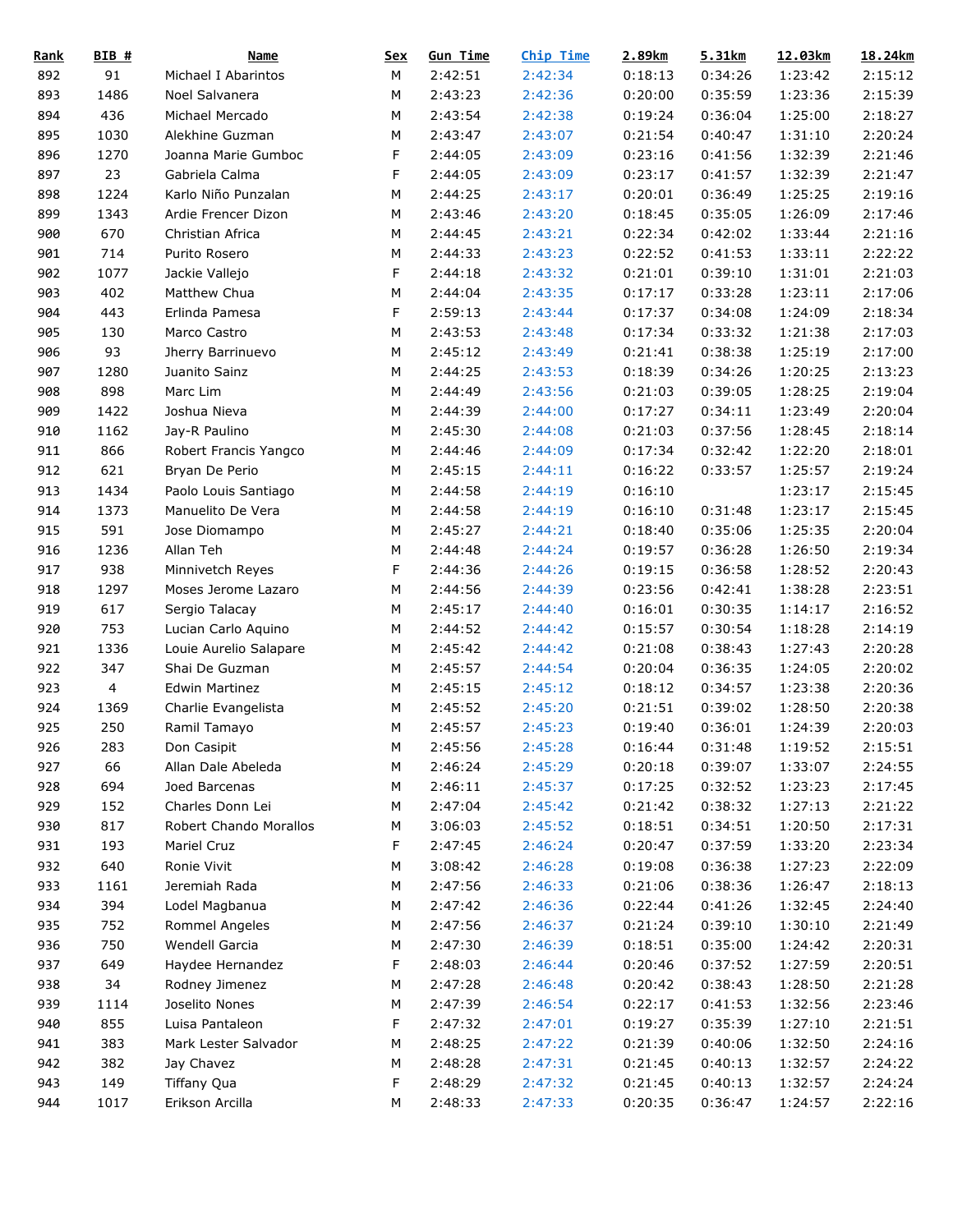| <b>Rank</b> | $BIB$ # | <b>Name</b>             | <u>Sex</u> | <b>Gun Time</b> | Chip Time | 2.89km  | 5.31km  | 12.03km | 18.24km |
|-------------|---------|-------------------------|------------|-----------------|-----------|---------|---------|---------|---------|
| 945         | 32      | Patrick Ian Sangalang   | М          | 2:48:01         | 2:47:35   | 0:21:27 | 0:39:25 | 1:30:36 | 2:23:55 |
| 946         | 1018    | Windsor Lorenzo         | M          | 2:48:35         | 2:47:36   | 0:20:35 | 0:36:50 | 1:24:58 | 2:22:17 |
| 947         | 1016    | Pamela Bianca Yap       | F          | 2:48:36         | 2:47:36   | 0:20:34 | 0:36:48 | 1:24:58 | 2:22:15 |
| 948         | 914     | Francis Joseph Yanga    | M          | 2:49:13         | 2:47:44   | 0:17:02 | 0:32:37 | 1:20:26 | 2:21:40 |
| 949         | 783     | Troilan Bernas          | M          | 2:48:37         | 2:47:45   | 0:22:50 | 0:41:47 | 1:27:17 | 2:22:46 |
| 950         | 231     | Leah Tandog             | F          | 2:49:18         | 2:47:53   | 0:23:44 | 0:42:28 | 1:34:18 | 2:25:13 |
| 951         | 230     | Felino Lao              | M          | 2:49:18         | 2:47:54   | 0:23:44 | 0:42:28 | 1:34:18 | 2:25:13 |
| 952         | 342     | Celso Santiago Sr       | М          | 2:48:53         | 2:47:56   | 0:23:49 | 0:42:32 | 1:35:02 | 2:25:01 |
| 953         | 239     | Oliver Celeridad        | М          | 2:48:35         | 2:47:58   | 0:19:28 | 0:36:10 | 1:24:06 | 2:19:20 |
| 954         | 745     | Julius Danas            | М          | 2:48:36         | 2:48:14   | 0:20:53 | 0:37:39 | 1:28:29 | 2:21:13 |
| 955         | 1448    | Marvin Milla            | M          | 2:49:17         | 2:48:14   | 0:19:47 | 0:36:21 | 1:27:57 | 2:24:39 |
| 956         | 1345    | Dexter Cabarrubias      | M          | 2:48:29         | 2:48:15   | 0:21:46 | 0:40:45 | 1:31:44 | 2:26:00 |
| 957         | 1118    | Leonna Karla De Guzman  | M          | 2:49:16         | 2:48:15   | 0:22:28 | 0:41:04 | 1:33:50 | 2:26:00 |
| 958         | 744     | Anne Grace Danas        | F          | 2:48:37         | 2:48:16   | 0:20:54 | 0:37:39 | 1:28:30 | 2:21:13 |
| 959         | 1087    | Richard Almojuela       | M          | 2:49:34         | 2:48:30   | 0:19:34 | 0:36:06 | 1:24:18 | 2:21:46 |
| 960         | 1057    | Nathangille Calatrava   | M          | 2:48:40         | 2:48:32   | 0:19:22 | 0:36:36 | 1:28:48 | 2:24:08 |
| 961         | 867     | Romabiles Lorenzo       | M          | 2:49:25         | 2:48:54   | 0:18:42 | 0:35:25 | 1:25:24 | 2:22:48 |
| 962         | 1160    | Andy Salinas            | M          | 3:01:09         | 2:48:56   | 0:18:19 | 0:36:24 | 1:29:48 | 2:24:16 |
| 963         | 1395    | Sonny Cu                | M          | 2:49:43         | 2:48:57   | 0:23:28 | 0:42:46 | 1:35:17 | 2:26:09 |
| 964         | 1375    | Joey Bote               | M          | 2:50:06         | 2:49:03   | 0:19:16 | 0:35:54 | 1:26:23 | 2:22:14 |
| 965         | 619     | Agnes San Pedro         | F          | 2:50:10         | 2:49:05   | 0:19:25 | 0:35:54 | 1:29:24 | 2:24:12 |
| 966         | 953     | Wilmer Madjus           | M          | 2:49:45         | 2:49:06   | 0:21:11 | 0:38:50 | 1:28:46 | 2:25:18 |
| 967         | 1117    | Laura Li De Guzman      | F          | 2:50:09         | 2:49:08   | 0:22:28 | 0:41:04 | 1:33:51 | 2:26:19 |
|             | 1177    |                         | M          |                 |           |         |         |         | 2:25:51 |
| 968         |         | Rowell Marquez          | M          | 2:49:59         | 2:49:14   | 0:19:45 | 0:36:47 | 1:28:16 | 2:19:29 |
| 969         | 1116    | Jose Bonifacio Ricalde  |            | 2:49:30         | 2:49:18   | 0:17:36 | 0:33:26 | 1:19:39 |         |
| 970         | 447     | Dante Valenzuela        | M          | 2:49:52         | 2:49:18   | 0:20:31 | 0:37:04 | 1:25:16 | 2:21:08 |
| 971         | 42      | Eileen Tangonan         | F          | 2:50:11         | 2:49:19   | 0:21:15 | 0:38:55 | 1:30:36 | 2:24:56 |
| 972         | 56      | Eduardo Laxamana        | M          | 2:50:15         | 2:49:23   | 0:21:30 | 0:40:01 | 1:33:22 | 2:24:54 |
| 973         | 207     | Justin Francisco        | M          | 2:50:37         | 2:49:23   | 0:21:04 | 0:38:37 | 1:32:49 | 2:27:53 |
| 974         | 20      | Anna Marie Blastique    | F          | 2:50:16         | 2:49:24   | 0:21:30 | 0:40:01 | 1:33:21 | 2:24:54 |
| 975         | 983     | Maripaz Jonson          | F          | 2:50:31         | 2:49:25   | 0:19:54 | 0:37:11 | 1:28:48 | 2:23:07 |
| 976         | 1207    | <b>Bobet Abat</b>       | M          | 2:51:05         | 2:49:46   | 0:22:50 | 0:42:11 | 1:35:18 | 2:24:48 |
| 977         | 1206    | Ney Abat                | F          | 2:51:05         | 2:49:46   | 0:22:51 | 0:42:12 | 1:35:20 | 2:24:48 |
| 978         | 1440    | Rolando Puno            | M          | 2:50:17         | 2:49:55   | 0:21:33 | 0:40:32 | 1:32:42 | 2:25:22 |
| 979         | 1411    | Jan Mark Domingo        | ${\sf M}$  | 2:50:51         | 2:49:58   | 0:21:00 | 0:40:01 | 1:33:06 | 2:25:13 |
| 980         | 1043    | Jemma German            | F          | 2:50:07         | 2:50:02   | 0:20:43 | 0:38:06 | 1:29:03 | 2:24:49 |
| 981         | 713     | Mel Yuson               | М          | 2:50:40         | 2:50:04   | 0:18:56 | 0:36:03 | 1:28:40 | 2:25:23 |
| 982         | 1421    | Jerome Pampolina        | М          | 2:51:39         | 2:50:07   | 0:20:03 | 0:37:49 | 1:30:29 | 2:25:07 |
| 983         | 1093    | Kenneth Michael Navarez | М          | 2:57:08         | 2:50:10   | 0:18:03 | 0:34:22 | 1:25:14 | 2:23:26 |
| 984         | 647     | Hans Herbert Sese       | М          | 2:51:33         | 2:50:25   | 0:18:02 | 0:35:24 | 1:26:02 | 2:24:42 |
| 985         | 598     | Paolo Endaya            | М          | 2:51:46         | 2:50:29   | 0:23:13 | 0:43:09 | 1:36:30 | 2:27:30 |
| 986         | 613     | Francis Razon           | М          | 2:51:47         | 2:50:33   | 0:20:46 | 0:37:25 | 1:27:07 | 2:22:13 |
| 987         | 941     | Kristen Resurreccion    | F          | 2:51:55         | 2:50:36   | 0:22:37 | 0:42:23 | 1:36:01 | 2:27:15 |
| 988         | 942     | Norman Scott            | М          | 2:51:57         | 2:50:38   | 0:22:37 | 0:42:23 | 1:36:01 | 2:27:15 |
| 989         | 1436    | Arjel Joseph Bien       | М          | 2:51:15         | 2:50:48   | 0:17:55 | 0:38:02 | 1:29:37 | 2:22:02 |
| 990         | 134     | John Christian Bastinen | М          | 2:51:58         | 2:50:55   | 0:18:19 | 0:35:57 | 1:28:39 | 2:25:54 |
| 991         | 874     | Ronel Medina            | М          | 2:52:14         | 2:50:58   | 0:19:18 | 0:37:08 | 1:28:57 | 2:24:21 |
| 992         | 80      | Pia Henson              | F          | 2:51:42         | 2:51:01   | 0:23:10 | 0:42:02 | 1:35:36 | 2:27:43 |
| 993         | 299     | Kyle Peralta            | М          | 2:52:22         | 2:51:11   | 0:20:50 | 0:39:43 | 1:31:48 | 2:25:36 |
| 994         | 295     | Kiko Talag              | М          | 2:52:22         | 2:51:11   | 0:20:57 | 0:40:08 | 1:31:48 | 2:25:37 |
| 995         | 1307    | Cesar Dimayuga          | М          | 3:04:34         | 2:51:16   | 0:19:31 | 0:37:00 | 1:28:57 | 2:24:41 |
| 996         | 1014    | Allan Ortega            | ${\sf M}$  | 2:52:24         | 2:51:27   | 0:20:51 | 0:37:29 | 1:29:26 | 2:23:39 |
| 997         | 298     | Alfonso Dominic Recio   | M          | 2:52:44         | 2:51:33   | 0:20:56 | 0:40:08 | 1:31:50 | 2:25:36 |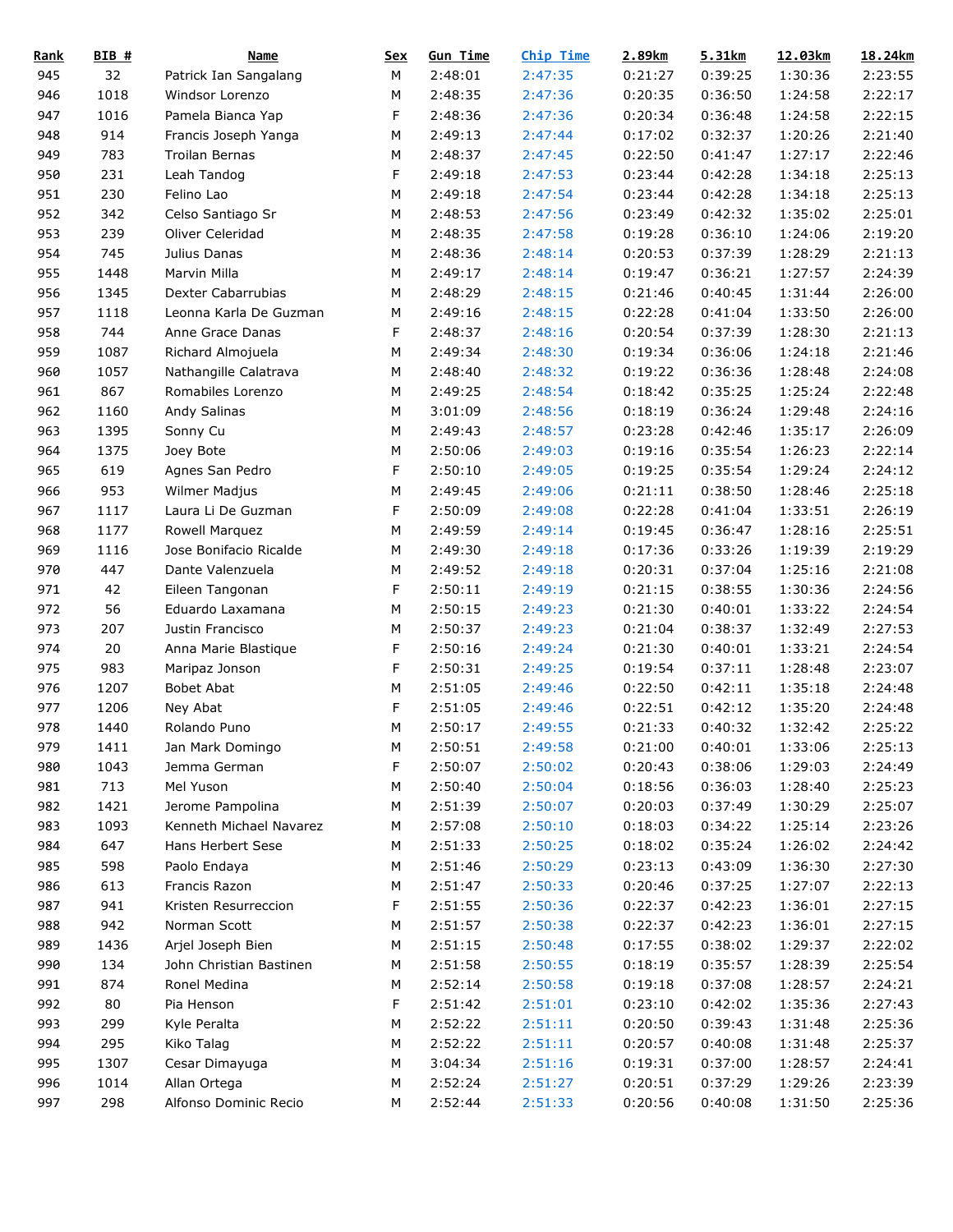| <b>Rank</b> | BIB# | <b>Name</b>               | <u>Sex</u> | <b>Gun Time</b> | Chip Time | 2.89km  | 5.31km  | 12.03km | 18.24km |
|-------------|------|---------------------------|------------|-----------------|-----------|---------|---------|---------|---------|
| 998         | 1383 | Yasmin Ignacio            | F          | 2:52:50         | 2:51:36   | 0:21:05 | 0:38:37 | 1:32:49 | 2:27:54 |
| 999         | 484  | Cristian Pasion           | М          | 2:52:25         | 2:51:54   | 0:18:49 | 0:36:56 | 1:29:42 | 2:25:04 |
| 1000        | 1027 | Ariane Dela Cruz          | F          | 2:52:37         | 2:51:55   | 0:23:10 | 0:42:02 | 1:35:36 | 2:28:22 |
| 1001        | 1028 | Angeli Salas              | F          | 2:52:37         | 2:51:55   | 0:23:10 | 0:42:02 | 1:35:35 | 2:28:22 |
| 1002        | 1377 | Nicie Gayle Fabros        | F          | 2:52:14         | 2:52:03   | 0:18:46 | 0:35:01 | 1:27:52 | 2:25:36 |
| 1003        | 1378 | Jerson Joseph Bada        | М          | 2:52:15         | 2:52:03   | 0:18:46 | 0:35:01 | 1:27:52 | 2:25:36 |
| 1004        | 639  | Rubi Ann Claire Chan      | F          | 2:52:46         | 2:52:14   | 0:22:52 | 0:42:15 | 1:35:54 | 2:28:32 |
| 1005        | 201  | Rainier Egos              | М          | 2:53:07         | 2:52:18   | 0:20:07 | 0:37:41 | 1:29:53 | 2:27:29 |
| 1006        | 284  | Edmar Calma               | М          | 2:53:11         | 2:52:31   | 0:20:08 | 0:36:40 | 1:25:53 | 2:19:42 |
| 1007        | 1249 | Virgil Franco Payongayong | М          | 2:52:56         | 2:52:43   | 0:21:47 | 0:40:45 | 1:31:44 | 2:28:02 |
| 1008        | 59   | Dennis Salvador           | М          | 2:52:58         | 2:52:45   | 0:19:12 | 0:36:14 | 1:27:16 | 2:25:15 |
| 1009        | 631  | Justin Jarasa             | М          | 2:53:55         | 2:53:01   | 0:21:29 | 0:40:49 | 1:33:11 | 2:27:25 |
| 1010        | 632  | Miguel Tayag              | M          | 2:53:55         | 2:53:01   | 0:21:31 | 0:41:00 | 1:33:22 | 2:27:28 |
| 1011        | 469  | Carlo Martin Rosacay      | М          | 2:54:27         | 2:53:03   | 0:23:45 | 0:42:29 | 1:34:19 | 2:25:41 |
| 1012        | 1070 | Salvador Jr Bagamasbad    | М          | 2:53:59         | 2:53:19   | 0:23:35 | 0:42:37 | 1:40:24 | 2:32:45 |
| 1013        | 841  | Norman Antonio            | М          | 2:54:40         | 2:53:20   | 0:22:51 | 0:42:43 | 1:34:29 | 2:29:55 |
| 1014        | 1022 | Christopher Canilao       | М          | 2:54:28         | 2:53:31   | 0:23:20 | 0:42:50 | 1:39:25 | 2:30:41 |
| 1015        | 740  | Ferdinand Hernandez       | М          | 2:54:28         | 2:53:31   | 0:23:21 | 0:42:50 | 1:39:24 | 2:29:57 |
| 1016        | 1151 | Roberto Jimenez           | М          | 2:54:52         | 2:53:51   | 0:21:38 | 0:40:11 | 1:31:28 | 2:26:08 |
| 1017        | 812  | Richard Toledo            | М          | 2:54:16         | 2:53:54   | 0:20:31 | 0:39:53 | 1:35:17 | 2:28:10 |
| 1018        | 228  | Bradley N Estenzo         | М          | 2:55:05         | 2:53:55   | 0:21:49 | 0:39:45 | 1:31:14 | 2:26:34 |
| 1019        | 142  | Dondy Sabuero             | F          | 2:54:12         | 2:54:03   | 0:19:53 | 0:37:34 | 1:31:23 | 2:28:02 |
| 1020        | 5    | Kate Margaret Gavas       | F          | 2:54:26         | 2:54:16   | 0:19:54 | 0:37:36 | 1:32:24 | 2:28:10 |
| 1021        | 1348 | Marie Bustonera           | F          | 2:55:42         | 2:54:27   | 0:25:11 | 0:48:56 | 1:57:25 |         |
| 1022        | 995  | Annelo Martin             | М          | 2:55:57         | 2:54:40   | 0:22:49 | 0:42:50 | 1:37:17 | 2:30:45 |
| 1023        | 275  | Carolyn Singson           | F          | 2:55:12         | 2:54:56   | 0:23:56 | 0:42:42 | 1:38:29 | 2:31:47 |
| 1024        | 41   |                           | F          | 2:55:35         | 2:55:19   | 0:19:01 | 0:36:51 | 1:29:45 | 2:31:44 |
|             | 49   | Emalyn Racho              |            |                 |           |         |         |         |         |
| 1025        |      | Antonio Paul              | М          | 2:56:51         | 2:55:50   | 0:20:23 | 0:38:40 | 1:32:43 | 2:28:52 |
| 1026        | 1441 | Ian Manuel Sy             | М          | 2:55:58         | 2:55:58   | 0:16:17 | 0:38:18 | 1:33:05 | 2:27:06 |
| 1027        | 1090 | J Caesar Austria          | М          | 3:04:45         | 2:56:04   | 0:17:39 | 0:34:26 | 1:26:46 | 2:26:56 |
| 1028        | 1482 | <b>Emmanuel Ballares</b>  | М          | 2:56:25         | 2:56:14   | 0:21:01 | 0:38:38 | 1:30:21 | 2:29:14 |
| 1029        | 1202 | Archibald Hufana          | М          | 2:57:30         | 2:56:17   | 0:19:39 | 0:36:17 | 1:27:46 | 2:26:32 |
| 1030        | 1200 | Lloyd Alvarez             | М          | 2:57:31         | 2:56:18   | 0:19:39 | 0:36:12 | 1:25:38 | 2:26:32 |
| 1031        | 851  | Herbert De Troz           | М          | 2:57:32         | 2:56:33   | 0:19:24 | 0:37:46 | 1:31:40 | 2:28:11 |
| 1032        | 1302 | Marichelle Raagas         | F          | 2:57:52         | 2:56:53   | 0:20:31 | 0:38:20 | 1:32:21 | 2:30:25 |
| 1033        | 464  | Jojo Perlas               | М          | 2:58:42         | 2:57:15   | 0:19:53 | 0:36:40 | 1:26:09 | 2:30:10 |
| 1034        | 1089 | Lily Lomague              | F          | 2:58:26         | 2:57:43   | 0:21:22 | 0:39:36 | 1:33:13 | 2:32:12 |
| 1035        | 1367 | Melvin Espino             | М          | 2:58:35         | 2:57:46   | 0:20:25 | 0:41:39 | 1:37:58 | 2:34:55 |
| 1036        | 359  | Antonio Mayo              | М          | 2:58:00         | 2:58:00   | 0:55:39 | 1:10:26 | 1:52:53 | 2:37:23 |
| 1037        | 200  | Marco Carlos              | М          | 2:58:48         | 2:58:21   | 0:18:01 | 0:35:10 | 1:25:39 | 2:25:49 |
| 1038        | 806  | Bernard Zulueta           | М          | 2:59:21         | 2:58:26   | 0:20:04 | 0:37:49 | 1:27:30 | 2:29:49 |
| 1039        | 859  | Kyle Yao                  | М          | 2:59:21         | 2:58:27   | 0:20:05 | 0:37:51 | 1:27:31 | 2:29:53 |
| 1040        | 489  | Hertchel Lozano           | М          | 2:59:43         | 2:58:40   | 0:19:18 | 0:36:08 | 1:23:24 | 2:26:38 |
| 1041        | 1026 | Hanzel Monforte           | М          | 3:05:48         | 2:58:48   | 0:18:45 | 0:35:47 | 1:31:40 | 2:30:35 |
| 1042        | 62   | Helena Calo               | F          | 2:59:40         | 2:58:50   | 0:20:57 | 0:39:28 | 1:34:39 | 2:33:13 |
| 1043        | 1025 | Eleazaar Domingo          | М          | 2:59:33         | 2:59:05   | 0:20:42 | 0:40:00 | 1:36:42 | 2:33:20 |
| 1044        | 896  | Vanessa Aloro             | F          | 2:59:57         | 2:59:13   | 0:22:17 | 0:42:17 | 1:38:48 | 2:34:11 |
| 1045        | 1460 | Monner Musa               | М          | 2:59:57         | 2:59:57   | 0:23:24 | 0:42:34 | 1:35:34 | 2:33:25 |
| 1046        | 1275 | Armando Paolo Manese      | М          | 3:01:04         | 2:59:59   | 0:24:40 | 0:44:49 | 1:41:06 | 2:34:26 |
| 1047        | 1449 | Jennifer Mae Fabros       | F          | 3:00:59         | 3:00:10   | 0:19:29 | 0:38:49 | 1:33:37 | 2:33:48 |
| 1048        | 1450 | Ivan John Roquim          | М          | 3:00:59         | 3:00:11   | 0:19:29 | 0:38:49 | 1:33:37 | 2:33:40 |
| 1049        | 1466 | Chito Lachica             | М          | 3:01:16         | 3:00:15   | 0:21:30 | 0:40:31 | 1:33:26 | 2:31:56 |
| 1050        | 1439 | Rico Gopez                | М          | 3:00:56         | 3:00:36   | 0:21:13 | 0:41:10 | 1:38:05 | 2:36:53 |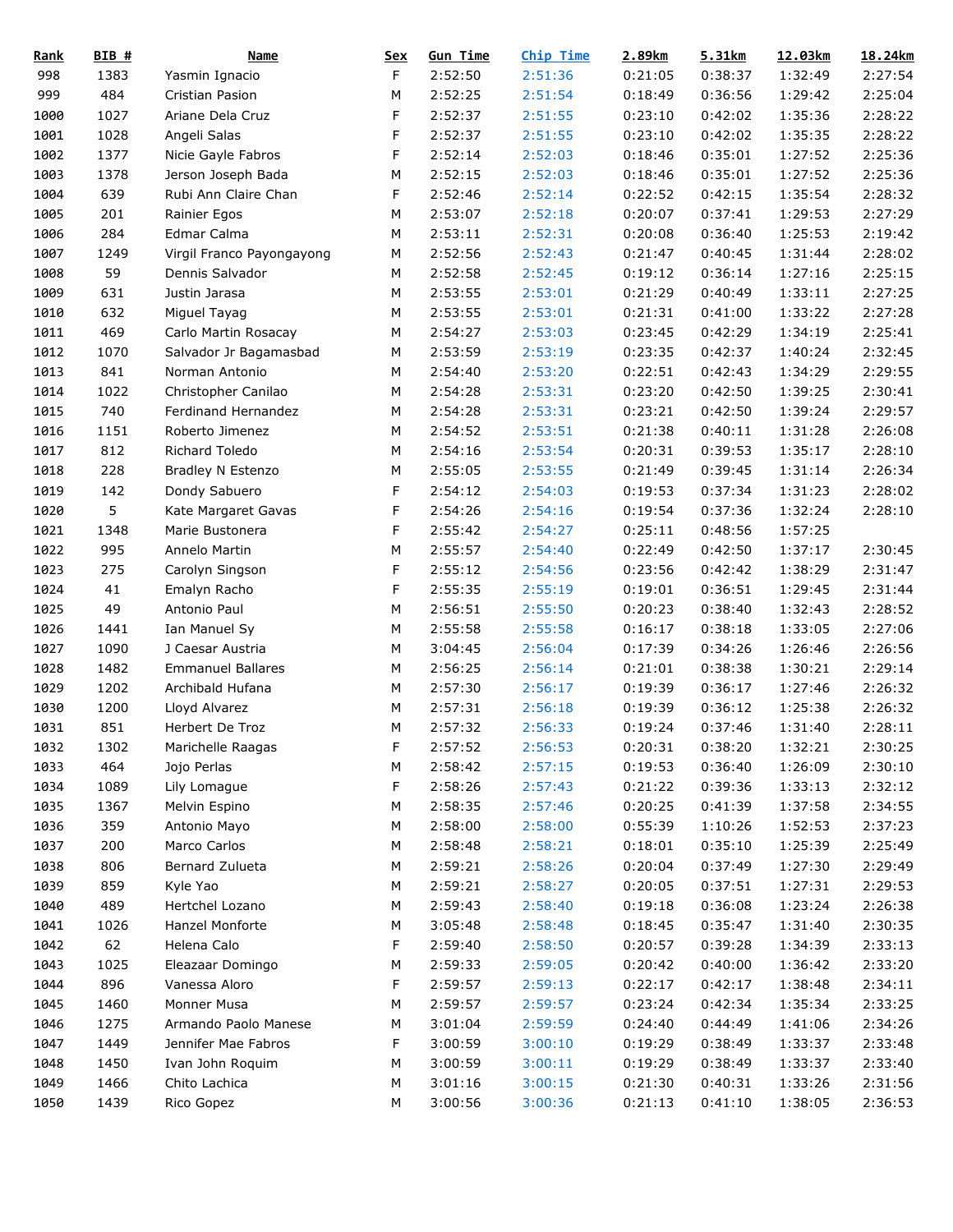| <b>Rank</b> | $BIB$ # | Name                         | <b>Sex</b> | <b>Gun Time</b> | Chip Time | 2.89km  | 5.31km  | 12.03km         | 18.24km |
|-------------|---------|------------------------------|------------|-----------------|-----------|---------|---------|-----------------|---------|
| 1051        | 1361    | Bienvenido Battung           | М          | 3:01:24         | 3:00:54   | 0:21:53 | 0:39:39 | 1:33:30         | 2:36:39 |
| 1052        | 970     | Josef Tupas                  | М          | 3:01:04         | 3:00:56   | 0:19:22 | 0:36:35 | 1:28:48         | 2:29:13 |
| 1053        | 498     | Mickey Chavez                | М          | 3:01:57         | 3:01:07   | 0:21:15 | 0:39:52 | 1:34:26         | 2:33:18 |
| 1054        | 1271    | Francisco Santos             | М          | 3:02:03         | 3:01:07   | 0:23:16 | 0:41:51 | 1:45:20         | 2:35:47 |
| 1055        | 1386    | Antonio Jr Damandaman        | М          | 3:01:49         | 3:01:07   | 0:19:59 | 0:37:25 | 1:41:14         | 2:36:12 |
| 1056        | 248     | Mary Anne Tolentino          | F          | 3:02:11         | 3:01:28   | 0:20:49 | 0:40:30 | 1:34:56         | 2:32:26 |
| 1057        | 296     | Keano Flores                 | М          | 3:03:12         | 3:02:01   | 0:21:09 | 0:40:22 | 1:32:38         | 2:35:33 |
| 1058        | 951     | Cris Cayago                  | М          | 3:03:13         | 3:02:27   | 0:20:32 | 0:39:59 | 1:37:16         | 2:35:57 |
| 1059        | 952     | Ann Banayo                   | F          | 3:03:13         | 3:02:27   | 0:20:33 | 0:40:00 | 1:37:16         | 2:35:57 |
| 1060        | 368     | Gerard Bugal                 | М          | 3:24:37         | 3:02:31   | 0:25:20 | 0:54:17 | 1:51:00         | 2:35:52 |
| 1061        | 105     | Althea Arion Agagon          | F          | 3:02:45         | 3:02:39   | 0:20:13 | 0:39:52 | 1:38:36         | 2:37:34 |
| 1062        | 1066    | Anna Bautista                | F          | 3:03:33         | 3:02:42   | 0:23:34 | 0:43:33 | 1:40:24         | 2:35:44 |
| 1063        | 741     | Reymar Dayo                  | М          | 3:02:54         | 3:02:46   | 0:20:06 | 0:38:39 | 1:37:39         | 2:36:45 |
| 1064        | 380     | Edgardo Jardiniano           | М          | 3:03:56         | 3:02:56   | 0:21:16 | 0:39:50 | 1:33:41         | 2:33:31 |
| 1065        | 1335    | Andrew Louis Canonigo        | М          | 3:03:09         | 3:03:00   | 0:20:21 | 0:39:47 | 1:33:39         | 2:34:33 |
| 1066        | 467     | April Suzanne Gile           | F          | 3:03:31         | 3:03:17   | 0:20:54 | 0:38:06 | 1:31:48         | 2:35:51 |
| 1067        | 1170    | Joseph Barcenas              | М          | 3:09:04         | 3:03:39   | 0:18:52 | 0:37:00 | 1:31:33         | 2:34:37 |
| 1068        | 1172    | Julius Bicaldo               | М          | 3:09:35         | 3:04:03   | 0:18:44 | 0:36:52 | 1:31:25         | 2:34:29 |
| 1069        | 477     | Ellaine Estrada              | F          | 3:04:43         | 3:04:20   | 0:21:23 | 0:40:35 | 1:37:47         | 2:38:27 |
| 1070        | 202     | Ezrah Heraldine Abad         | F          | 3:14:08         | 3:04:34   | 0:20:54 | 0:38:58 | 1:35:59         | 2:35:22 |
| 1071        | 1233    | Alejandro Opulencia          | М          | 3:05:16         | 3:05:06   | 0:23:14 | 0:42:42 | 1:40:10         | 2:38:37 |
| 1072        | 1242    | Marisa Mesina                | F          | 3:06:23         | 3:05:12   | 0:21:09 | 0:40:22 | 1:35:54         | 2:36:39 |
| 1073        | 1240    | Paul Munji                   | М          | 3:06:23         | 3:05:12   | 0:21:09 | 0:40:22 | 1:35:56         | 2:36:39 |
| 1074        | 904     | Rosal Nabong                 | F          | 3:05:33         | 3:05:22   | 0:21:47 | 0:42:44 | 1:40:33         | 2:38:17 |
| 1075        | 757     | Fritzie Mae Ligeralde        | F          | 3:06:28         | 3:05:24   | 0:22:05 | 0:42:05 | 1:39:24         | 2:38:30 |
| 1076        | 1255    | Anthony Cruz                 | М          | 3:05:57         | 3:05:47   | 0:20:58 | 0:40:10 | 1:35:48         | 2:35:19 |
| 1077        | 736     | Dan Ismael Lim               | М          | 3:06:28         | 3:06:13   | 0:21:28 | 0:39:46 | 1:36:28         | 2:38:23 |
| 1078        | 1194    | Jav Chito Villones           | М          | 3:07:37         | 3:06:47   | 0:19:52 | 0:38:11 | 1:31:49         | 2:34:37 |
| 1079        | 1489    | <b>Rhett Roswell Mislang</b> | М          | 3:08:33         | 3:07:03   | 0:21:22 | 0:40:27 | 1:36:49         | 2:37:32 |
| 1080        | 465     | Jomel Santos                 | М          | 3:07:45         | 3:07:30   | 0:20:52 | 0:37:06 | 1:31:43         | 2:35:51 |
| 1081        | 878     | Grace Ruperto                | F          | 3:08:37         | 3:08:07   | 0:23:11 | 0:44:07 | 1:43:01         | 2:40:34 |
| 1082        | 218     | Michelle Mercurio            | F          | 3:08:34         | 3:08:11   | 0:20:16 | 0:39:36 | 1:33:56         | 2:38:54 |
| 1083        | 57      | Tippie Tan                   | F          | 3:08:46         | 3:08:18   | 0:23:03 | 0:44:23 | 1:43:46         | 2:44:12 |
| 1084        | 1067    | Salvador Bagamasbad          | М          | 3:09:04         | 3:08:47   | 0:23:04 | 0:42:59 | 1:42:14         | 2:39:04 |
| 1085        | 1254    | Joy Norella                  | F          | 3:09:46         | 3:08:58   | 0:22:08 |         | 0:41:43 1:39:39 | 2:41:35 |
| 1086        | 307     | Jinky Clavecilla             | F          | 3:09:55         | 3:09:40   | 0:22:36 | 0:42:39 | 1:40:32         | 2:41:35 |
| 1087        | 877     | Ronald Allan Aquino          | М          | 3:10:59         | 3:10:02   | 0:23:31 | 0:43:13 | 1:40:30         | 2:40:24 |
| 1088        | 901     | Mark Francis De Guzman       | М          | 3:11:19         | 3:10:31   | 0:21:05 | 0:41:49 |                 | 2:37:23 |
| 1089        | 92      | Katherine Ocol               | F          | 3:18:04         | 3:10:43   | 0:21:52 | 0:40:27 | 1:38:06         | 2:41:18 |
| 1090        | 1468    | Jose Antonio Crucillo        | М          | 3:21:21         | 3:10:45   | 0:22:42 | 0:42:34 | 1:36:18         | 2:37:03 |
| 1091        | 511     | Randy Kanapi                 | М          | 3:11:12         | 3:11:12   | 0:51:15 | 1:08:07 | 1:56:20         | 2:47:39 |
| 1092        | 939     | Carolyn Pedro                | F          | 3:11:41         | 3:11:25   | 0:22:07 | 0:41:12 | 1:42:57         | 2:43:41 |
| 1093        | 137     | Romy Lagandaon               | М          | 3:13:07         | 3:11:53   | 0:25:55 | 0:47:43 | 1:47:30         | 2:46:00 |
| 1094        | 1004    | John John Regoso             | М          | 3:12:01         | 3:11:57   | 0:19:21 | 0:39:23 | 1:38:24         | 2:40:49 |
| 1095        | 1492    | Ken Marvin Balan             | М          | 3:13:09         | 3:12:47   | 0:20:33 | 0:40:29 | 1:36:21         | 2:38:04 |
| 1096        | 1159    | Markus Sagaral               | М          | 3:14:13         | 3:12:48   | 0:21:03 | 0:38:19 | 1:32:28         | 2:42:54 |
| 1097        | 1493    | Karl Michael Balan           | М          | 3:13:15         | 3:12:54   | 0:20:34 | 0:39:35 | 1:33:03         | 2:38:04 |
| 1098        | 376     | Benjie Joves                 | М          | 3:13:57         | 3:12:54   | 0:22:57 | 0:42:26 | 1:42:13         | 2:43:24 |
| 1099        | 1487    | Francis Nino Juan            | М          | 3:14:03         | 3:13:17   | 0:24:21 | 0:44:23 | 1:43:46         | 2:44:31 |
| 1100        | 103     | Ervina Aquino                | F          | 3:13:29         | 3:13:21   | 0:20:25 | 0:39:15 | 1:35:22         | 2:35:34 |
| 1101        | 1327    | Oscar Navata                 | М          | 3:14:00         | 3:13:22   | 0:21:58 | 0:41:39 | 1:38:57         | 2:40:58 |
| 1102        | 1426    | Larrybao Domingo             | М          | 3:13:38         | 3:13:26   | 0:21:48 | 0:40:24 | 1:36:12         | 2:38:44 |
| 1103        | 1425    | Jeffrey De Jesus             | М          | 3:13:38         | 3:13:26   | 0:21:49 | 0:40:25 | 1:36:12         | 2:39:00 |